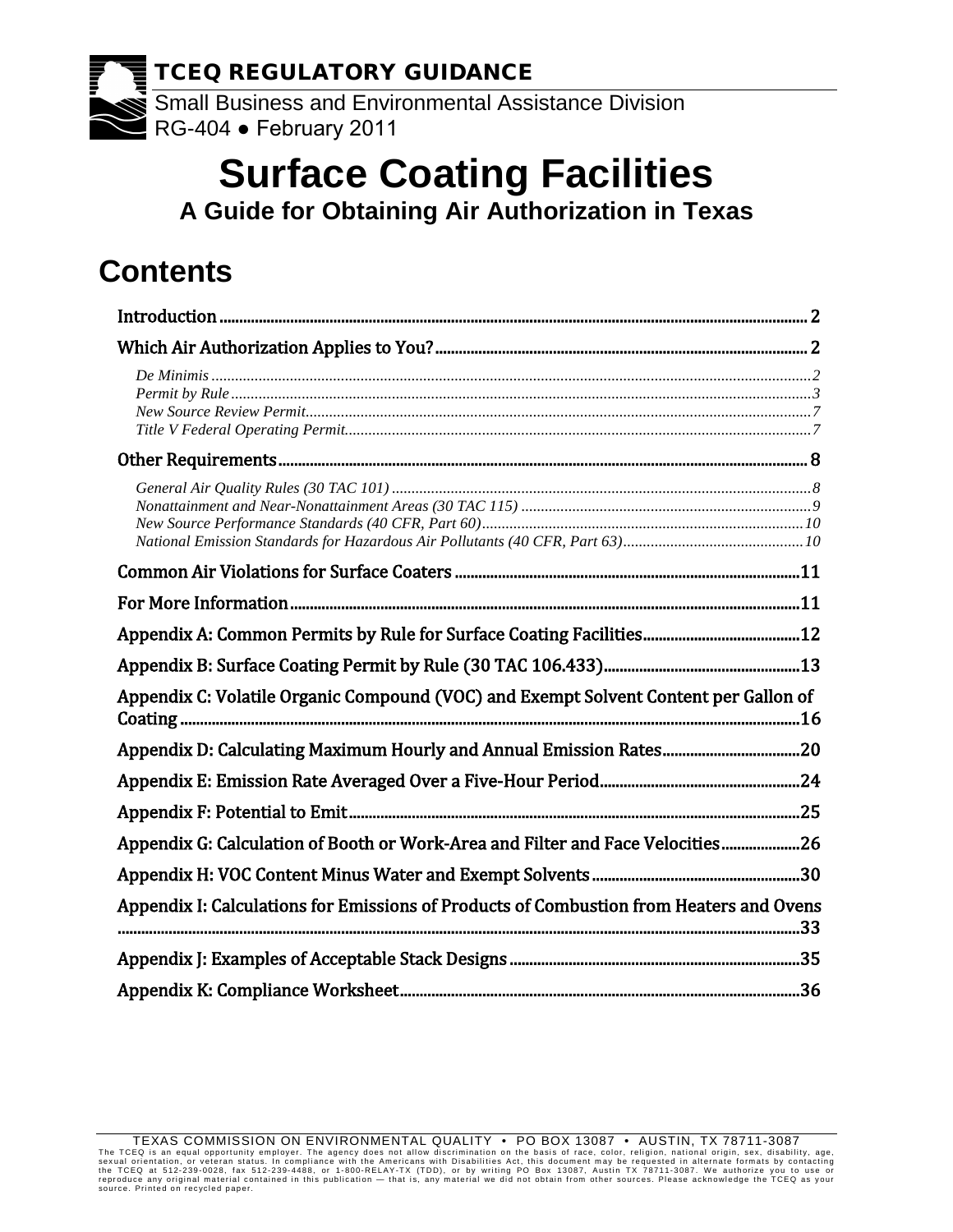# <span id="page-1-0"></span>**Introduction**

This document is tailored to the surface coating industry, excluding auto body shops, and contains general information about air regulations. Surface coaters prepare and coat (paint) items that may be made out of metal, wood, plastic, porcelain, or any of several other materials. Processes associated with cleaning and coating emit air contaminants. As part of its role in protecting public health and the environment, the Texas Commission on Environmental Quality (TCEQ) requires you to get proper air authorization for these emissions. Under the law, you are required to obtain authorization before you build, modify, or begin operations at your facility.

Even if your site is already in operation, you still need an air authorization. You should begin steps to obtain authorization as soon as you become aware that this regulation applies to you. For more information on how to proceed if you find yourself in this situation, call the Small Business and Local Government Assistance (SBLGA) program at 800-447-2827 for confidential assistance. You can also contact the Air Permits Division at 512-239-1250 for technical assistance.

# <span id="page-1-1"></span>**Which Air Authorization Applies to You?**

The type of authorization you qualify for will depend on the materials and chemicals you use, the processes that you conduct, and the amount of air contaminants your facility creates. In Texas, you have three options for obtaining authorization to emit air contaminants from your surface coating facility. You must either

- qualify for *de minimis* status, or
- obtain authorization through a
	- permit by rule (PBR), or
	- New Source Review (NSR) permit.

In addition, you may be required to obtain coverage under a Title V Federal Operating Permit if your emissions exceed certain levels. Ultimately, you must decide which type of authorization applies to your business and if it needs to meet any other requirements to comply with state and federal laws.

### <span id="page-1-2"></span>*De Minimis*

De minimis sites emit very small amounts of air contaminants. If your site qualifies as de minimis, you do not need to register with the TCEQ. However, you do need to keep records to prove that you meet the *de minimis* requirements. Even if your site is *de* minimis, you may have to comply with other state and federal regulations—see "Other Requirements," on page 8. The rules that explain the *de minimis* criteria appear at 30 [Texas Administrative Code \(TAC\) Chapter 116, Subchapter B, Division 1, Section](http://info.sos.state.tx.us/pls/pub/readtac$ext.TacPage?sl=T&app=9&p_dir=N&p_rloc=86589&p_tloc=&p_ploc=1&pg=9&p_tac=&ti=30&pt=1&ch=116&rl=119)  [116.119.](http://info.sos.state.tx.us/pls/pub/readtac$ext.TacPage?sl=T&app=9&p_dir=N&p_rloc=86589&p_tloc=&p_ploc=1&pg=9&p_tac=&ti=30&pt=1&ch=116&rl=119)

There are several ways that you can meet the *de minimis* criteria. To find out whether you can claim de minimis status:

• Check the *De Minimis* Facilities or Sources List [\[30 TAC 116.119\(a\)\(1\)\]](http://info.sos.state.tx.us/pls/pub/readtac$ext.TacPage?sl=T&app=9&p_dir=N&p_rloc=86589&p_tloc=&p_ploc=1&pg=9&p_tac=&ti=30&pt=1&ch=116&rl=119).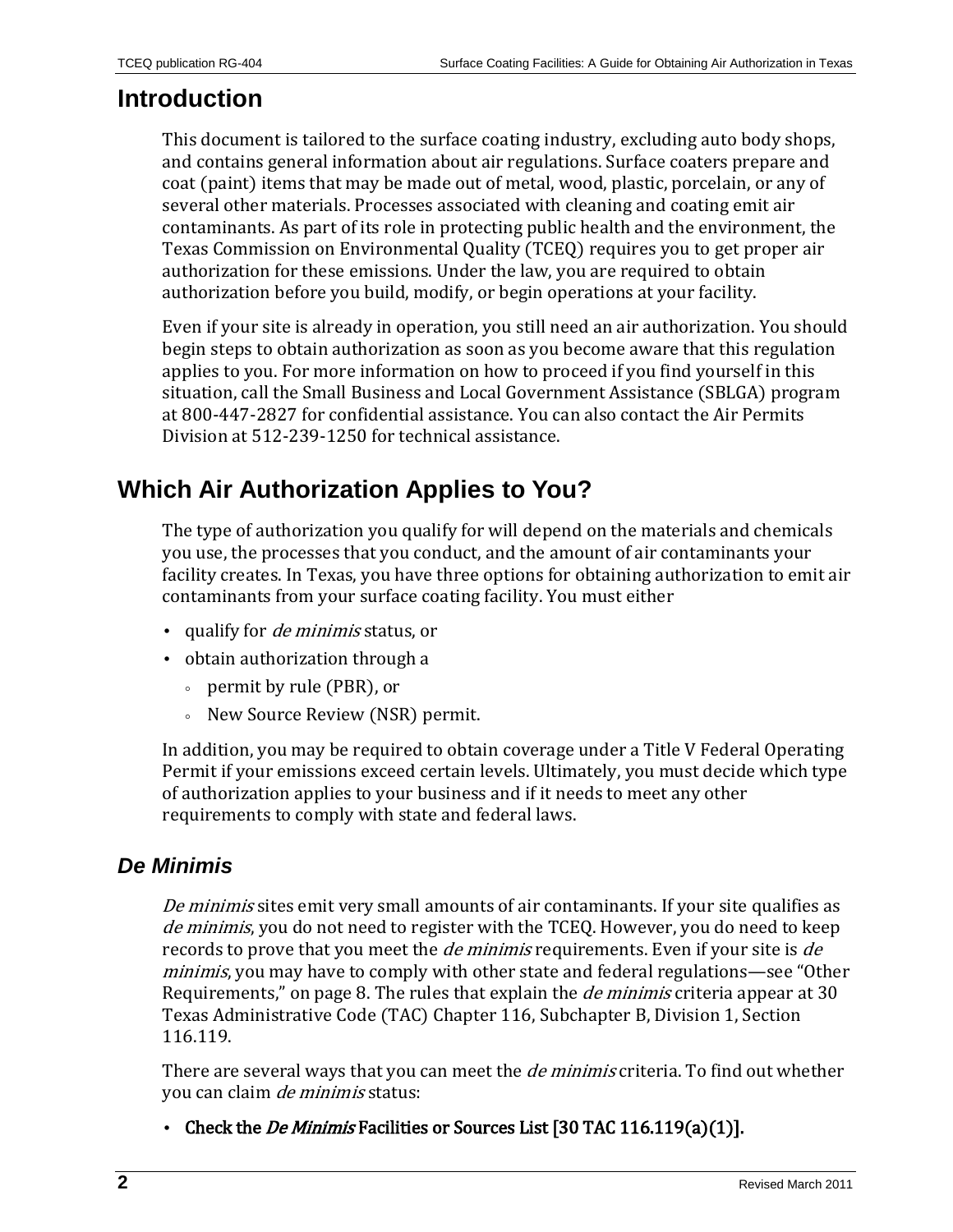Any facility on the *De Minimis* Facilities or Sources List is considered *de minimis* by the TCEQ. This list is available online at [<www.tceq.texas.gov/goto/de\\_minimis>](http://www.tceq.texas.gov/goto/de_minimis).

• Check the Materials and Usage List [\[30 TAC 116.119\(a\)\(2\)\(A–F\)\]](http://info.sos.state.tx.us/pls/pub/readtac$ext.TacPage?sl=T&app=9&p_dir=N&p_rloc=86589&p_tloc=&p_ploc=1&pg=9&p_tac=&ti=30&pt=1&ch=116&rl=119).

If the total, site-wide use per year of the following materials is below the thresholds listed, the site is considered *de minimis*:

- cleaning and stripping solvents, 50 gallons per year
- coatings (excluding plating materials), 100 gallons per year
- dyes, 1,000 pounds per year
- bleaches, 1,000 gallons per year
- fragrances (excluding odorants), 250 gallons per year
- water-based surfactants and detergents, 2,500 gallons per year.
- Review Your Emission Rates and Check the Effects Screening level (ESL) List or Ask for a Case-by-Case Review.

There are two additional ways that you can claim *de minimis* status. You can review the ESL list and emission rate caps [\[30 TAC 116.119\(a\)\(3\)\]](http://info.sos.state.tx.us/pls/pub/readtac$ext.TacPage?sl=T&app=9&p_dir=N&p_rloc=86589&p_tloc=&p_ploc=1&pg=9&p_tac=&ti=30&pt=1&ch=116&rl=119) or ask for a case-by-case review [\[30 TAC 116.119\(a\)\(4\)\]](http://info.sos.state.tx.us/pls/pub/readtac$ext.TacPage?sl=T&app=9&p_dir=N&p_rloc=86589&p_tloc=&p_ploc=1&pg=9&p_tac=&ti=30&pt=1&ch=116&rl=119). For more information on these options, contact the Air Permits Division at 512-239-1250.

De minimis sites cannot be in violation of any TCEQ rule, permit, order, or statute. If a business is found to be in violation, it will no longer be considered de minimis and must obtain authorization through a PBR or an NSR permit.

# <span id="page-2-0"></span>*Permit by Rule*

Many surface coaters obtain authorization by qualifying for a PBR. PBRs have specific, non-negotiable conditions that your business must meet. PBRs are approved more quickly than NSR permits and less documentation is required for approval. It is important that you keep accurate records and documents to verify that you continually meet the conditions of your PBR.

In addition, more than one PBR may apply to your site. For example, you might sandblast an object and then paint it. You would need to obtain authorization under the PBRs both for dry abrasive cleaning and for surface coating. You can find more on surface preparation at the SBLGA's website, [<www.TexasEnviroHelp.org>](http://www.texasenvirohelp.org/).

Revie[w 30 TAC Chapter 106](http://info.sos.state.tx.us/pls/pub/readtac$ext.ViewTAC?tac_view=4&ti=30&pt=1&ch=106) to find all appropriate PBRs that may be applicable to your site. The most common PBRs for surface coating facilities are listed in Appendix A.

### **Who Can Register Under a PBR?**

General Requirements [\(30 TAC 106.4\)](http://info.sos.state.tx.us/pls/pub/readtac$ext.TacPage?sl=R&app=9&p_dir=&p_rloc=&p_tloc=&p_ploc=&pg=1&p_tac=&ti=30&pt=1&ch=106&rl=4)

Facilities that are sources of air contaminants may claim a PBR as long as they can meet the general requirements and emission limits in [30 TAC Chapter 106, Subchapter](http://info.sos.state.tx.us/pls/pub/readtac$ext.TacPage?sl=R&app=9&p_dir=&p_rloc=&p_tloc=&p_ploc=&pg=1&p_tac=&ti=30&pt=1&ch=106&rl=4)  [A, Section 106.4](http://info.sos.state.tx.us/pls/pub/readtac$ext.TacPage?sl=R&app=9&p_dir=&p_rloc=&p_tloc=&p_ploc=&pg=1&p_tac=&ti=30&pt=1&ch=106&rl=4) and meet the specific requirements for the PBR that they are claiming. You will need to calculate your air emissions to determine if you meet the conditions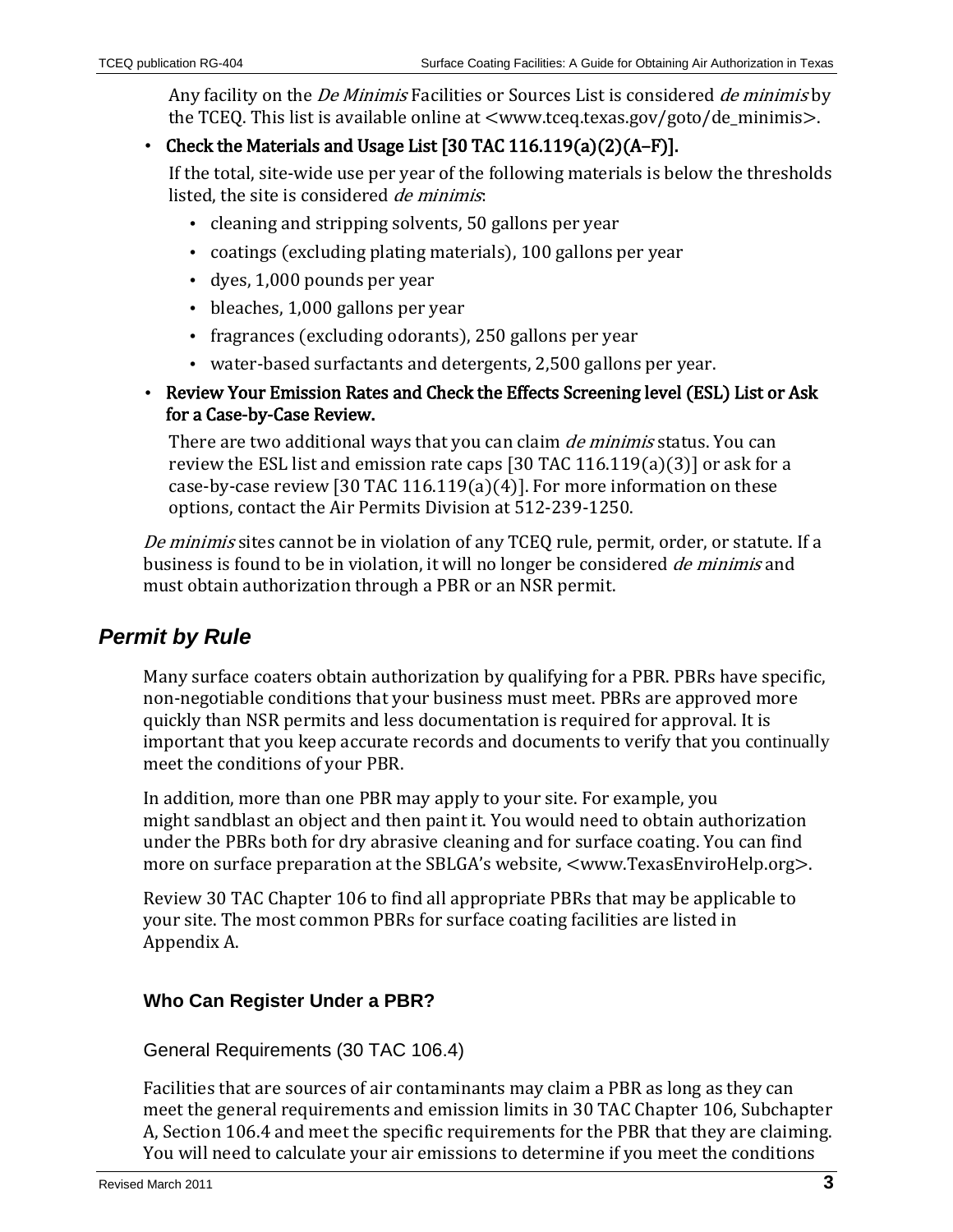of a PBR. If you need help with these calculations, review Appendixes C through E. If you use heaters or ovens at your facility, you can reference Appendix I for help determining the emissions from those activities. You can also use the compliance worksheet in Appendix K to help you gather all of the information you will need to get started.

The general air emission limits, explained in [30 TAC Chapter 106, Subchapter A,](http://info.sos.state.tx.us/pls/pub/readtac$ext.TacPage?sl=R&app=9&p_dir=&p_rloc=&p_tloc=&p_ploc=&pg=1&p_tac=&ti=30&pt=1&ch=106&rl=4)  [Section 106.4,](http://info.sos.state.tx.us/pls/pub/readtac$ext.TacPage?sl=R&app=9&p_dir=&p_rloc=&p_tloc=&p_ploc=&pg=1&p_tac=&ti=30&pt=1&ch=106&rl=4) are:

- No more than 25 tons per year (sitewide) of:
	- volatile organic compounds (VOCs),
	- sulfur dioxide  $(SO<sub>2</sub>)$ ,
	- particulate matter ( $PM_{10}$ ) that is small enough to be inhaled, or
	- any other air contaminant (including exempt solvents)—except carbon dioxide, water, nitrogen, methane, ethane, hydrogen, and oxygen.
- No more than 250 tons per year (sitewide) of:
	- carbon monoxide (CO), or
	- nitrogen oxides  $(NO<sub>x</sub>)$ .

Overview of Requirements for Surface Coating Facilities [\(30 TAC 106.433\)](http://info.sos.state.tx.us/pls/pub/readtac$ext.TacPage?sl=R&app=9&p_dir=&p_rloc=&p_tloc=&p_ploc=&pg=1&p_tac=&ti=30&pt=1&ch=106&rl=433)

The PBR for surface coating facilities, found in [30 TAC Chapter 106, Subchapter S,](http://info.sos.state.tx.us/pls/pub/readtac$ext.TacPage?sl=R&app=9&p_dir=&p_rloc=&p_tloc=&p_ploc=&pg=1&p_tac=&ti=30&pt=1&ch=106&rl=433)  [Section 106.433,](http://info.sos.state.tx.us/pls/pub/readtac$ext.TacPage?sl=R&app=9&p_dir=&p_rloc=&p_tloc=&p_ploc=&pg=1&p_tac=&ti=30&pt=1&ch=106&rl=433) has more stringent emission limits and requirements than the general requirements i[n 30 TAC Chapter 106, Subchapter A, Section 106.4.](http://info.sos.state.tx.us/pls/pub/readtac$ext.TacPage?sl=R&app=9&p_dir=&p_rloc=&p_tloc=&p_ploc=&pg=1&p_tac=&ti=30&pt=1&ch=106&rl=4) It is important to note that this PBR covers the use of coatings that contain metal pigments, but does not cover the application of molten metals.

The facility must maintain good housekeeping practices, clean up spills promptly, use exhaust fans when in operation, and properly store and dispose of new and used coatings and solvents. If you use ovens to dry or cure paint at your facility, you must either use an electric oven or ensure that the maximum heat input does not exceed 40 million British thermal units per hour. The rule also specifies the appropriate type of fuel that may be used for these ovens.

The specific air emission limits for surface coating operations performed indoors, in a booth, or in an enclosed work area, as explained in [30 TAC 106.433\(6\),](http://info.sos.state.tx.us/pls/pub/readtac$ext.TacPage?sl=R&app=9&p_dir=&p_rloc=&p_tloc=&p_ploc=&pg=1&p_tac=&ti=30&pt=1&ch=106&rl=433) are no more than:

- 6 pounds of VOCs per hour, averaged over a five-hour period (see Appendix E for help with this calculation), and
- 500 pounds of VOCs per week per booth or enclosed work area.
	- You must ensure that your VOC emissions do not exceed 13 tons of VOCs per year per booth or enclosed work area. This value comes from the following equation:

500 <del>tb</del> VOC  $\overline{week}$   $\times$ 52 <del>weeks</del> year ×  $\frac{1 \text{ ton}}{2,000 \text{ lb}} = \frac{13 \text{ tons } VOC}{year}$ 

In addition to the emission limits, enclosed operations must ensure that: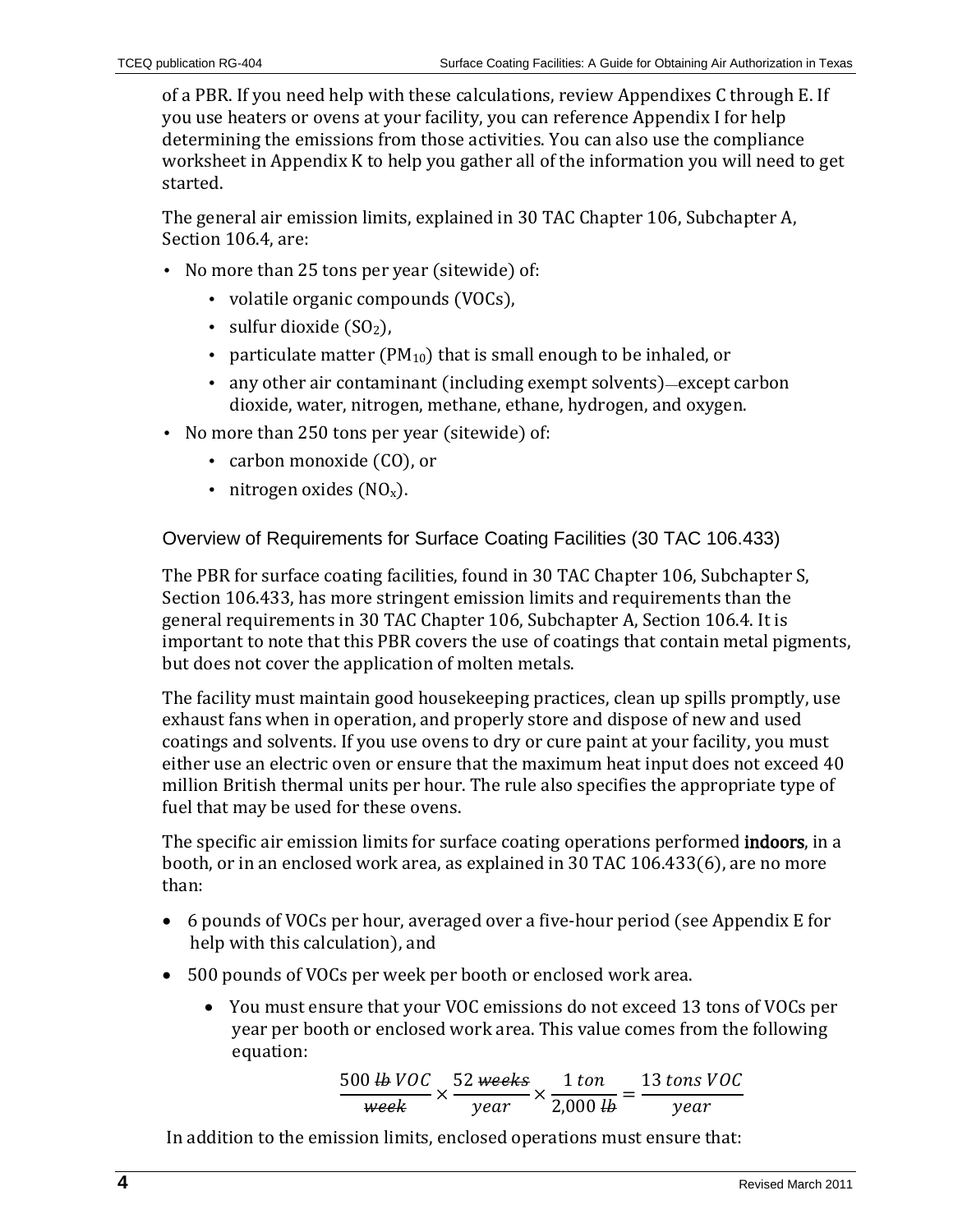- all exhaust stacks extend at least 1.5 times the building height above the ground. (See Appendix J for more on stack design.)
- there is a minimum face velocity of 100 feet per minute (ft/min) at the intake opening of each booth or work area,
- the filter velocity does not exceed 250 ft/min. (See Appendix G for face velocity and filter velocity calculation.)
- the emissions of particulate matter from spraying operations are controlled by either a wash-water system or a dry filter system with a 95 percent removal efficiency.

Surface coating operations performed **outdoors** or in a non-enclosed work area must comply with the same VOC emission limits as enclosed operations (6 lb/hr and 500 lb/week). The VOC limits may be more stringent if the operation sprays coatings with metallic pigments containing chromates, lead, cadmium, selenium, strontium, or cobalt. Review [30 TAC 106.433\(7\)\(B\)](http://info.sos.state.tx.us/pls/pub/readtac$ext.TacPage?sl=R&app=9&p_dir=&p_rloc=&p_tloc=&p_ploc=&pg=1&p_tac=&ti=30&pt=1&ch=106&rl=433) if this applies to your business. Outdoor spray operations must also ensure that:

- all coating operations are conducted at least 50 feet from the property line and 250 feet from the nearest off-property structure, and that
- the TCEQ has given written site approval before construction.

The site-wide limits from coating and cleanup solvents, explained in [30 TAC](http://info.sos.state.tx.us/pls/pub/readtac$ext.TacPage?sl=R&app=9&p_dir=&p_rloc=&p_tloc=&p_ploc=&pg=1&p_tac=&ti=30&pt=1&ch=106&rl=433)  [106.433\(4\),](http://info.sos.state.tx.us/pls/pub/readtac$ext.TacPage?sl=R&app=9&p_dir=&p_rloc=&p_tloc=&p_ploc=&pg=1&p_tac=&ti=30&pt=1&ch=106&rl=433) apply to both indoor and outdoor operations. All facilities must ensure that their site-wide emissions are no more than:

- 25 tons per year of VOC and 10 tons per year of exempt solvents, and
- 30 pounds per hour of VOC and 5.0 pounds per hour of exempt solvents.

Exempt solvents, such as acetone and methylene chloride, are defined as those carbon compounds or mixtures of carbon compounds used as solvents that have been excluded from the definition of VOC. The definition of VOC can be found in [40 CFR, Part](http://ecfr.gpoaccess.gov/cgi/t/text/text-idx?c=ecfr&sid=3073002795c253061cb2d1510a6ccc20&rgn=div8&view=text&node=40:2.0.1.1.2.3.8.1&idno=40)  [51.100.](http://ecfr.gpoaccess.gov/cgi/t/text/text-idx?c=ecfr&sid=3073002795c253061cb2d1510a6ccc20&rgn=div8&view=text&node=40:2.0.1.1.2.3.8.1&idno=40)

This is an overview of the rule requirements. You must thoroughly review the PBR, 30 [TAC 106.433,](http://info.sos.state.tx.us/pls/pub/readtac$ext.TacPage?sl=R&app=9&p_dir=&p_rloc=&p_tloc=&p_ploc=&pg=1&p_tac=&ti=30&pt=1&ch=106&rl=433) to make certain that you understand and comply with all of the emission limits, record-keeping responsibilities, and notification requirements. We have included a copy of the rule in Appendix B for your convenience. If you begin approaching the limits in the PBR, contact the Air Permits Division at 512-239-1250 to discuss your permitting options.

#### **How Do I Obtain Coverage Under a PBR?**

Some of the PBRs, including [30 TAC 106.433,](http://info.sos.state.tx.us/pls/pub/readtac$ext.TacPage?sl=R&app=9&p_dir=&p_rloc=&p_tloc=&p_ploc=&pg=1&p_tac=&ti=30&pt=1&ch=106&rl=433) require you to register with the TCEQ, while others require no registration. Registration requirements are specified in the rule. If any PBR requires registration, follow these general procedures:

1. Make sure your facility meets the general requirements for claiming the PBRs found in [30 TAC Chapter 106, Subchapter A, Section 106.4.](http://info.sos.state.tx.us/pls/pub/readtac$ext.TacPage?sl=R&app=9&p_dir=&p_rloc=&p_tloc=&p_ploc=&pg=1&p_tac=&ti=30&pt=1&ch=106&rl=4) You can complete the PBR Applicability Quick Checklist, Form TCEQ-10150 to help you determine if you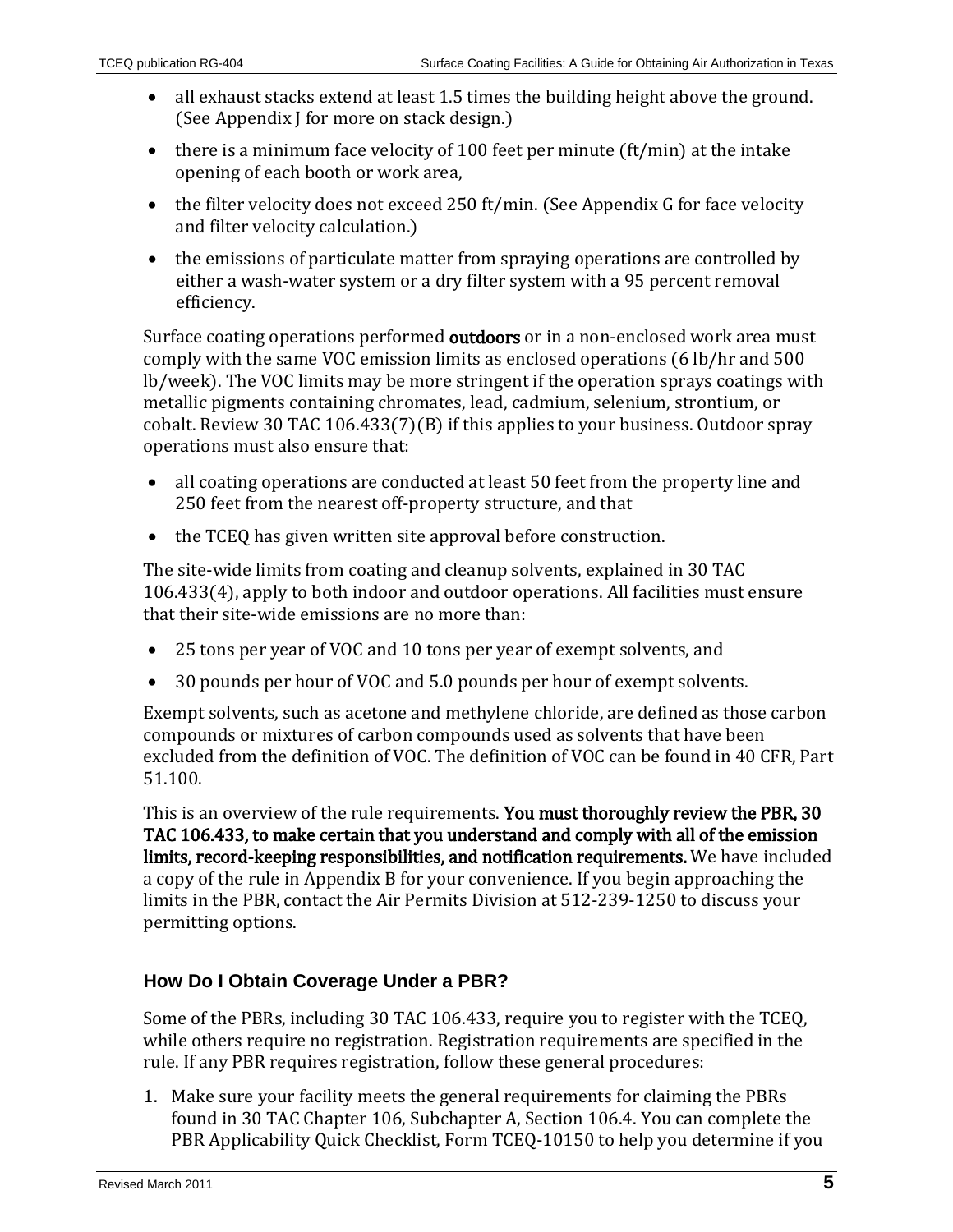meet the requirements. The appendixes to this publication will help you with the calculations you will need to complete in order to determine compliance.

- 2. Make sure your facility meets the conditions of any PBR you intend to claim. Be sure to read the PBR(s) in [30 TAC Chapter 106](http://info.sos.state.tx.us/pls/pub/readtac$ext.ViewTAC?tac_view=4&ti=30&pt=1&ch=106) before you make this determination. If registration checklists are available for the PBRs you are claiming, it is recommended that you use the checklists to demonstrate compliance with the rule. See Appendix A for registration checklist form numbers.
- 3. Complete Form [TCEQ-10228,](http://www.tceq.state.tx.us/assets/public/permitting/air/Forms/PermitsByRule/10228.pdf) "Registration for Permits by Rule (PI-7)," or Form [TCEQ-20182,](http://www.tceq.state.tx.us/assets/public/permitting/air/Forms/PermitsByRule/20182.pdf) "Certification and Registration for Permits by Rule (PI-7-CERT)."

#### Should I use a PI-7 or a PI-7-CERT?

The PI-7 and PI-7-CERT forms request administrative and technical information needed by the Air Permits Division to evaluate PBR claims. The PI-7-CERT form also establishes federally enforceable emission limits for individual pollutants. Use caution when setting the emission limit, as the facility may not exceed that limit. If changes occur at a site and the emission limit needs to be updated, you must submit Form [TCEQ-10489](http://www.tceq.state.tx.us/assets/public/permitting/air/Forms/10489.pdf) (APD-CERT).

An example of a beneficial use of the PI-7-CERT form would be when the potential to emit (PTE) at a facility exceeds major-source thresholds, but the actual emissions from the facility are below the major-source thresholds. The emission limit established under a PI-7-CERT form would allow the site to be considered a "synthetic minor" and would not require a Title V federal operating permit. You can find additional information regarding PTE in Appendix F.

- 4. Submit the following items for review with your registration form:
	- Distance information. Include the distance from the facility's emission release point to the nearest property line and off-property structure.
	- A process flow diagram or process description. Include a step-by-step description of what you do with each material that comes into your business and how the final product moves out the door.
	- Emissions data and calculations. Include emission rates for each air contaminant and supporting calculations.
	- Equipment specifications. Filter efficiencies, spray-gun specifications and literature, and gun-washer and booth specifications.
	- Usage rates of coatings and solvents in gallons per hour and gallons per year.
	- Operation schedules. Hours of operation.
	- Material Safety Data Sheets. Identify the chemicals used specifically at your site and supply MSDS, technical data sheets, environmental sheets, air quality data sheets, or equivalent supporting documents for all mixtures that contain potential air contaminants.

This information will help permit reviewers understand how your business operates and will help them verify that the emission calculations are correct and that the applicable rules are met.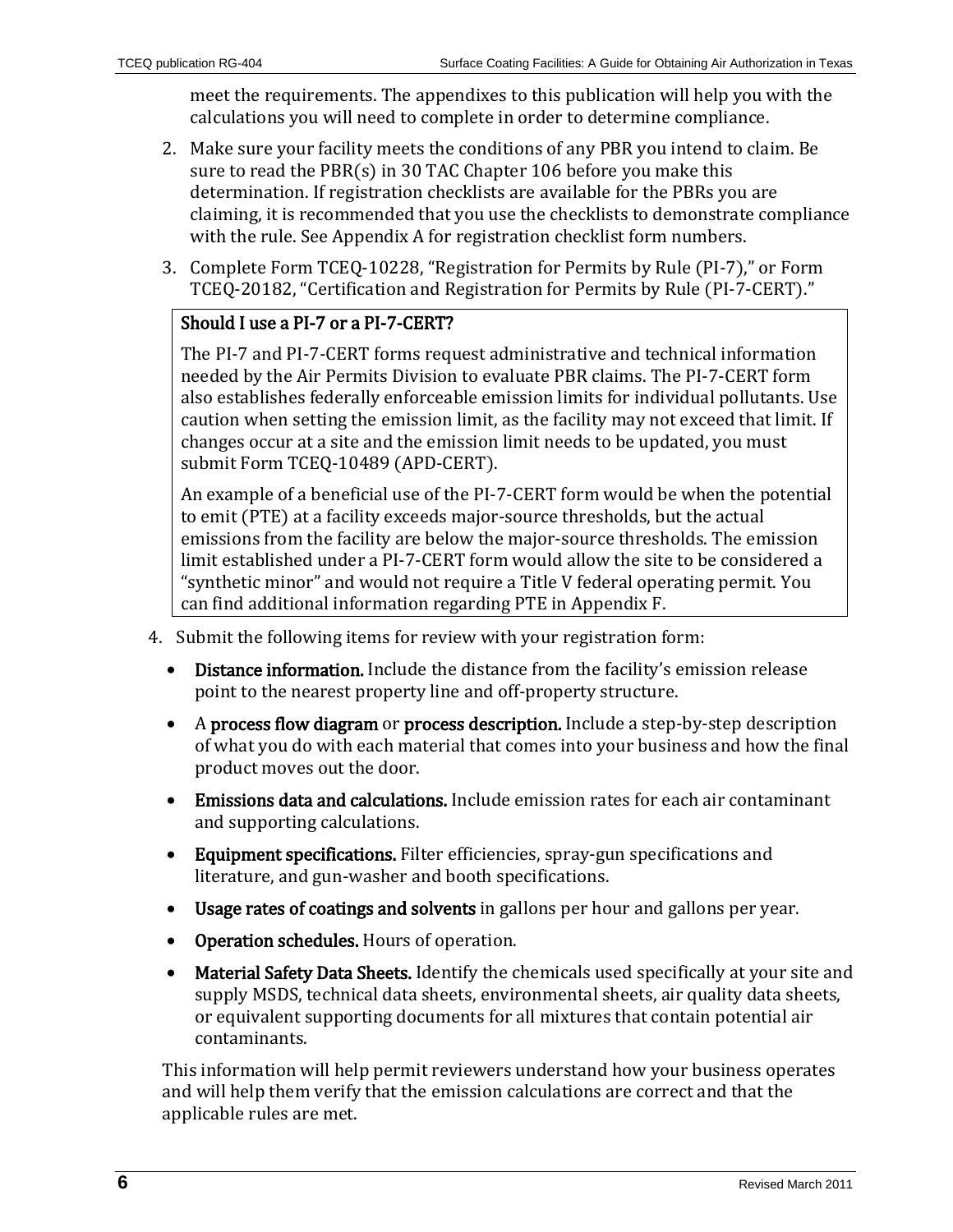5. Pay a registration fee and submit your proof of payment with your registration form. See Form [TCEQ-10228](http://www.tceq.state.tx.us/assets/public/permitting/air/Forms/PermitsByRule/10228.pdf) (PI-7) or [TCEQ-20182](http://www.tceq.state.tx.us/assets/public/permitting/air/Forms/PermitsByRule/20182.pdf) (PI-7-CERT) to determine the specific fee amount.

Note: You do not need to submit a separate form or pay a separate fee for each PBR. You can apply for multiple PBRs using only one form and paying one fee.

6. Complete Form [TCEQ-10400,](http://www.tceq.state.tx.us/assets/public/permitting/centralregistry/10400.pdf) the TCEQ Core Data Form. If you are a new customer of the TCEQ and have not been issued a regulated-entity number (RN) and customer reference number (CN), you will need to complete this form. If you are an existing customer and have made changes to your customer or site information, you will need to submit an updated form.

Check all applicable PBRs to determine if site approval is required before you begin construction. If no PBR requires site approval from the TCEQ, you may begin construction (or the activity) once the TCEQ has received your application and supporting documentation. However, if any PBR requires written site approval from the TCEQ, do not begin construction until you receive approval in writing. The PBR specific to surface coating, [30 TAC 106.433,](http://info.sos.state.tx.us/pls/pub/readtac$ext.TacPage?sl=R&app=9&p_dir=&p_rloc=&p_tloc=&p_ploc=&pg=1&p_tac=&ti=30&pt=1&ch=106&rl=433) requires written site approval from the TCEQ.

### <span id="page-6-0"></span>*New Source Review Permit*

If your business cannot qualify for *de minimis* or a PBR you must obtain an NSR permit. An NSR permit has a more complex application process that is beyond the scope of this document. It is best to contact the Air Permits Division at 512-239-1250 and ask to speak to a coating-permit engineer who can help you determine how to proceed with obtaining proper authorization. Generally, in order to obtain an NSR permit, you will be required to:

- submit the most current version of Form [TCEQ-10252](http://www.tceq.state.tx.us/assets/public/permitting/air/Forms/NewSourceReview/10252.pdf) (PI-1),
- pay a fee of at least \$900 fee, and
- submit additional information about your specific facility.

You will also have to publish two public notices in a prominent newspaper and post signs (often in more than one language). A public hearing may also be required in order to determine whether you should receive a permit.

Once your application is approved and you have received your permit, you may begin to modify or construct your facility. If you have questions about permitting, or have already started construction without authorization, please call SBLGA at 800-447- 2827.

# <span id="page-6-1"></span>*Title V Federal Operating Permit*

Any business classified as a "major source" of air contaminants must obtain a Title V federal operating permit, in addition to a PBR or NSR permit, and comply with additional regulations. A site can be considered major because of the amount of different types of emissions, such as VOCs,  $NO<sub>x</sub>$ , or hazardous air pollutants (HAPs).

In general, sites are considered to be major sources of air contaminants if they have the potential to emit 10 tons per year of a single HAP or 25 tons per year of any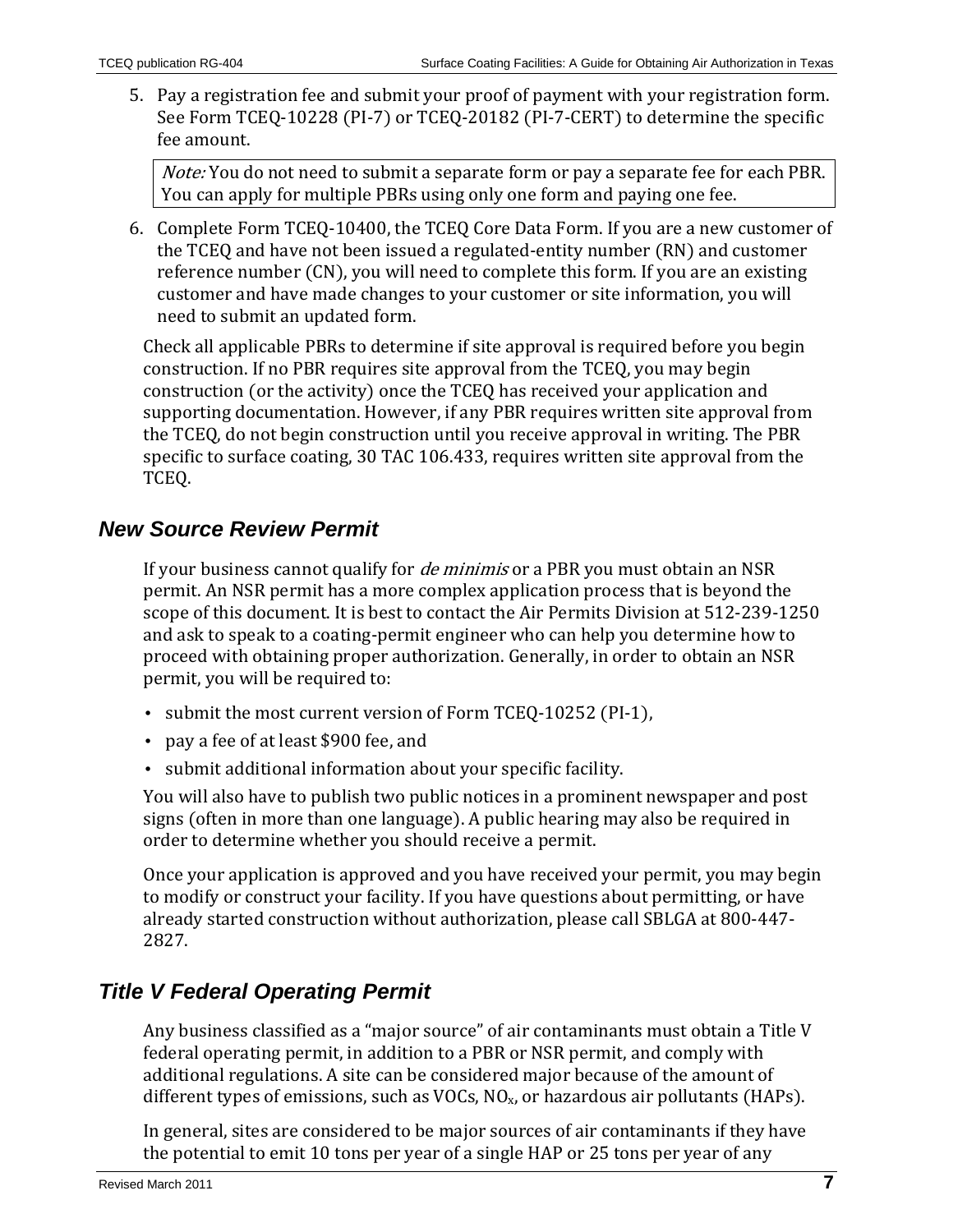combination of HAPs. EPA maintains an up-to-date list of HAPs at <www.epa.gov/ttn/atw/orig189.html>.

Additionally, facilities that are located in attainment counties and have the potential to emit 100 tons per year or more of any other contaminant (including VOCs) are considered "major sources."

Facilities that are located in near-nonattainment and nonattainment counties have lower thresholds for certain air contaminants. This information can be found in 30 TAC Chapter 122, Subchapter A, Section 122.10. To determine the attainment status for the county in which you operate, visit [<www.tceq.texas.gov/goto/attainment>](http://www.tceq.texas.gov/goto/attainment).

You can find additional information on potential to emit in Appendix F. If you believe that your facility is a major source of air contaminants, you should contact the Air Permits Division at 512-239-1250 to set up a meeting to discuss your permitting options.

# <span id="page-7-0"></span>**Other Requirements**

# <span id="page-7-1"></span>*General Air Quality Rules [\(30 TAC 101\)](http://info.sos.state.tx.us/pls/pub/readtac$ext.ViewTAC?tac_view=4&ti=30&pt=1&ch=101)*

#### **Nuisance Emissions**

No facility in Texas may create "nuisance" emissions "that adversely affect human health or welfare, animal life, vegetation, or the normal use and enjoyment of property" [\(30 TAC Chapter 101, Subchapter A, Section 101.4\)](http://info.sos.state.tx.us/pls/pub/readtac$ext.TacPage?sl=R&app=9&p_dir=&p_rloc=&p_tloc=&p_ploc=&pg=1&p_tac=&ti=30&pt=1&ch=101&rl=4). Nuisance conditions often associated with surface coating include odor and paint overspray.

#### **Emissions Inventory**

You may have to send the TCEQ an annual air emissions report, called an "emissions inventory," detailing the actual annual emissions of air pollutants released at your site if:

- your business is a "major source" of air emissions or
- it is located in a nonattainment area and emits 10 tons per year or more of VOCs.

These reports help track and plan the state's progress in reducing air pollution. Emissions Inventory reporting requirements appear in [30 TAC Chapter 101,](http://info.sos.state.tx.us/pls/pub/readtac$ext.TacPage?sl=R&app=9&p_dir=&p_rloc=&p_tloc=&p_ploc=&pg=1&p_tac=&ti=30&pt=1&ch=101&rl=10)  [Subchapter A, Section 101.10.](http://info.sos.state.tx.us/pls/pub/readtac$ext.TacPage?sl=R&app=9&p_dir=&p_rloc=&p_tloc=&p_ploc=&pg=1&p_tac=&ti=30&pt=1&ch=101&rl=10) For more information, visit [<www.tceq.texas.gov/goto/air\\_pollution\\_sources>](http://www.tceq.texas.gov/goto/air_pollution_sources).

#### **Fees**

Certain facilities in Texas will be required to pay an inspection fee or an emissions fee each year—see [30 TAC Chapter 101, Subchapter A, Sections 101.24](http://info.sos.state.tx.us/pls/pub/readtac$ext.TacPage?sl=R&app=9&p_dir=&p_rloc=&p_tloc=&p_ploc=&pg=1&p_tac=&ti=30&pt=1&ch=101&rl=24) (Inspection Fees) and [101.27](http://info.sos.state.tx.us/pls/pub/readtac$ext.TacPage?sl=R&app=9&p_dir=&p_rloc=&p_tloc=&p_ploc=&pg=1&p_tac=&ti=30&pt=1&ch=101&rl=27) (Emission Fees).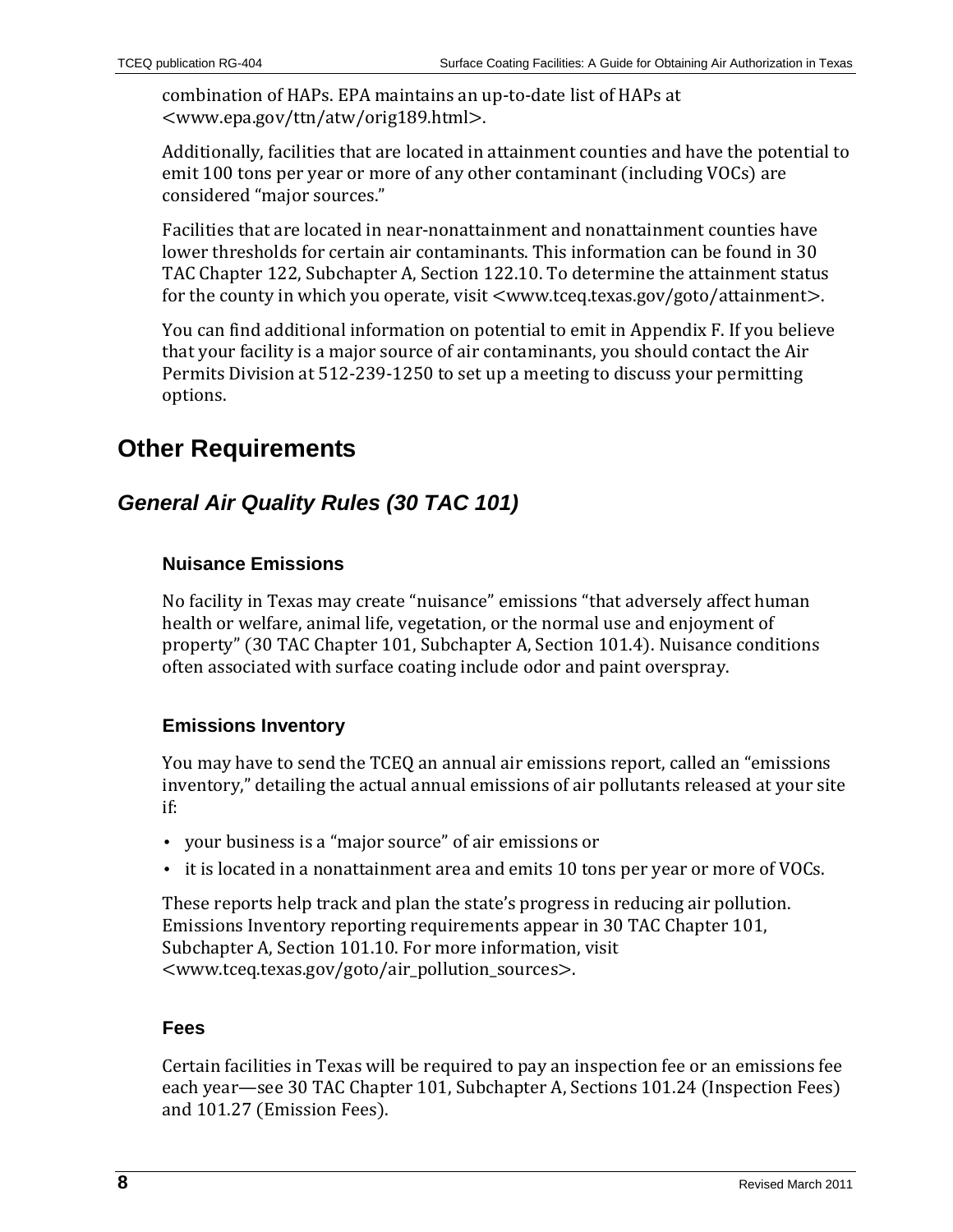#### **Emissions Banking and Trading Program**

The Emissions Banking and Trading Team administers several programs, including the Mass Emissions Cap and Trade (MECT) program. If your facility is located in the Houston-Galveston-Brazoria eight-hour ozone nonattainment area, you will need to evaluate whether the facility is subject to MECT. For additional information regarding MECT, see [30 TAC Chapter 101, Subchapter H, Division 3](http://info.sos.state.tx.us/pls/pub/readtac$ext.ViewTAC?tac_view=5&ti=30&pt=1&ch=101&sch=H&div=3&rl=Y) or visit [<www.tceq.texas.gov/goto/ebt>](http://www.tceq.texas.gov/goto/ebt).

### <span id="page-8-0"></span>*Nonattainment and Near-Nonattainment Areas [\(30 TAC 115\)](http://info.sos.state.tx.us/pls/pub/readtac$ext.ViewTAC?tac_view=4&ti=30&pt=1&ch=115)*

If your coating operation is located in a nonattainment or near-nonattainment county, as defined a[t 30 TAC 115.10,](http://info.sos.state.tx.us/pls/pub/readtac$ext.TacPage?sl=R&app=9&p_dir=&p_rloc=&p_tloc=&p_ploc=&pg=1&p_tac=&ti=30&pt=1&ch=115&rl=10) there are limits on the VOC content of the paints and coatings you may use. These requirements appear in [30 TAC Chapter 115, Subchapter](http://info.sos.state.tx.us/pls/pub/readtac$ext.ViewTAC?tac_view=5&ti=30&pt=1&ch=115&sch=E&div=2&rl=Y)  [E, Division 2, Sections 115.420–29.](http://info.sos.state.tx.us/pls/pub/readtac$ext.ViewTAC?tac_view=5&ti=30&pt=1&ch=115&sch=E&div=2&rl=Y)

You have several options for complying with the special requirements for nonattainment and near-nonattainment areas. You can use compliant coatings that are below the required VOC content limits, use coatings that are compliant under a daily weighted average, or qualify for an exemption.

#### **VOC Content Limits [\(30 TAC 115.421\)](http://info.sos.state.tx.us/pls/pub/readtac$ext.TacPage?sl=R&app=9&p_dir=&p_rloc=&p_tloc=&p_ploc=&pg=1&p_tac=&ti=30&pt=1&ch=115&rl=421)**

The following limits are given in pounds of VOC per gallon of coating, minus water and exempt solvent. See Appendix H for help with these calculations. These VOC limits must be followed by all sources in nonattainment or near-nonattainment areas that do not meet one of the exemptions listed in the rule [\(30 TAC 115.427\)](http://info.sos.state.tx.us/pls/pub/readtac$ext.TacPage?sl=R&app=9&p_dir=&p_rloc=&p_tloc=&p_ploc=&pg=1&p_tac=&ti=30&pt=1&ch=115&rl=427).

There are specific VOC-content limits for coating various materials including large appliances, metal furniture, coils, paper, fabric, vinyl, cans, vehicles, aerospace coatings, mirror backing, wood parts and products, wood furniture, and marine coatings. For more information on VOC-content limits for surface coating these materials, see [30 TAC 115.421.](http://info.sos.state.tx.us/pls/pub/readtac$ext.TacPage?sl=R&app=9&p_dir=&p_rloc=&p_tloc=&p_ploc=&pg=1&p_tac=&ti=30&pt=1&ch=115&rl=421) 

Surface coaters often apply coatings to metal. Therefore, we have outlined the VOC content limits for miscellaneous metal parts and products below.

Coating limits for miscellaneous metal parts and products [\[30 TAC](http://info.sos.state.tx.us/pls/pub/readtac$ext.TacPage?sl=R&app=9&p_dir=&p_rloc=&p_tloc=&p_ploc=&pg=1&p_tac=&ti=30&pt=1&ch=115&rl=421)  [115.421\(a\)\(9\)\]](http://info.sos.state.tx.us/pls/pub/readtac$ext.TacPage?sl=R&app=9&p_dir=&p_rloc=&p_tloc=&p_ploc=&pg=1&p_tac=&ti=30&pt=1&ch=115&rl=421):

- 4.3 pounds per gallon for clear coats and interior protective coating for pails and drums,
- 3.5 pounds per gallon for low-bake coatings that utilize air or forced air driers,
- 3.5 pounds per gallon for extreme performance coating, including chemical milling maskants,
- 3.0 pounds per gallon for all other coating applications that pertain to miscellaneous metal parts and products, including high-bake coatings.

Refer t[o 30 TAC 115.420](http://info.sos.state.tx.us/pls/pub/readtac$ext.TacPage?sl=R&app=9&p_dir=&p_rloc=&p_tloc=&p_ploc=&pg=1&p_tac=&ti=30&pt=1&ch=115&rl=420) for the definition of each coating type.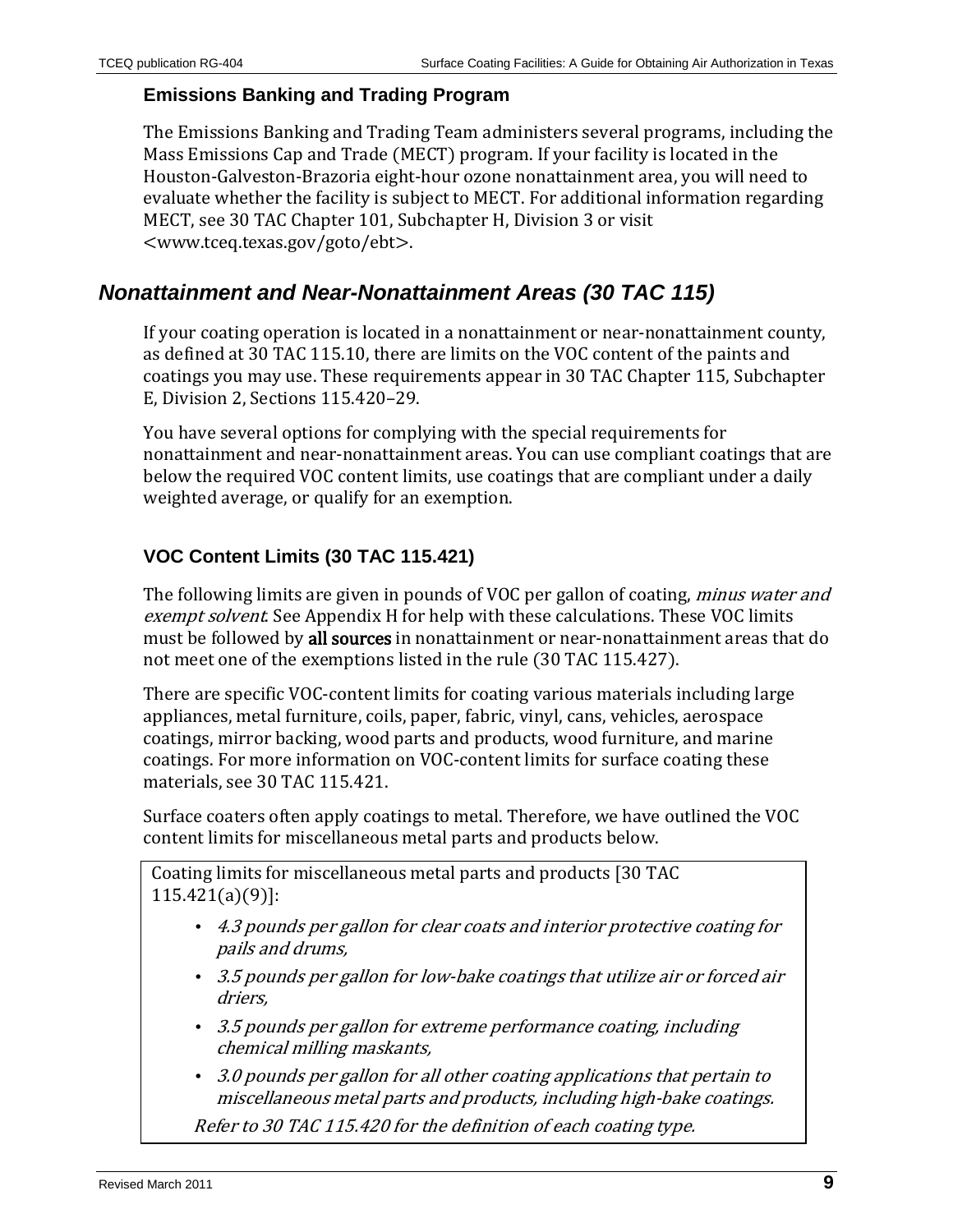#### Can I Use a Coating Above the VOC Content Limits?

Yes; instead of providing the VOC content of each of your coatings, you may demonstrate that the *daily weighted average* of the content for each coating type, line, or operation does not exceed the VOC content limit indicated i[n 30 TAC Chapter 115,](http://info.sos.state.tx.us/pls/pub/readtac$ext.TacPage?sl=R&app=9&p_dir=&p_rloc=&p_tloc=&p_ploc=&pg=1&p_tac=&ti=30&pt=1&ch=115&rl=421)  [Subchapter E, Division 2, Section 115.421.](http://info.sos.state.tx.us/pls/pub/readtac$ext.TacPage?sl=R&app=9&p_dir=&p_rloc=&p_tloc=&p_ploc=&pg=1&p_tac=&ti=30&pt=1&ch=115&rl=421) In addition, your coating operation could meet one of the exemptions at [30 TAC Chapter 115, Subchapter E, Division 2, Section](http://info.sos.state.tx.us/pls/pub/readtac$ext.TacPage?sl=R&app=9&p_dir=&p_rloc=&p_tloc=&p_ploc=&pg=1&p_tac=&ti=30&pt=1&ch=115&rl=427)  [115.427.](http://info.sos.state.tx.us/pls/pub/readtac$ext.TacPage?sl=R&app=9&p_dir=&p_rloc=&p_tloc=&p_ploc=&pg=1&p_tac=&ti=30&pt=1&ch=115&rl=427) If you need help in calculating the daily weighted average, review Appendix H.

In order to demonstrate compliance with emission limits in the rule, maintain records such as MSDS. The MSDS or product label for each coating should indicate the VOC content expressed in units of mass/volume, normally pounds per gallon (lb/gal) or grams per liter (g/liter).

#### **Exemptions [\(30 TAC 115.427\)](http://info.sos.state.tx.us/pls/pub/readtac$ext.TacPage?sl=R&app=9&p_dir=&p_rloc=&p_tloc=&p_ploc=&pg=1&p_tac=&ti=30&pt=1&ch=115&rl=427)**

Exemptions depend on where your facility is located and the type of facility you operate.

- For the Beaumont–Port Arthur, Dallas–Fort Worth, El Paso, and Houston-Galveston-Brazoria areas, a facility can be exempt because:
	- its VOC emissions are less than 3 pounds per hour and 15 pounds in any consecutive 24-hour period or
	- its total coating and solvent usage is less than 150 gallons per year.
- For Gregg, Nueces, and Victoria counties, a facility can be exempt because:
	- its VOC emissions are less than 550 pounds in any continuous 24-hour period.

Additional exemptions exist for various business types. For example, aerosol coatings (spray paint) are exempt from this requirement. Please review 30 [TAC 115.427](http://info.sos.state.tx.us/pls/pub/readtac$ext.TacPage?sl=R&app=9&p_dir=&p_rloc=&p_tloc=&p_ploc=&pg=1&p_tac=&ti=30&pt=1&ch=115&rl=427) for a complete list of exemptions in your area.

### <span id="page-9-0"></span>*New Source Performance Standards [\(40 CFR, Part 60\)](http://www.tceq.state.tx.us/permitting/air/rules/federal/60/60hmpg.html)*

New Source Performance Standards (NSPS) dictate the amount of air contaminants that a new stationary source may produce. Several NSPS regulations apply to specific surface coating facilities. For a link to these rules, visit the TCEQ's Web page at [<www.tceq.texas.gov/goto/40\\_cfr\\_60>](http://www.tceq.texas.gov/goto/40_cfr_60).

### <span id="page-9-1"></span>*National Emission Standards for Hazardous Air Pollutants [\(40 CFR,](http://www.tceq.state.tx.us/permitting/air/rules/federal/63/63hmpg.html)  [Part 63\)](http://www.tceq.state.tx.us/permitting/air/rules/federal/63/63hmpg.html)*

National Emission Standards for Hazardous Air Pollutants (NESHAPs), also known as Maximum Achievable Control Technology (MACT) standards, set limits on emissions of hazardous air pollutants. There are NESHAPs for both major sources and area (or minor) sources. The rules for NESHAPs that affect surface coaters can be found in [40](http://www.tceq.state.tx.us/permitting/air/rules/federal/63/63hmpg.html)  [CFR, Part 63](http://www.tceq.state.tx.us/permitting/air/rules/federal/63/63hmpg.html) and include specific requirements that surface coating industries must follow to reduce emissions of these pollutants.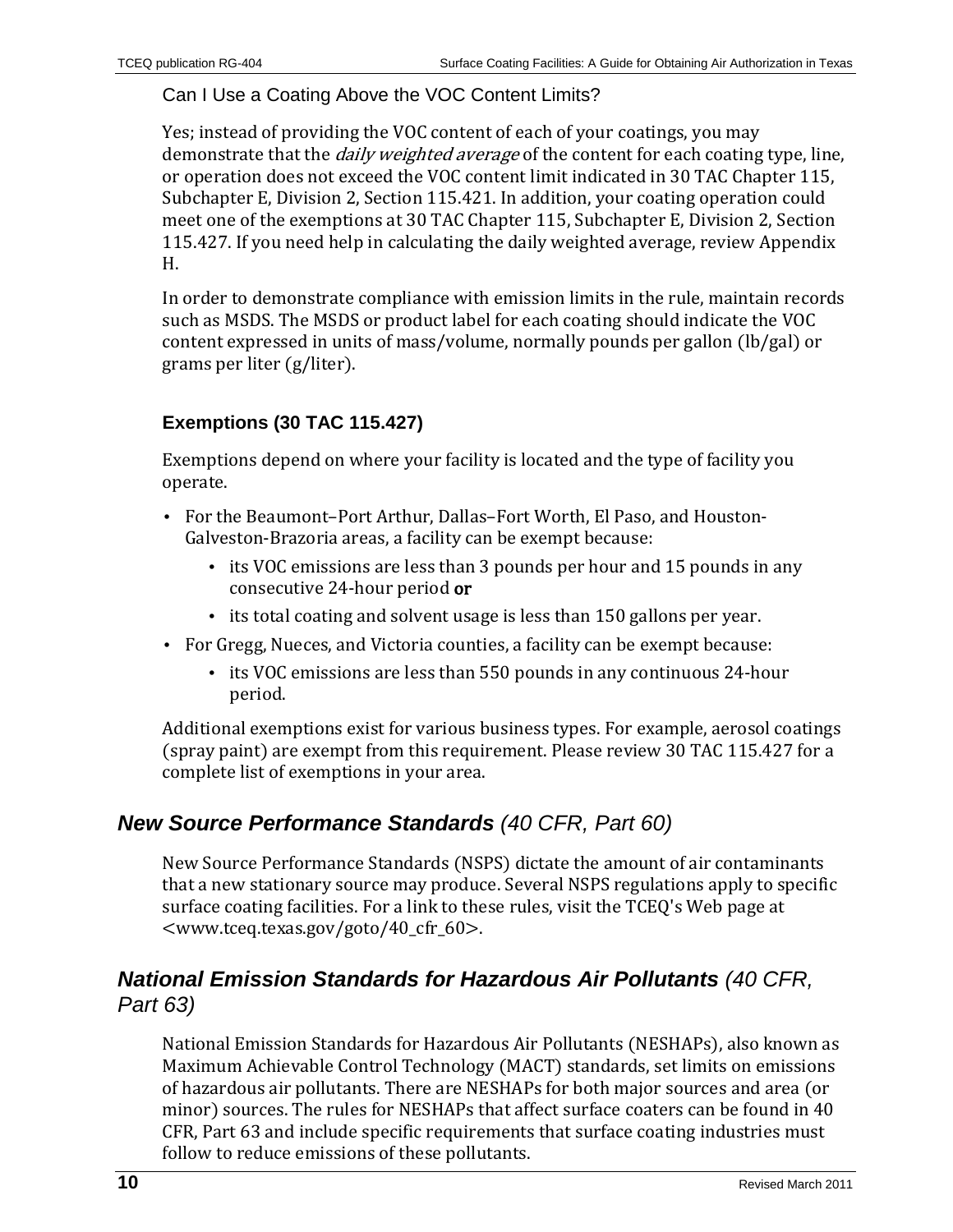Common NESHAPs for surface coating operations include:

- Surface Coating of Miscellaneous Metal Parts and Products, [40 CFR, Part 63, Subpart](http://ecfr.gpoaccess.gov/cgi/t/text/text-idx?c=ecfr&sid=ff2846d70a9b1e68603ced4a15531ea0&rgn=div6&view=text&node=40:12.0.1.1.1.19&idno=40)  [MMMM](http://ecfr.gpoaccess.gov/cgi/t/text/text-idx?c=ecfr&sid=ff2846d70a9b1e68603ced4a15531ea0&rgn=div6&view=text&node=40:12.0.1.1.1.19&idno=40)
- Paint Stripping and Miscellaneous Surface Coating Operations at Area Sources, [40](http://ecfr.gpoaccess.gov/cgi/t/text/text-idx?c=ecfr;rgn=div6;view=text;node=40%3A14.0.1.1.1.20;idno=40;sid=456ecacb0d35e23036930445de0f2a3d;cc=ecfr)  [CFR, Part 63, Subpart HHHHHH](http://ecfr.gpoaccess.gov/cgi/t/text/text-idx?c=ecfr;rgn=div6;view=text;node=40%3A14.0.1.1.1.20;idno=40;sid=456ecacb0d35e23036930445de0f2a3d;cc=ecfr)

To locate additional information on NESHAPs that affect surface coaters, and to review other subparts that may apply to your facility, visit the EPA's Web page [<www.epa.gov/ttn/atw/mactfnlalph.html>](http://www.epa.gov/ttn/atw/mactfnlalph.html), visit the SBLGA's website at [<www.TexasEnviroHelp.org>](http://www.texasenvirohelp.org/) and click "NESHAP Assistance Tools," or call 800-447- 2827.

# <span id="page-10-0"></span>**Common Air Violations for Surface Coaters**

Investigations by the TCEQ find that the most common air violations include the following:

- The business is creating a nuisance condition.
- The business has no air authorization but should have a PBR or an NSR permit.
- The business is using coatings that exceed VOC-content limits for nonattainment or near-nonattainment areas.
- The business is not following the conditions of its permit or PBR.
- The facility has not been constructed to comply with the PBR as required.
- The business has failed to maintain paint-booth filters.
- The business has inadequate records and therefore cannot prove that the site meets the conditions of its air authorization.

# <span id="page-10-1"></span>**For More Information**

This guide discusses air regulations. There are water and waste regulations that may also apply to your facility. Visit [<www.TexasEnviroHelp.org>](http://www.texasenvirohelp.org/) and click on "Surface Coating" for additional tools and information to assist you.

To download forms from the TCEQ website [<www.tceq.texas.gov>](http://www.tceq.texas.gov/), click on "Forms," and search by keyword or by the form number.

To get a copy of a TCEQ publication: go to the TCEQ's website, at [<www.tceq.texas.gov/goto/publications>](http://www.tceq.texas.gov/goto/publications); fax orders to the TCEQ's Publications Unit at 512-239-4488, or order by telephone at 512-239-0028; or write to TCEQ Publications, MC 195, PO Box 13087, Austin, TX 78711-3087.

This document does not take the place of the full, official TCEQ rules. It is intended only as a general explanation about selected parts of the rules. You can find TCEQ rules in the Texas Administrative Code at the Secretary of State's website, [<http://www.sos.state.tx.us/tac/index.shtml>](http://www.sos.state.tx.us/tac/index.shtml). To access the Code of Federal Regulations, visit <www.gpoaccess.gov/cfr/>. For additional assistance, contact the Small Business and Local Government Assistance section of the TCEQ at 800- 447-2827.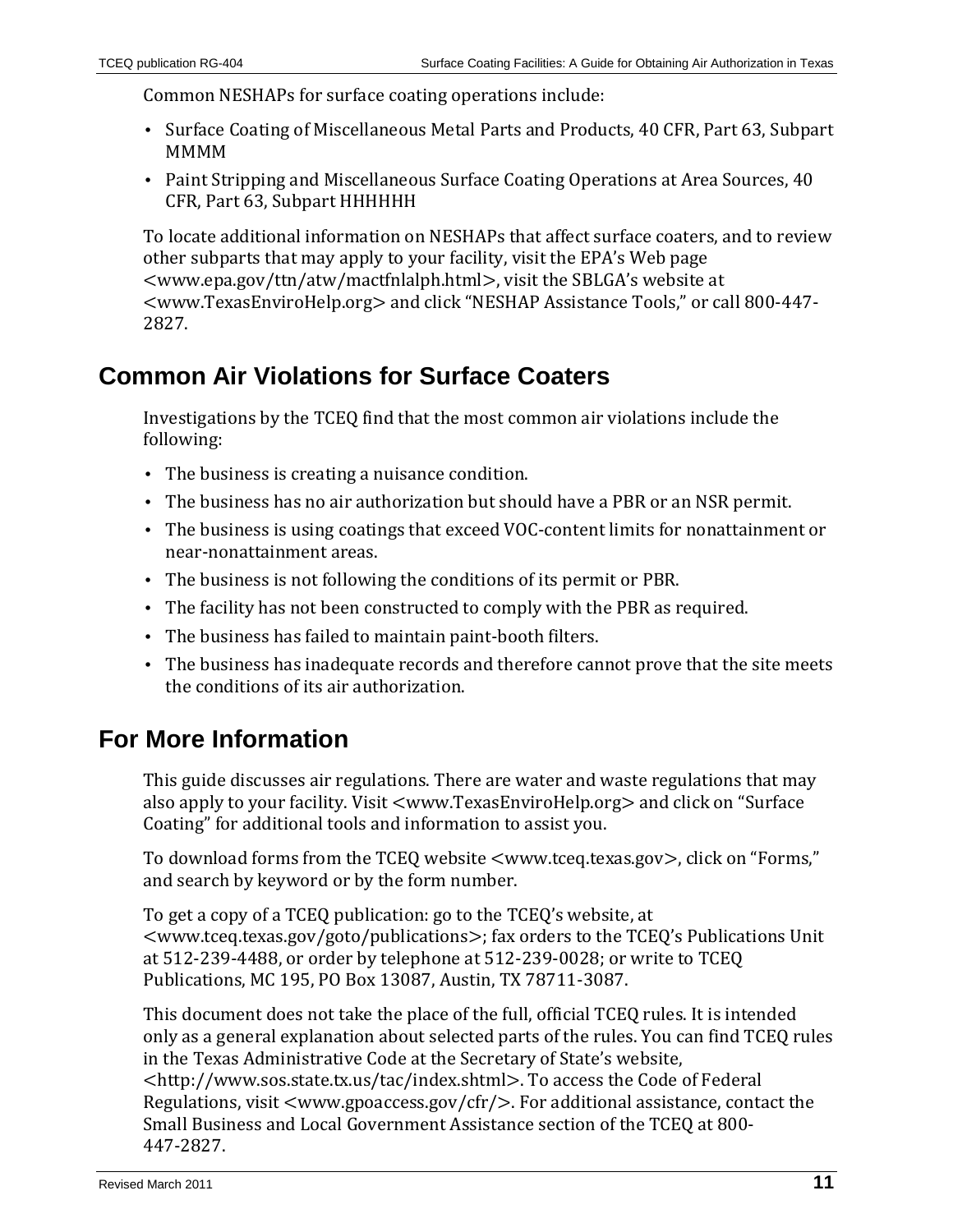# <span id="page-11-0"></span>**Appendix A: Common Permits by Rule for Surface Coating Facilities**

| <b>General Topic</b>                                                 | <b>Number</b> | <b>Relevant Equipment and Processes</b>                                                                                                                                                                                                                                                                                                                                                                                                                | Paperwork Required                                                                                    |
|----------------------------------------------------------------------|---------------|--------------------------------------------------------------------------------------------------------------------------------------------------------------------------------------------------------------------------------------------------------------------------------------------------------------------------------------------------------------------------------------------------------------------------------------------------------|-------------------------------------------------------------------------------------------------------|
| Soldering, Brazing, Welding                                          | 106.227       | "Brazing, soldering, or welding equipment, except those<br>which emit 0.6 ton per year or more of lead, are permitted by<br>rule."                                                                                                                                                                                                                                                                                                                     | No registration<br>required                                                                           |
| Manufacturing, Refinishing,<br>and Restoring Wood<br><b>Products</b> | 106.231       | "Facilities, including drying or curing ovens, and hand-held or<br>manually operated equipment, used for manufacturing,<br>refinishing, and/or restoring wood products" must meet<br>certain control and material usage limits.                                                                                                                                                                                                                        | Purchase receipts for<br>coatings, solvents,<br>and stripping agents<br>must be available             |
| Hand-held and Manually<br><b>Operated Machines</b>                   | 106.265       | "Hand-held or manually operated equipment used for buffing,<br>polishing, carving, cutting, drilling, machining, routing,<br>sanding, sawing, surface grinding, or turning of ceramic art<br>work, ceramic precision parts, leather, metals, plastics, fiber<br>board, masonry, carbon, glass, graphite, or wood is permitted<br>by rule."                                                                                                             | No registration<br>required                                                                           |
| Milling and Grinding of<br><b>Coatings and Moldings</b><br>Compounds | 106.431       | "Equipment used exclusively to mill or grind coatings and<br>molding compounds where all materials charged are in a<br>paste form is permitted by rule."                                                                                                                                                                                                                                                                                               | No registration<br>required                                                                           |
| Dipping Tanks and<br>Containers                                      | 106.432       | "Containers, reservoirs, or tanks used exclusively for dipping<br>operations for coating objects with oils, waxes, or greases<br>where no organic solvents, diluents, or thinners are used; or<br>dipping operations for applying coatings of natural or<br>synthetic resins which contain no organic solvents are<br>permitted by rule."                                                                                                              | No registration<br>required                                                                           |
| <b>Surface Coating</b>                                               | 106.433       | Though there is a site-wide limit of 25 tpy VOC, this PBR<br>limits hourly and annual VOC emissions depending on<br>certain aspects of your business. Specific design<br>requirements are required. Metal spraying or metalizing<br>operations may not use this PBR.<br>Outdoor facilities or booths that do not meet the definition of<br>being fully enclosed require site approval before construction.<br>See the rule for additional information. | PI-7 or PI-7-CERT<br><b>Surface Coating</b><br><b>Facility PBR Checklist</b><br>(TCEQ-10137)          |
| <b>Powder Coating</b>                                                | 106.434       | "Surface coating operations utilizing powder coating<br>materials with the powder applied by an electrostatic powder<br>spray gun or an electrostatic fluidized bed are permitted by<br>rule."                                                                                                                                                                                                                                                         | No registration<br>required                                                                           |
| Wet Blast Cleaning                                                   | 106.451       | "Blast cleaning equipment using a suspension of abrasives in<br>water is permitted by rule."                                                                                                                                                                                                                                                                                                                                                           | No registration<br>required                                                                           |
| Dry Abrasive Cleaning                                                | 106.452       | Sandblasting and other dry-abrasive cleaning processes<br>performed indoors that meet certain restrictions are permitted<br>by rule.<br>Outdoor sandblasting requires site approval before<br>construction begins.                                                                                                                                                                                                                                     | Outdoor Blasting: PI-7<br>or PI-7-CERT<br>Dry Abrasive<br>Cleaning: PBR<br>Checklist (TCEQ-<br>10139) |
| Washing and Drying of Glass<br>and Metal                             | 106.453       | "Equipment used for washing or drying products fabricated<br>from metal or glass is permitted by rule, provided no volatile<br>organic materials are used in the process and no oil or solid<br>fuel is burned."                                                                                                                                                                                                                                       | No registration<br>required                                                                           |
| <b>Degreasing Units</b>                                              | 106.454       | Surface coaters that use degreasing units may use this PBR<br>if they meet specific requirements about equipment<br>dimensions and location, operating procedures, solvent use<br>and storage, ventilation, and record keeping. They must use<br>less than 660 gallons per year of chlorinated solvents and<br>their use of all other solvents cannot exceed 1,500 gallons<br>per year.                                                                | Certain Units: PI-7 or<br>PI-7-CERT<br>Degreasing Units:<br><b>PBR</b> Checklist<br>(TCEQ-10140)      |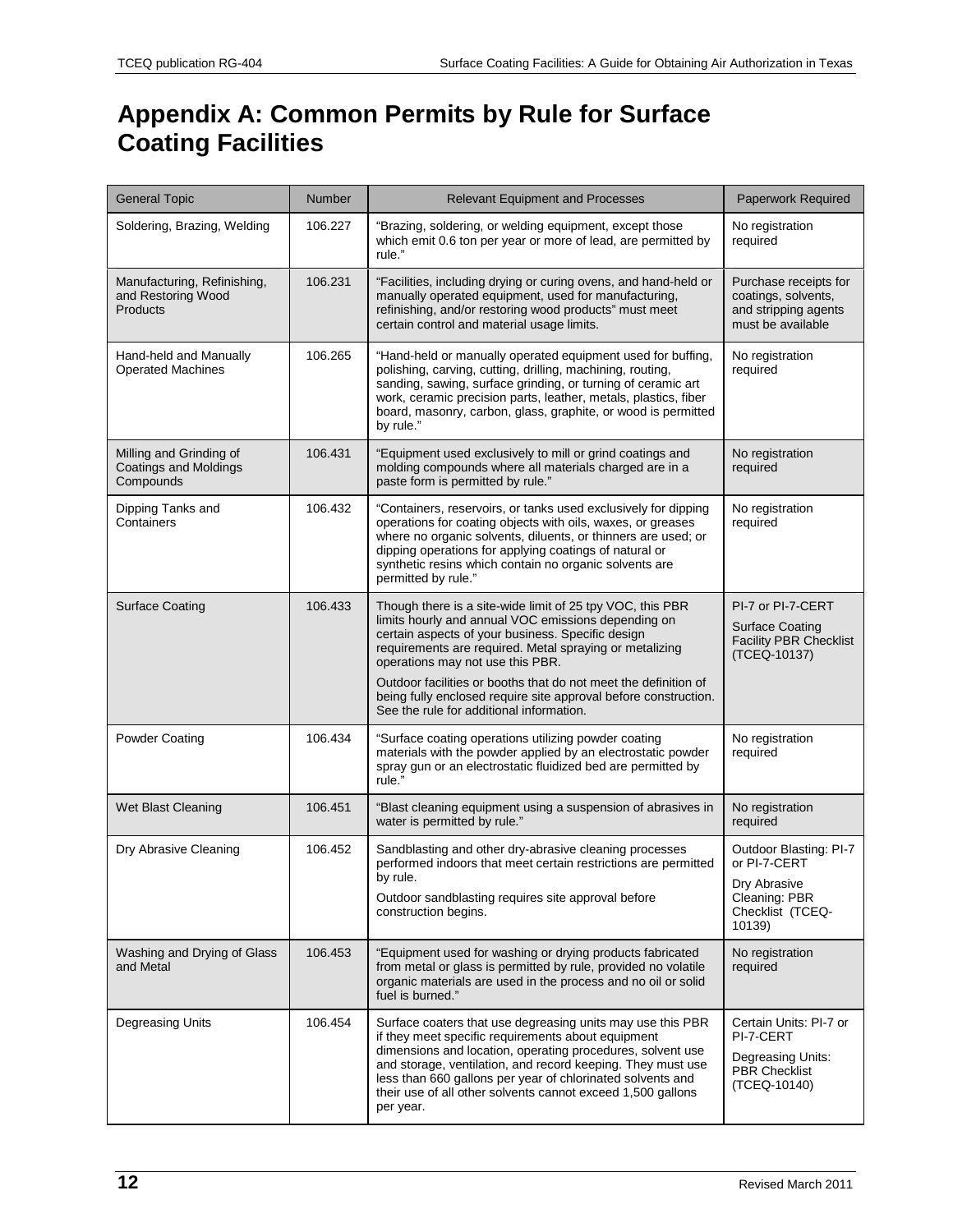# <span id="page-12-0"></span>**Appendix B: Surface Coating Permit by Rule** [\(30 TAC 106.433\)](http://info.sos.state.tx.us/pls/pub/readtac$ext.TacPage?sl=R&app=9&p_dir=&p_rloc=&p_tloc=&p_ploc=&pg=1&p_tac=&ti=30&pt=1&ch=106&rl=433)

Surface coating or stripping facilities, excluding vehicle repair and refinishing shops, shall meet the following conditions of this section to be permitted by rule.

(1) This section does not cover metalizing (spraying molten metal onto a surface to form a coating). However, this section does cover the use of coatings which contain metallic pigments.

(2) All facilities covered by this section at a site shall implement good housekeeping procedures to minimize fugitive emissions, including the following.

(A) All spills shall be cleaned up immediately.

(B) The booth or work area exhaust fans shall be operating when cleaning spray guns and other equipment.

(C) All new and used coatings and solvents shall be stored in closed containers. All waste coatings and solvents shall be removed from the site by an authorized disposal service or disposed of at a permitted on-site waste management facility.

(3) Drying or curing ovens shall either be electric or meet the following conditions:

(A) The maximum heat input to any oven must not exceed 40 million British thermal units per hour (Btu/hr).

(B) Heat shall be provided by the combustion of one of the following: sweet natural gas; liquid petroleum gas; fuel gas containing no more than 5.0 grains of total sulfur compounds (calculated as sulfur) per 100 dry standard cubic foot; or Number 2 fuel oil with not more than 0.3 percent sulfur by weight.

(4) No add-on control equipment shall be used to meet the emissions limits of this section. The total uncontrolled emissions from the coating materials (as applied) and cleanup solvents shall not exceed the following for all operations:

(A) 25 tons per year (tpy) of volatile organic compounds (VOC) and ten tpy of exempt solvents for all surface coating and stripping operations covered by section at a site;

(B) 30 pounds per hour (lb/hr) of VOC and 5.0 lb/hr of exempt solvents for all surface coating and stripping operations covered by this section at a site;

(C) if emissions are less than 0.25 lb/hr of VOC and/or exempt solvents, a facility is exempt from the remaining requirements of this section, including paragraphs  $(5)-(9)$  of this section.

(5) Opacity of visible emissions shall not exceed 5.0 percent. Compliance shall be determined by the United States Environmental Protection Agency Method 9 averaged over a six-minute period.

(6) The following conditions apply to surface coating operations performed indoors, in a booth, or in an enclosed work area: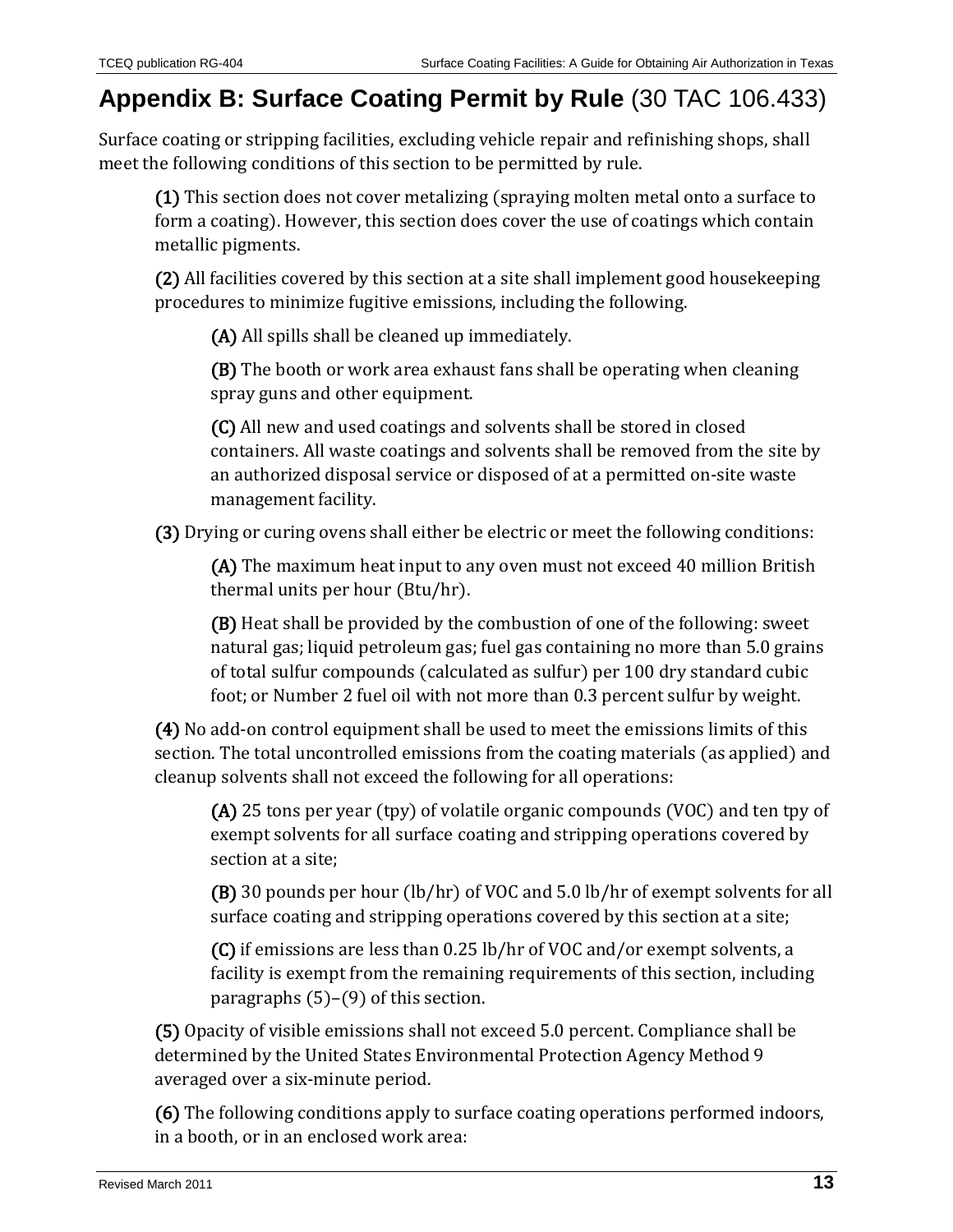(A) no more than six lb/hr of VOC emissions, averaged over any five-hour period, and 500 pounds per week per booth or enclosed work area;

(B) minimum face velocity at the intake opening of each booth or work area is 100 feet per minute (ft/min). Emissions shall be exhausted through elevated stacks that extend at least 1.5 times the building height above ground level. All stacks shall discharge vertically; rain protection shall not restrict or obstruct vertical flow;

(C) for spraying operations, emissions of particulate matter must be controlled using either a water wash system or a dry filter system with a 95 percent removal efficiency as documented by the manufacturer. The face velocity at the filter shall not exceed 250 ft/min or that specified by the filter manufacturer, whichever is less. Filters shall be replaced whenever the pressure drop across the filter no longer meets the manufacturer's recommendation.

(7) For surface coating operations that are performed outdoors or in a non-enclosed work area, or for indoor operations that do not meet the conditions of paragraph (6) of this section, the following conditions apply.

(A) No more than six lb/hr of VOC emissions, averaged over any five-hour period, and 500 pounds per week shall be emitted at any time for all operations authorized by this paragraph.

(B) If coatings applied with spray equipment contain more than 0.1 percent by weight of chromates, lead, cadmium, selenium, strontium, or cobalt, then total VOC emissions shall be further limited to 240 pounds per week and 2,000 pounds per year. If coatings are applied with non-spray equipment (such as brushes, rollers, dipping or flow coating), the additional restrictions in this paragraph do not apply.

(C) Coating operations shall be conducted at least 50 feet from the property line and at least 250 feet from any recreational area, residence, or other structure not occupied or used solely by the owner or operator of the facility or the owner of the property upon which the facility is located.

(D) Before construction of the facility begins, written site approval shall be received from the appropriate regional office of the commission or any local program having jurisdiction.

(8) The following records shall be maintained at the plant site for the most recent 24 months and be made immediately available to the commission or any pollution control agency with jurisdiction:

(A) Material Safety Data Sheets for all coating materials and solvents;

(B) data of daily coatings and solvent use and the actual hours of operation of each coating or stripping operation;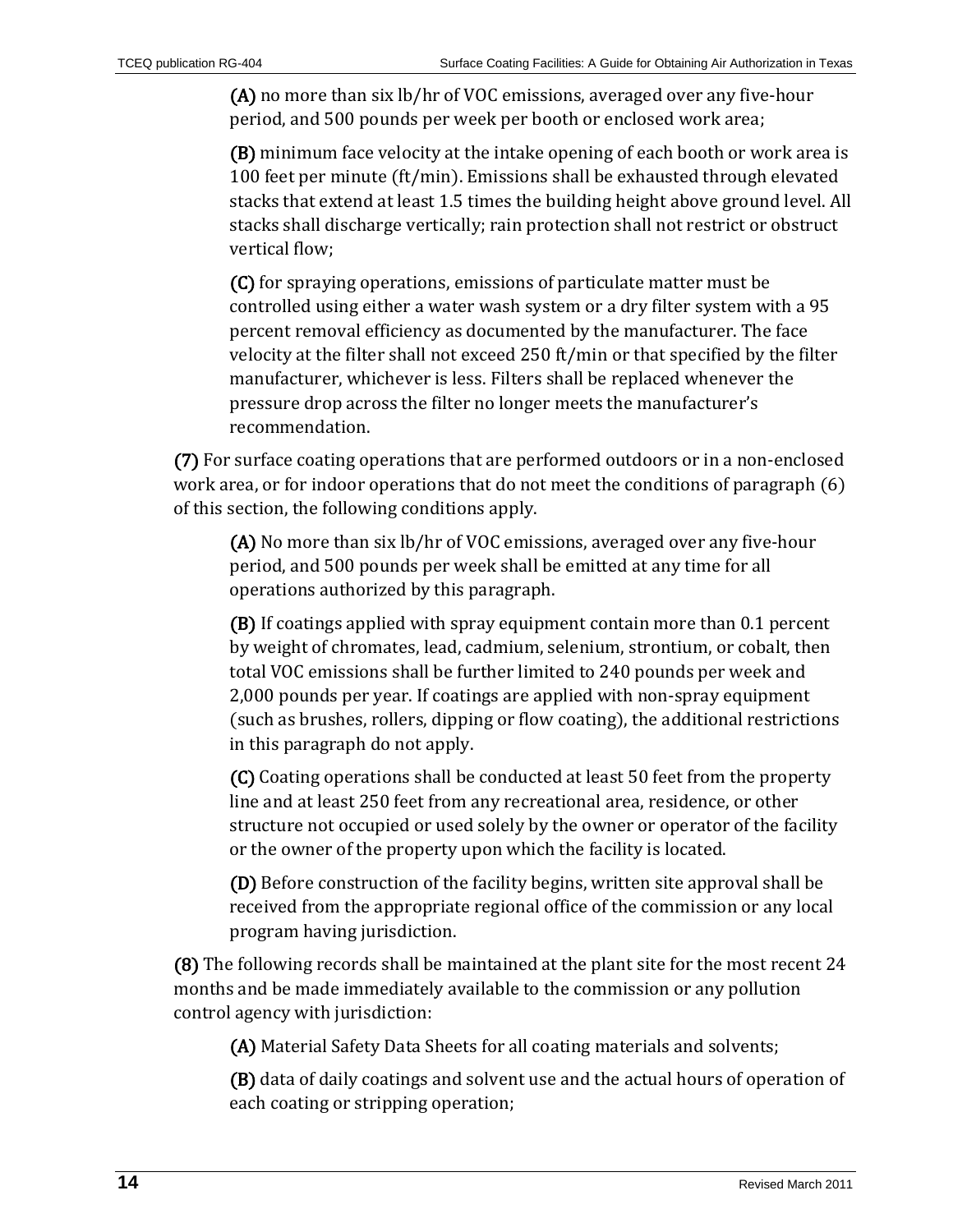(C) a monthly report that represents actual hours of operation each day, and emissions from each operation in the following categories:

(i) pounds per hour;

(ii) pounds per day;

(iii) pounds per week; and

(iv) tons emitted from the site during the previous 12 months;

(D) examples of the method of data reduction including units, conversion factors, assumptions, and the basis of the assumptions.

<span id="page-14-0"></span>(9) Before construction begins, the facility shall be registered with the commission using Form PI-7.

Effective September 4, 2000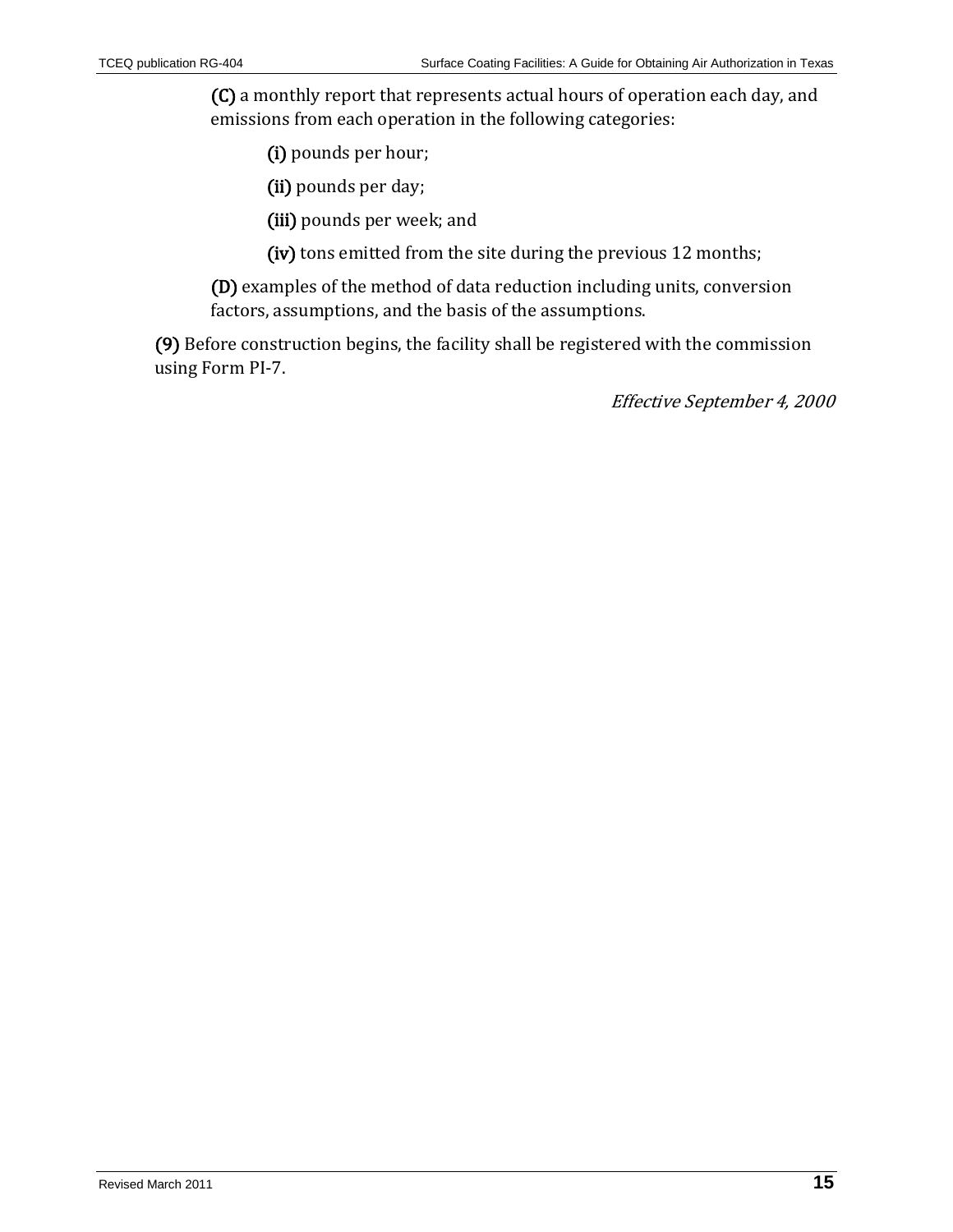# **Appendix C: Volatile Organic Compound (VOC) and Exempt-Solvent Content per Gallon of Coating**

In order to determine compliance with surface coating rules and regulations, including Title 30 Texas Administrative Code, Chapter 106, you will need to calculate the amount of volatile organic compounds (VOCs) and exempt solvents that are emitted from your operation. The first step is to determine how much of these contaminants are in 1 gallon of each coating that you will apply.

If your coating is ready to apply, and is not mixed, you can determine the coating VOCs and exempt-solvent contents from the technical data sheets, paint supplier, or MSDS. However, if you mix or thin your coatings, you will need to calculate the VOC and exempt-solvent content in your mixed (combined or "as applied") coating. You will need to determine the VOC and exempt-solvent content for each component in your coating and determine the appropriate mixing and thinning ratios. In some cases the material-safety or technical data sheets include the "as mixed" VOC and exemptsolvent contents. Those values can be used if the mixing instructions are followed exactly. Note that 1 gallon  $=$  4 quarts  $=$  8 pints  $=$  128 fluid ounces.

In the following examples, we will mix three different coatings. Coating A is a singlecomponent coating with thinner. Coating B is a multiple-component coating, and Coating C is a multiple-component coating with thinner. The data shown below will be used for each example.

#### Example Data:

| 2.8 pounds per gallon                     |
|-------------------------------------------|
| 0.5 pounds per gallon                     |
| 1.2 pounds per gallon                     |
| 0.8 pounds per gallon                     |
| 7.3 pounds per gallon                     |
| 0.0 pounds per gallon                     |
| 2 parts Component A to one part Component |
| B                                         |
| 10 parts of coating to 1 part thinner     |
|                                           |

#### **Example: Coating A—Single Component Coating with Thinner**

You check your MSDS and determine that the VOC content for Component A is 2.8 pounds of VOC per gallon, and the VOC content for your thinner is 7.3 pounds of VOC per gallon. The exempt solvent content for Component A is 0.5 pounds per gallon. You also learn from the paint supplier that, in order to get the right blend, you will need to use 10 parts of coating to 1 part of thinner (10:1 ratio). In this example, you will use 5 gallons of Component A and 0.5 gallons of thinner, for a total of 5.5 gallons of mixed coating.

#### VOC Calculations

Now you need to determine how many pounds of VOC are in the mixed coating and thinner.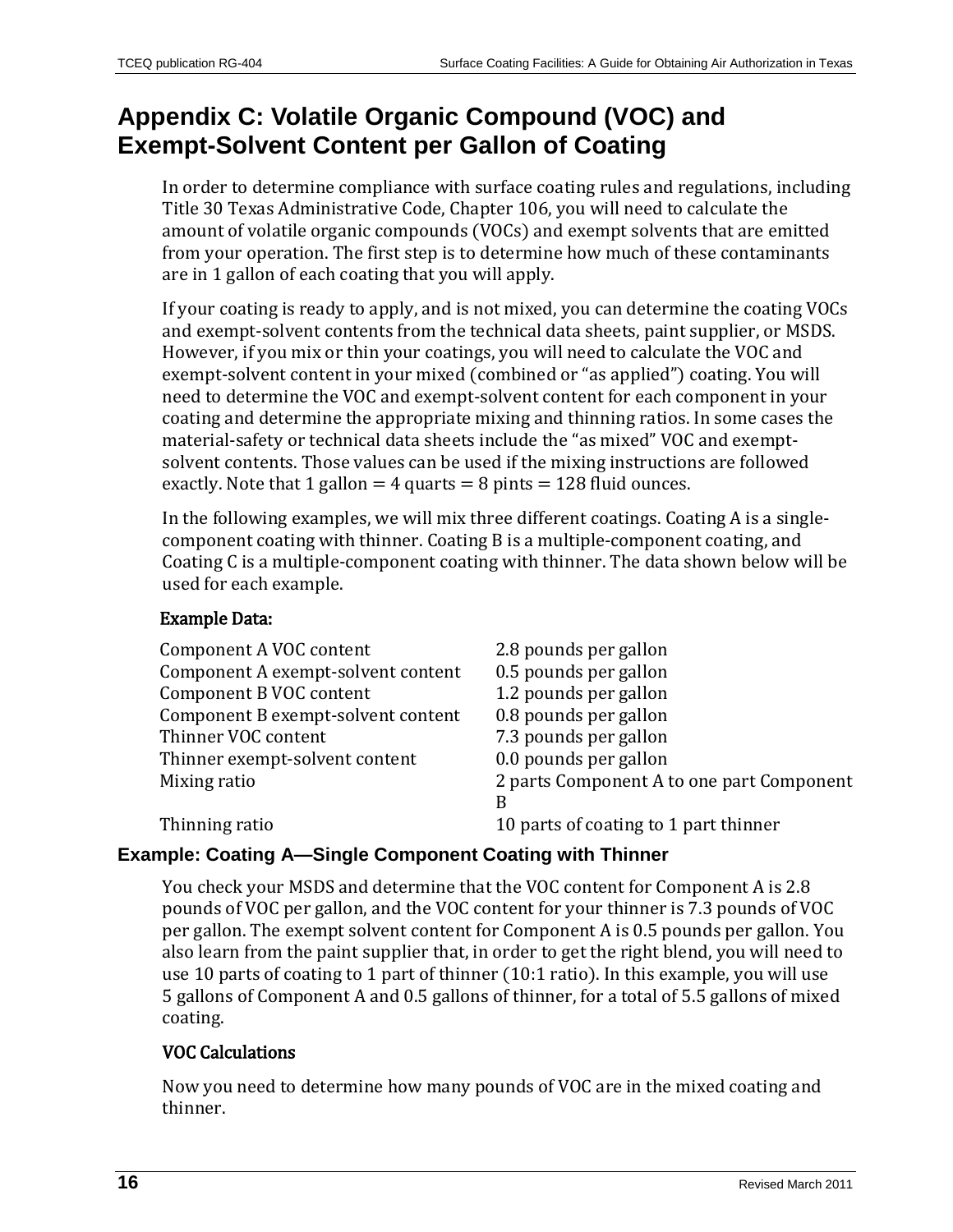Multiply 2.8 pounds of VOC per gallon by 5 gallons to get 14 pounds of VOC for Component A.

$$
\frac{2.8 \text{ lb } VOC}{gal} \times 5 \text{ gal} = 14 \text{ lb } VOC
$$

Then multiply 7.3 pounds of VOC per gallon by 0.5 gallon to get 3.65 pounds of VOC for the thinner.

$$
\frac{7.3 \text{ lb } VOC}{gal} \times 0.5 \text{ gal} = 3.65 \text{ lb } VOC
$$

Add the two amounts together to get the pounds of VOC in the mixed coating.

$$
14 lb VOC + 3.65 lb VOC = 17.65 lb VOC
$$

Then divide the total pounds of VOC by the total gallons of mixed coating and thinner to get the pounds of VOC per gallon.

$$
\frac{17.65 \text{ lb } VOC}{5.5 \text{ gal}} = \frac{3.21 \text{ lb } VOC}{\text{gal}}
$$

#### Exempt-Solvent Calculations

Now you need to determine how many pounds of exempt solvent are in the mixed coating and thinner. Multiply 0.5 pounds per gallon of exempt solvent by 5 gallons to get 2.5 pounds of exempt solvents for Component A.

$$
\frac{0.5 \; lb \; ES}{gal} \times 5 \; gal = 2.5 \; lb \; ES
$$

The ES content in the thinner is 0.0 lb. You add the two amounts together to get the pounds of exempt solvents in the mixed coating.

$$
2.5 \; lb \; ES + 0.0 \; lb \; ES = 2.5 \; lb \; ES
$$

You then divide the total pounds of exempt solvents by the total gallons of mixed coating and thinner to get the pounds of ES per gallon.

$$
\frac{2.5 \text{ lb } ES}{5.5 \text{ gal}} = \frac{0.45 \text{ lb } ES}{\text{gal}}
$$

#### **Example: Coating B—Multiple-Component Coating**

In this example, the paint supplier has recommended a mixing ratio of 2 parts of Component A to 1 part of Component B (2:1 ratio). In this case, you will mix 1 gallon of Component A and 0.5 gallons of Component B for a total of 1.5 gallons of mixed coating.

#### VOC Calculations

To determine the pounds of VOC in Component A, multiply 2.8 pounds of VOC per gallon (from the MSDS) by 1.0 gallons.

$$
\frac{2.8 \text{ lb } VOC}{gal} \times 1.0 \text{ gal} = 2.8 \text{ lb } VOC
$$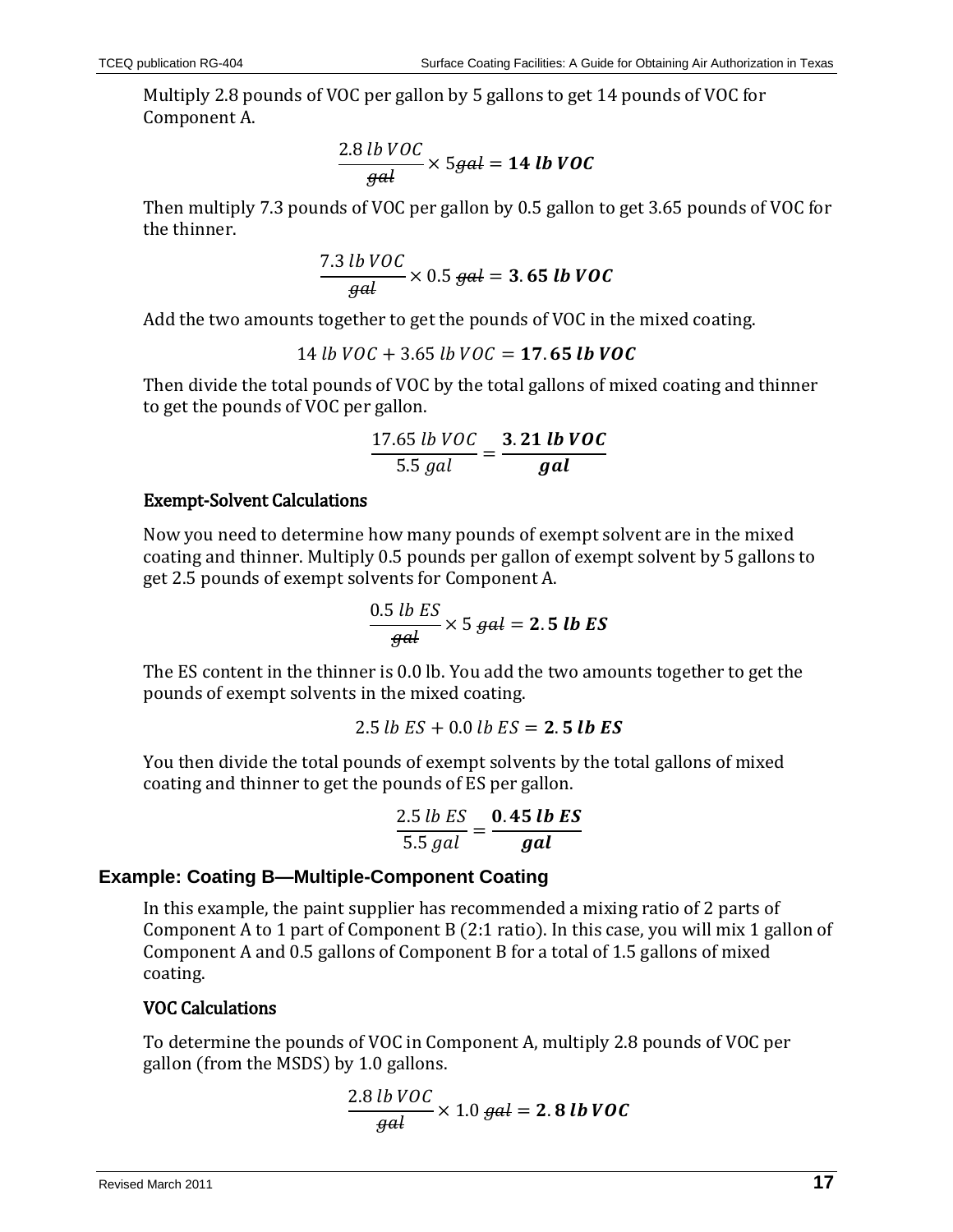To determine the pounds of VOC in Component B, multiply 1.2 pounds of VOC per gallon (from the MSDS) by 0.5 gallons.

$$
\frac{1.2 \, lb \, VOC}{gal} \times 0.5 \, gal = 0.6 \, lb \, VOC
$$

Add the two amounts together to get the pounds of VOC in the multiple component coating.

$$
2.8 \, lb \, VOC + 0.6 \, lb \, VOC = 3.4 \, lb \, VOC
$$

Then divide the total pounds of VOC by the total gallons of mixed coating to get the pounds of VOC per gallon.

$$
\frac{3.4 \text{ lb } VOC}{1.5 \text{ gal}} = \frac{2.27 \text{ lb } VOC}{\text{gal}}
$$

#### Exempt -Solvent Calculations

Now you need to determine how many pounds of exempt solvent are in the mixed coating. Multiply 0.5 pounds per gallon of exempt solvent by 1 gallon to get 0.5 pounds of exempt solvents for Component A.

$$
\frac{0.5 \; lb \; ES}{gal} \times 1 \; gal = 0.5 \; lb \; ES
$$

To determine the pounds of exempt solvent in Component B, multiply 0.8 pounds of exempt solvent per gallon (from the MSDS) by 0.5 gallons to get 0.4 pounds of exempt solvent.

$$
\frac{0.8 \text{ lb } ES}{\text{gal}} \times 0.5 \text{ gal} = 0.4 \text{ lb } ES
$$

Add the two amounts together to get the pounds of exempt solvent in the multiplecomponent coating.

$$
0.5 \; lb \; ES + 0.4 \; lb \; ES = 0.9 \; lb \; ES
$$

Then divide the total pounds of exempt solvent by the total gallons of mixed coating to get the pounds of ES per gallon.

$$
\frac{0.9 \; lb \; ES}{1.5 \; gal} = \frac{\mathbf{0.6 \; lb \; ES}}{\mathbf{gal}}
$$

#### **Example: Coating C—Multiple-Component Coating with Thinner**

In this example, the paint supplier has recommended a mixing ratio of 2 parts of Component A to 1 part of Component B (2:1 ratio). In this case, you will mix 1 gallon of Component A and 0.5 gallons of Component B for a total of 1.5 gallons of coating.

The recommended thinning ratio is 10 parts of coating with 1 part thinner (10:1 ratio). In this example, 1.5 gallons of coating will be mixed with 0.15 gallons of thinner for a total of 1.65 gallons of mixed coating.

#### VOC Calculations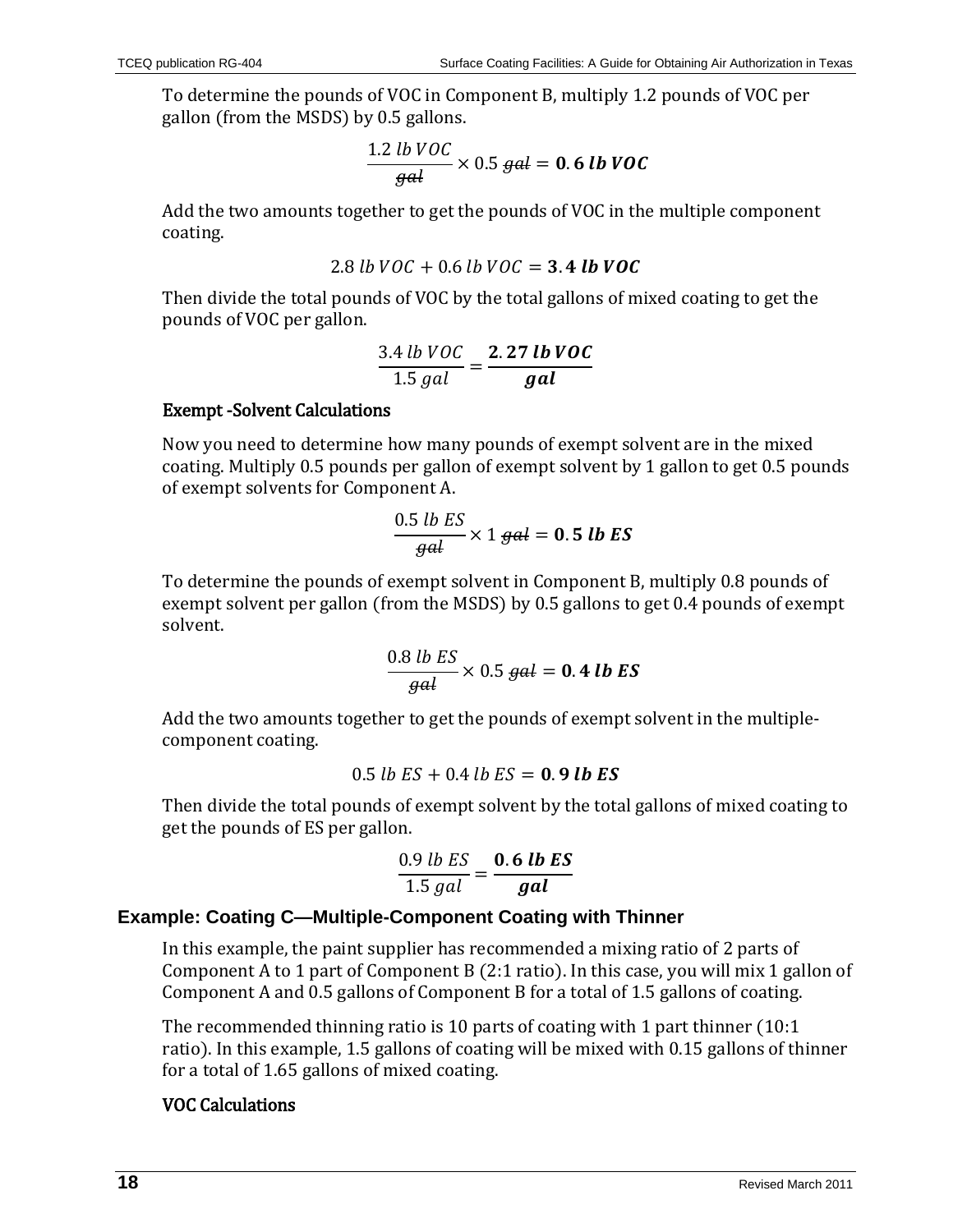You know from the previous example, that there are 2.8 lb VOC in 1 gallon of Component A and 0.6 lb VOC in 0.5 gallon of Component B.

We determine the VOC content for the thinner by multiplying 7.3 pounds of VOC per gallon by 0.15 gallon.

$$
\frac{7.3 \text{ lb } VOC}{gal} \times 0.15 \text{ gal} = 1.09 \text{ lb } VOC
$$

Add the VOC content from Component A, Component B, and the thinner together to get the pounds of VOC in the multiple component coating and thinner.

2.8 lb  $VOC + 0.6$  lb  $VOC + 1.09$  lb  $VOC = 4.49$  lb  $VOC$ 

Then divide the total pounds of VOC by the total gallons of mixed coating to get the pounds of VOC per gallon.

$$
\frac{4.49 \; lb \; VOC}{1.65 \; gal} = \frac{2.72 \; lb \; VOC}{gal}
$$

#### Exempt-Solvent Calculations

You know from the previous example that there is 0.5 lb ES in 1 gallon of Component A and 0.4 lb ES in 0.5 gallon of Component B. The ES solvent content in the thinner is 0.0 lb ES.

You add the ES content from Component A, Component B, and the thinner together to get the pounds of exempt solvents in the mixed coating.

0.5 *lb ES* + 0.4 *lb ES* + 0.0 *lb ES* = 0.9 *lb ES* 

Then divide the total pounds of exempt solvent by the total gallons of mixed coating to get the pounds of ES per gallon.

$$
\frac{0.9 \; lb \; ES}{1.65 \; gal} = \frac{\mathbf{0.55 \; lb \; ES}}{\mathbf{gal}}
$$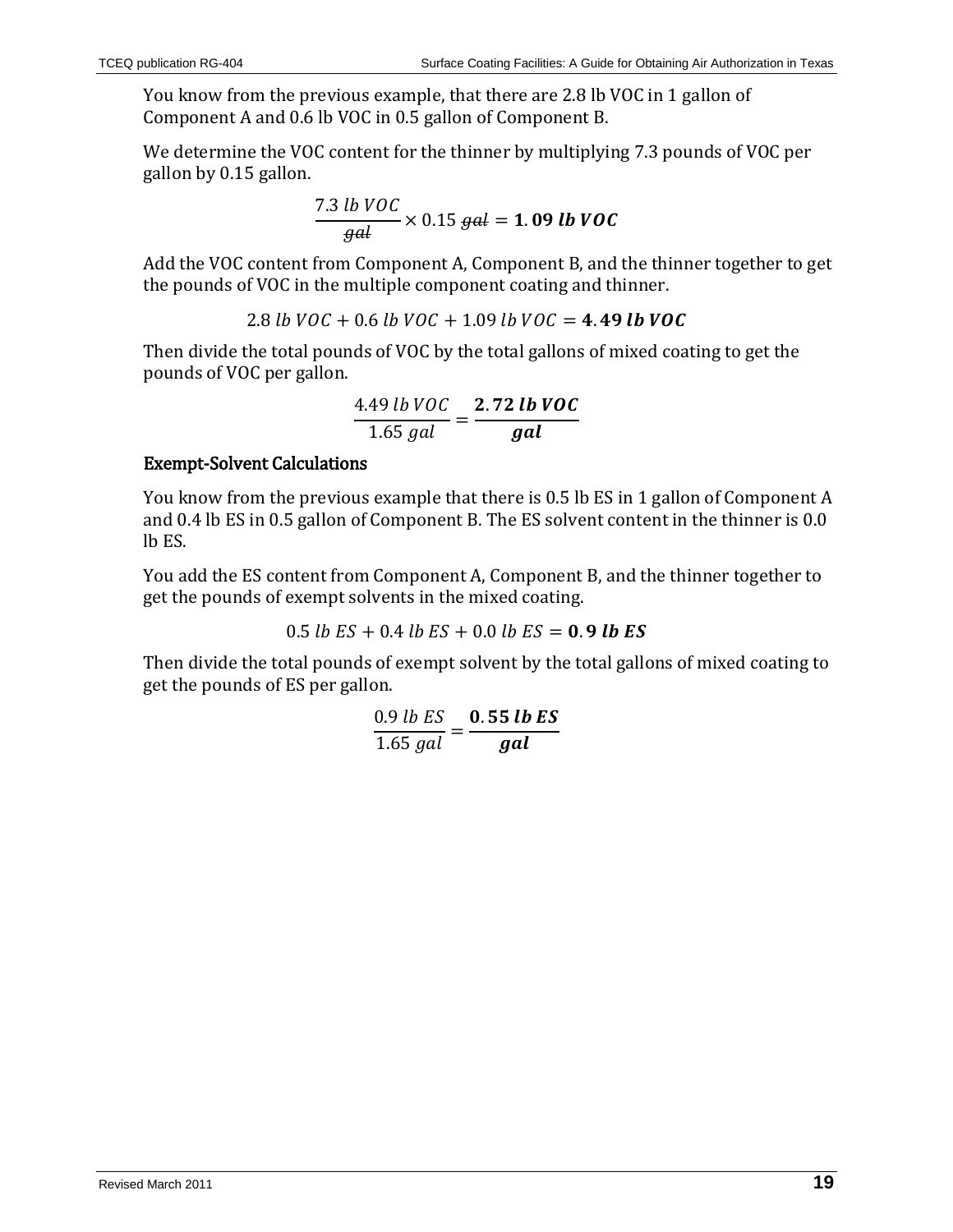# <span id="page-19-0"></span>**Appendix D: Calculating Maximum Hourly and Annual Emission Rates**

Now that you know how much VOC each of your coatings contain, you can determine the maximum hourly and annual emission rates. These rates need to be calculated for each coating used at your site to determine if the limits of a PBR can be met, to set the maximum yearly allowable emission rate in a permit, or to determine if federal rules, such as [40 CFR Part 63](http://www.tceq.state.tx.us/permitting/air/rules/federal/63/63hmpg.html) (NESHAP), apply to your site.

The maximum hourly and annual emission rates need to be calculated independently. Dividing a maximum yearly emission rate by the yearly operating schedule will result in an average hourly emission rate, not a maximum emission rate. Multiplying a maximum hourly emission rate by the yearly operating schedule will likely result in an emission rate that is too large. This may result in your site being subject to a number of rules that it should not.

### *Maximum Hourly and Annual Emission Rate Calculations—Coatings*

To calculate the maximum hourly and annual emission rates, you will need to determine the maximum practical hourly application rate based on company records or company employees. If you are spraying, this is always less than the maximum hourly spray rate provided by the spray-equipment supplier. The employees cannot keep the trigger pulled for an hour since they need to mix paint, move parts and—if their technique is good—release the trigger at the end of each pass over the part. In addition, you will need to determine the maximum amount of each coating that you intend to use in a year. This can be based on company records for a very busy year or on projected sales volumes.

We determine that the coating from Appendix C with the highest VOC content is Coating A, and that Coating B contains the highest amount of exempt solvents.

#### Example Data:

| Coating A VOC content            | 3.21 pounds per gallon |
|----------------------------------|------------------------|
| Coating B exempt-solvent content | 0.6 pounds per gallon  |
| Maximum hourly coating usage     | 6.0 gallons            |
| Maximum yearly coating usage     | 4,750 gallons          |

Based on this information, you will need to calculate the maximum VOC emission rate and the maximum exempt solvent emission rate in pounds per hour and tons per year.

#### **Maximum Hourly VOC Emission Rate**

To calculate the maximum hourly VOC emission rate, you multiply the highest VOC coating content (3.21 pounds per gallon for Coating A) by the maximum number of gallons used in one hour (6.0 gallons per hour).

$$
\frac{3.21 \text{ lb } VOC}{\text{gal}} \times \frac{6.0 \text{ gal}}{hr} = \frac{19.26 \text{ lb } VOC}{hr}
$$

See Appendix E to learn how to average over any five-hour period if your maximum hourly VOC emission rate is greater than 6 pounds of VOC per hour.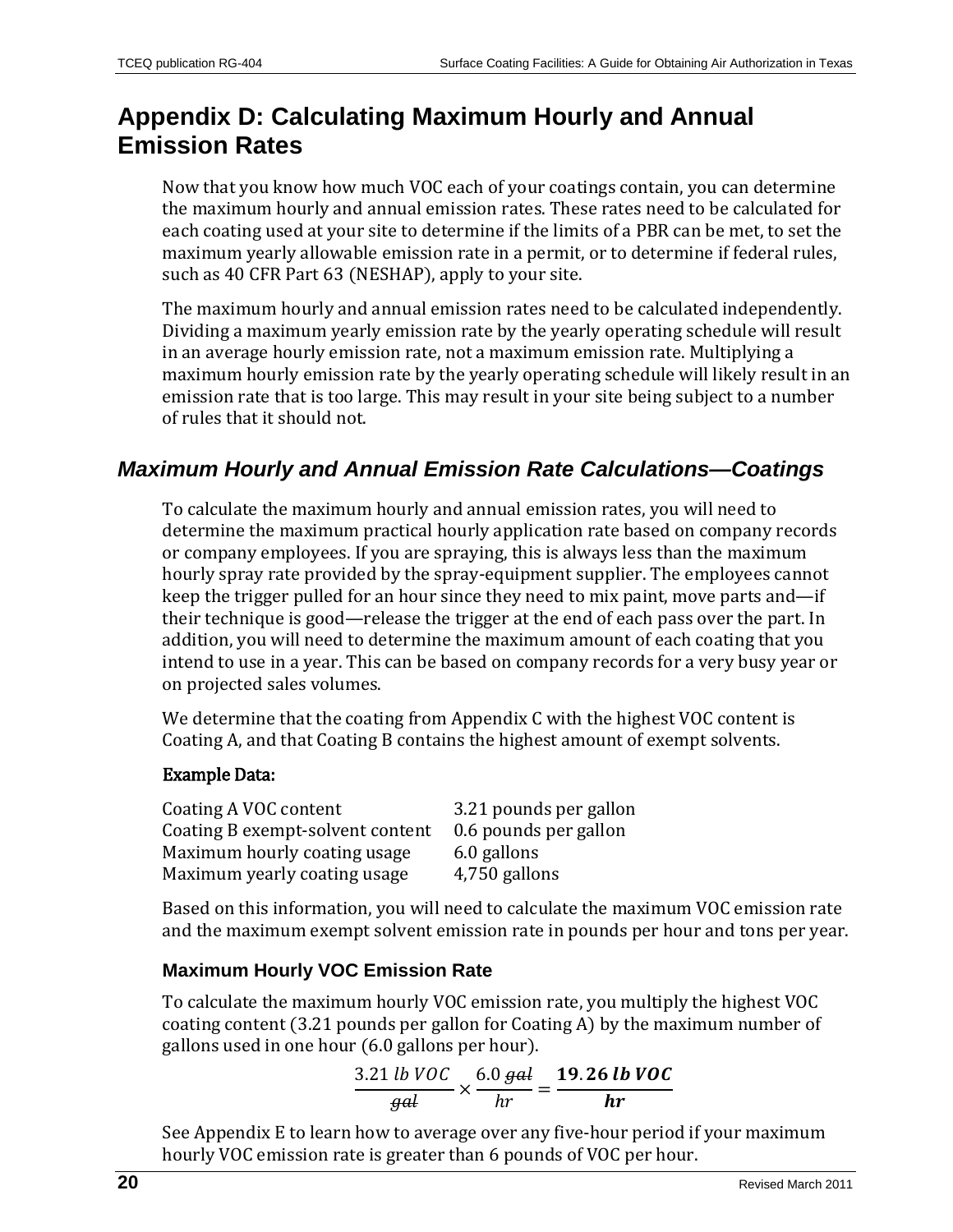#### **Maximum Hourly Exempt-Solvent Emission Rate**

To calculate the maximum hourly exempt solvent emission rate, you multiply the highest exempt solvent coating content (0.6 pounds per gallon for Coating B) by the maximum number of gallons used in one hour (6.0 gallons per hour).

$$
\frac{0.6 \text{ lb } ES}{\text{gal}} \times \frac{6.0 \text{ gal}}{hr} = \frac{3.6 \text{ lb } ES}{hr}
$$

#### **Maximum Yearly VOC Emission Rate**

In order to calculate the maximum yearly VOC emission rate, you will need to multiply the highest VOC coating content (3.21 pounds per gallon for Coating A) by the maximum yearly coating usage (4,750 gallons per year).

$$
\frac{3.21 \text{ lb } VOC}{gal} \times \frac{4,750 \text{ gal}}{yr} = \frac{15,248 \text{ lb } VOC}{yr}
$$

You will then need to convert it into tons of VOC per year by multiplying by 1 ton per 2,000 pounds.

$$
\frac{15,248 \text{ lb } VOC}{\text{yr}} \times \frac{1 \text{ ton}}{2,000 \text{ lb}} = \frac{7.62 \text{ tons } VOC}{\text{yr}}
$$

#### **Maximum Yearly Exempt-Solvent Emission Rate**

To calculate the maximum yearly exempt-solvent emission rate, you will multiply the highest exempt-solvent content (0.6 pounds per gallon for Coating B) by the maximum yearly coating usage (4,750 gallons per year).

$$
\frac{0.6 \; lb}{gal} \times \frac{4,750 \; gal}{yr} = \frac{2,850 \; lb}{yr}
$$

You will then need to convert it into tons of exempt solvent per year by multiplying by 1 ton per 2,000 pounds.

$$
\frac{2,850 \text{ lb}}{yr} \times \frac{1 \text{ ton}}{2,000 \text{ lb}} = \frac{1.43 \text{ tons ES}}{yr}
$$

### *Maximum Hourly and Annual Emission Rate Calculations—Cleanup*

At the end of each coating operation, the application equipment such as brushes, spray guns, and paint pots must be cleaned up so that it may be used for the next job. This is often carried out by circulating solvent through the equipment until clean or by placing the spray gun in an enclosed gun washer. Both the maximum hourly and annual emission rates must be calculated for cleanup operations.

Air emissions are best estimated from cleanup by determining the amount of solvent that evaporates during cleaning. Using company records of solvent purchased will overestimate the rates, since a great deal of the solvent will end up in the waste drum for off-site disposal. Purchase records and waste-disposal records will usually give you a reasonably accurate yearly emission rate.

To calculate the emission rates from your cleanup activities, you will need to determine the VOC content of your thinner or cleaning solvent by referring to your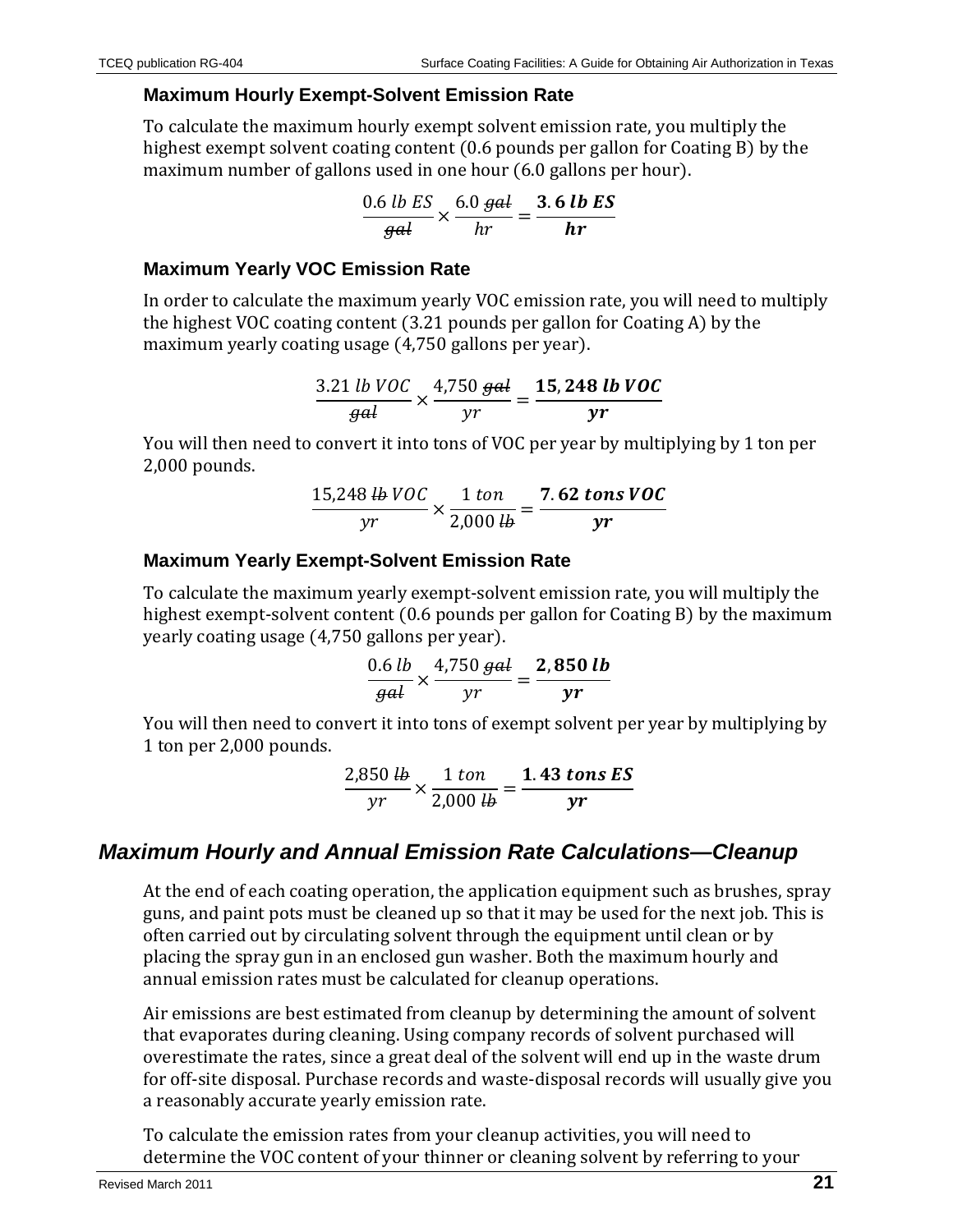MSDS or technical data sheets, or by contacting your coating supplier. You will also need to determine the maximum hourly and yearly thinner or cleaning-solvent usage from company records, the gun-washer service company, or company employees.

#### Example Data:

| Solvent VOC content            | 7.3 pounds per gallon |
|--------------------------------|-----------------------|
| Solvent exempt solvent content | 0.0 pounds per gallon |
| Maximum hourly solvent usage   | 2.0 gallons           |
| Maximum hourly solvent waste   | 1.5 gallons           |
| Maximum yearly solvent usage   | 500 gallons           |
| Maximum yearly solvent waste   | 375 gallons           |
| Clean up time                  | 1 hour                |

Based on this information, you will need to calculate the maximum VOC emission rate for the cleanup activity in pounds per hour and tons per year.

#### **Maximum Hourly VOC Emission Rate**

In order to calculate your maximum hourly VOC emission rate for cleanup activities, you need to determine how much of your solvent evaporates each time you clean your equipment. You first subtract the number of gallons of dirty solvent from the number of gallons of clean solvent used each time you clean your equipment.

$$
\frac{2.0 \ gal}{hour} - \frac{1.5 \ gal}{hour} = \frac{0.5 \ gal}{hour}
$$

In this case, you know that 0.5 gallons of solvent have evaporated every time you clean your equipment. Now you can determine how much VOC emissions result from each cleanup event by multiplying the number of evaporated gallons by the VOC content in 1 gallon of solvent.

$$
\frac{0.5 \text{ gal}}{hour} \times \frac{7.3 \text{ lb } VOC}{\text{gal}} = \frac{3.65 \text{ lb } VOC}{hour}
$$

Since cleanup is completed in an hour, the maximum VOC emission rate from cleanup is 3.65 pounds of VOC per hour.

#### **Maximum Yearly VOC Emission Rate**

In order to determine the maximum yearly VOC emission rate for cleanup activities, you need to determine how much solvent evaporates in a year by subtracting the amount of solvent wasted per year from the total amount purchased.

$$
\frac{500 gal}{yr} - \frac{375 gal}{yr} = \frac{125 gal}{yr}
$$

In this case, you know that 125 gallons of solvent evaporated in a year. To determine how many pounds of VOCs were emitted in that year multiply 125 gallons per year by the VOC content of the solvent (7.3 pounds per gallon).

$$
\frac{125 \text{ gal}}{yr} \times \frac{7.3 \text{ lb } VOC}{\text{gal}} = \frac{912.5 \text{ lb } VOC}{yr}
$$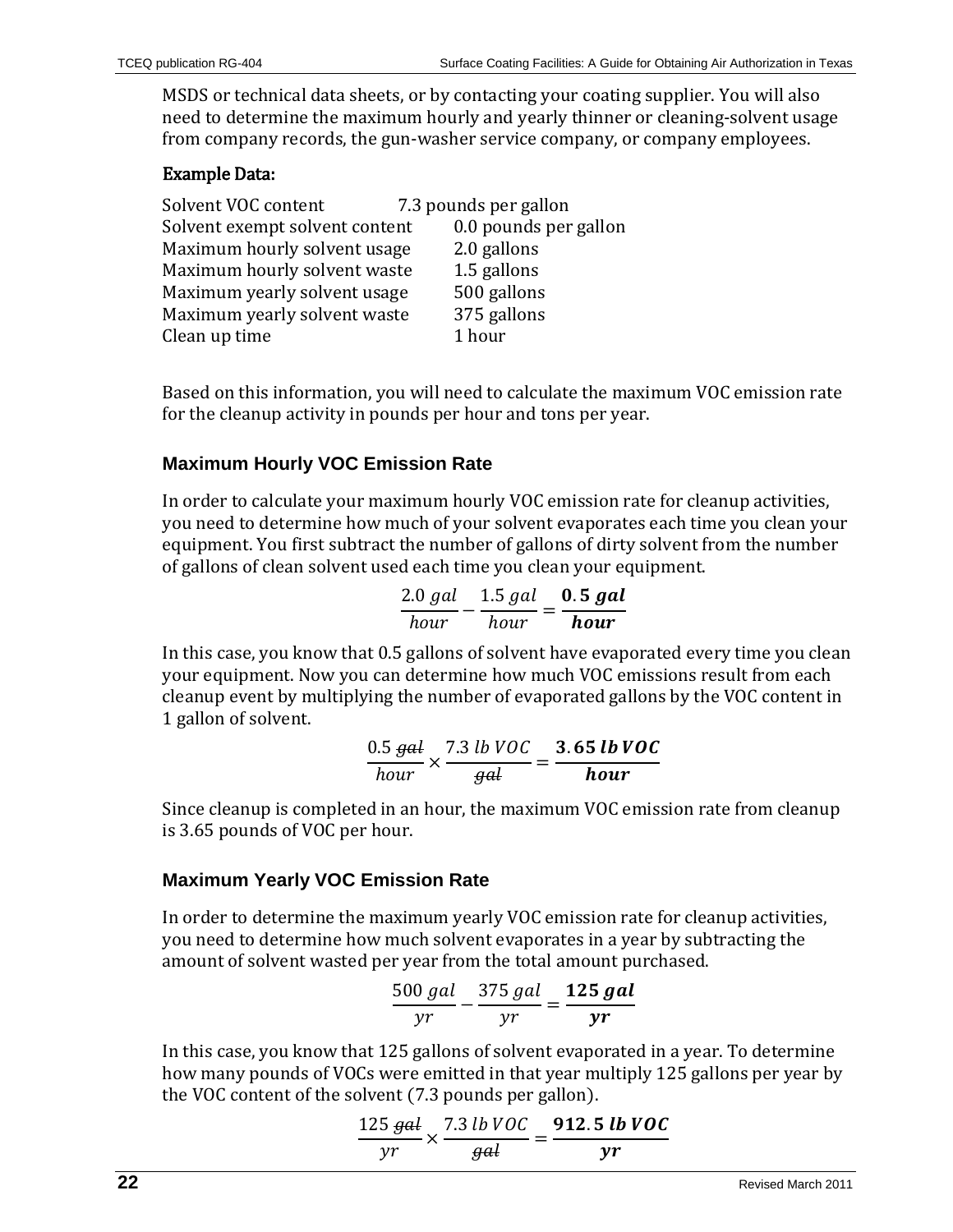You will then need to convert it into tons of VOC per year by multiplying by 1 ton per 2,000 pounds.

$$
\frac{912.5 \text{ lb } VOC}{yr} \times \frac{1 \text{ ton}}{2,000 \text{ lb}} = \frac{0.46 \text{ tons } VOC}{yr}
$$

### *Maximum Hourly and Total Annual Emission Rates for VOC and Exempt Solvent*

As a final step, the maximum hourly emission rates need to be determined as well as the total annual VOC and exempt-solvent emission rates. You will need to gather all of the hourly and annual emission rates for VOC and exempt solvents for each coating line. The maximum hourly emission rate will be the largest of all the painting rates. The total annual emission rate can be found by adding up all of the yearly painting emissions and the yearly cleanup emissions.

#### Example:

You compare all of the hourly emission rates in the summary chart below and determine that Coating A has the maximum hourly VOC emission rate (19.26 pounds VOC per hour) and Coating B has the maximum exempt-solvent emission rate (3.6 pounds ES per hour).

You then add the annual VOC emissions rates from Coating A, Coating B, Coating C, and the cleanup solvent to determine the total annual VOC emission rate.

$$
\frac{7.62 \text{ tons }VOC}{yr} + \frac{5.39 \text{ tons }VOC}{yr} + \frac{6.46 \text{ tons }VOC}{yr} + \frac{0.46 \text{ tons }VOC}{yr} = \frac{19.93 \text{ tons }VOC}{yr}
$$

Next, add all of the annual exempt-solvent emission rates to determine the total annual ES emission rate.

$$
\frac{1.07 \text{ tons ES}}{yr} + \frac{1.43 \text{ tons ES}}{yr} + \frac{1.31 \text{ tons ES}}{yr} + \frac{0.00 \text{ tons ES}}{yr} = \frac{3.81 \text{ tons ES}}{yr}
$$

#### Example Summary Chart

|                                 | <b>Hourly VOC</b><br><b>Emission Rate</b><br>pounds per<br>hour | <b>Annual VOC</b><br><b>Emission Rate</b><br>tons per year | <b>Hourly ES</b><br><b>Emission Rate</b><br>pounds per hour | <b>Annual ES</b><br><b>Emission Rate</b><br>tons per year |
|---------------------------------|-----------------------------------------------------------------|------------------------------------------------------------|-------------------------------------------------------------|-----------------------------------------------------------|
| Coating A                       | 19.26 lb<br>VOC/hr                                              | 7.62 tons VOC/yr                                           | 2.7 lb ES/hr                                                | 1.07 tons ES/yr                                           |
| Coating B                       | 13.62 lb<br>VOC/hr                                              | 5.39 tons VOC/yr                                           | $3.6$ lb $ES/hr$                                            | 1.43 tons ES/yr                                           |
| Coating C                       | 16.32 lb<br>VOC/hr                                              | 6.46 tons VOC/yr                                           | $3.3$ lb $ES/hr$                                            | 1.31 tons ES/yr                                           |
| Cleanup<br>Solvent              | 3.65 lb VOC/hr                                                  | 0.46 ton VOC/yr                                            | $0.0$ lb $ES/hr$                                            | $0.00$ ton $ES/yr$                                        |
| <b>Emission</b><br><b>Rates</b> | $Max = 19.26 lb$<br>VOC/hr                                      | Total = $19.93$<br>tons VOC/yr                             | $Max = 3.6$ lb $ES/hr$                                      | Total = $3.81$ tons<br>ES/yr                              |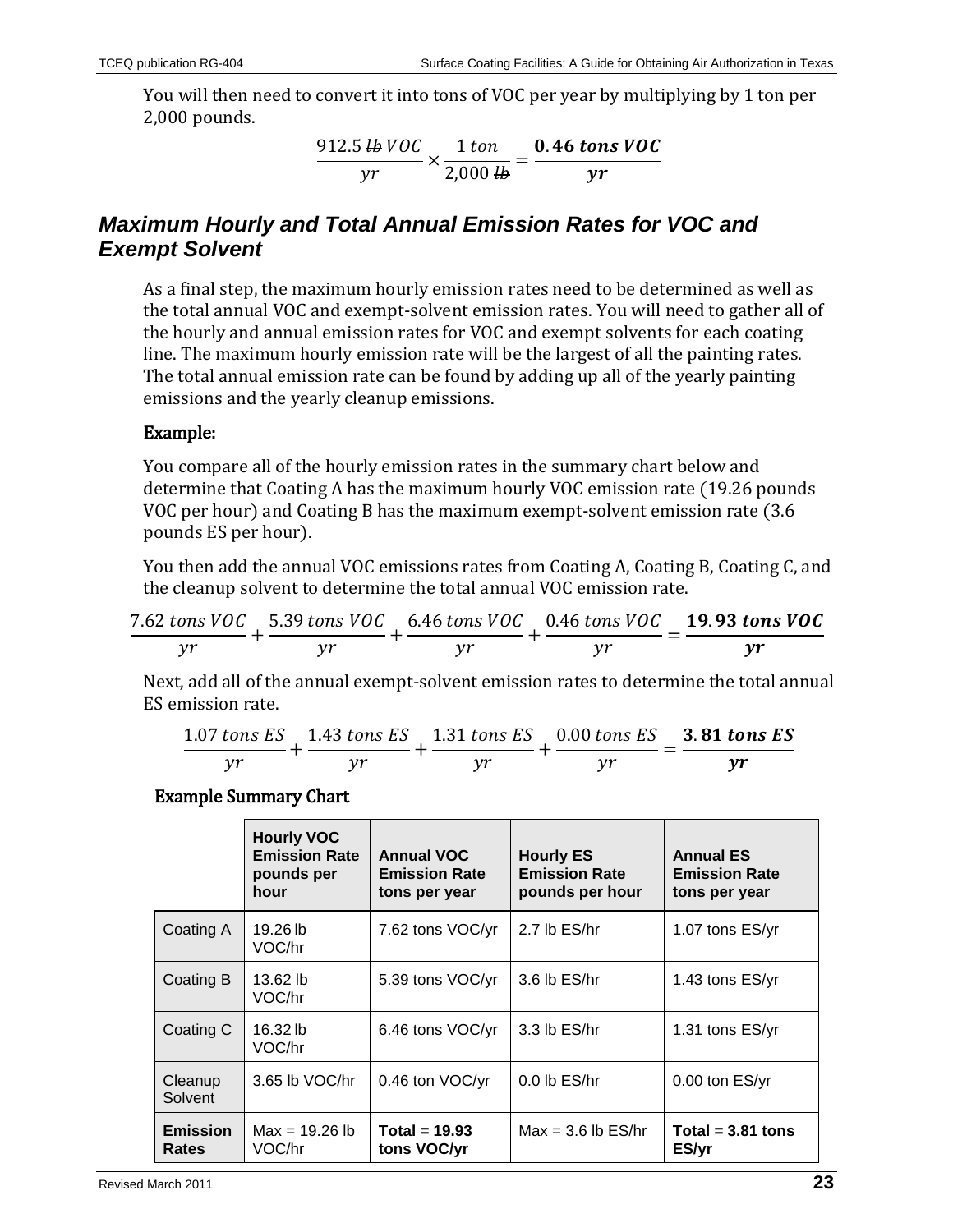# <span id="page-23-0"></span>**Appendix E: Emission Rate Averaged Over a 5-Hour Period**

The surface coating PBR, [30 TAC 106.433\(6\)\(A\),](http://info.sos.state.tx.us/pls/pub/readtac$ext.TacPage?sl=R&app=9&p_dir=&p_rloc=&p_tloc=&p_ploc=&pg=1&p_tac=&ti=30&pt=1&ch=106&rl=433) states that a facility is limited to no more than 6 pounds of VOC emissions, averaged over any 5-hour period, and 500 pounds per week per booth or enclosed work area. That means the rule allows the emissions from batch painting to be averaged over a 5-hour period. As long as the total emissions over a 5-hour period average less than 6 pounds per hour, the facility meets the emission limit of the PBR.

Many surface coaters do not apply coatings continuously and often coat one large piece of equipment or a limited number of parts over a short time period. This often results in an emission rate exceeding the limit specified in the rule.

#### Example:

You decide to paint a large part in one hour and allow it to dry in the paint booth. During that hour, you use 6 gallons of Coating A with a VOC emission rate of 19.26 pounds per hour (from our example in Appendix D). For the remaining four hours, you do not conduct any additional surface coating activities.

To calculate the pounds per hour over a 5-hour averaging period, you divide the pounds of VOC emitted by the total number of hours passed (not to exceed 5 hours) from the beginning of painting until painting is to take place again.

19.26 *lb* VOC  $\frac{1}{5}$  hrs  $\frac{1}{5}$  = 3.85 lb VOC per hour (averaged over a 5-hour period)

The average emission rate is less than the limit specified in the rule.

Note: Averaging cannot be used in case-by-case NSR permit applications.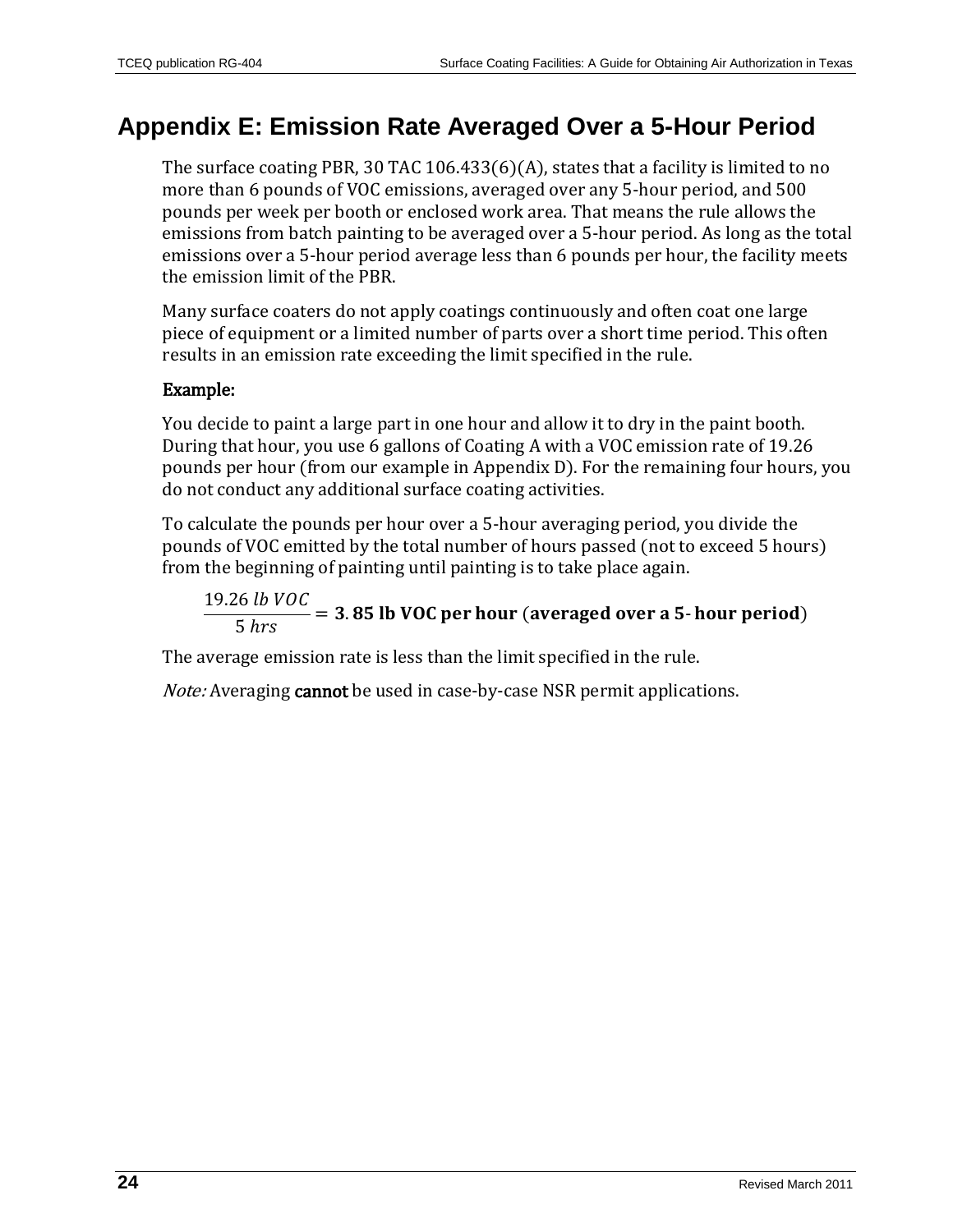# <span id="page-24-0"></span>**Appendix F: Potential to Emit**

Potential to emit is defined at Title 30 Texas Administrative Code, Chapter 122, [Subchapter A, Section 122.10](http://info.sos.state.tx.us/pls/pub/readtac$ext.TacPage?sl=R&app=9&p_dir=&p_rloc=&p_tloc=&p_ploc=&pg=1&p_tac=&ti=30&pt=1&ch=122&rl=10) as the maximum capacity of a stationary source to emit any air pollutant under its physical and operational design or configuration.

Essentially, this means you need to determine the maximum amount of air pollutants that can be generated at your facility. PTE will be used to determine whether you need to obtain a Title V Operating permit, or comply with certain federal rules.

There are two methods that a facility can use to determine PTE:

1. Calculate the maximum emissions of each pollutant assuming that the facility operates continuously, at its maximum rate, for an entire year (8,760 hours per year); or

2. Use the usage rates of coatings and solvents from the facility's busiest year to calculate the maximum emissions of each pollutant.

### *Method 1 Example:*

According to the manufacturer, your spray gun is capable of spraying a maximum of 15 gallons per hour. You check your records and determine that the coating with the highest VOC content that may be used at the facility has a VOC content of 3.2 pounds per gallon. The PTE would be calculated as follows:

|                |     |                          |             | 15 gal $3.2 \frac{\mu}{\mu}$ VOC $8,760 \frac{\mu}{\mu}$ 1 ton 210.24 tons VOC |
|----------------|-----|--------------------------|-------------|--------------------------------------------------------------------------------|
| $h\mathcal{F}$ | gal | $\mathcal{V}\mathcal{T}$ | 2,000 $\mu$ | $\mathbf{v}$                                                                   |

In this example, the facility would be considered a major source, since the PTE is over 100 tons of VOCs per year. This facility would need to obtain a Title V operating permit. It would also be subject to additional federal regulations that apply to major sources.

### *Method 2 Example (Recommended Method):*

You review your purchase records and have never used, or expect to use, more than 8,000 gallons of coatings in a year. The PTE would be calculated as follows:

$$
\frac{3.2 \text{ lb } VOC}{gal} \times \frac{8,000 \text{ gal}}{yr} \times \frac{1 \text{ ton}}{2,000 \text{ lb}} = \frac{12.8 \text{ tons } VOC}{yr}
$$

In this example, the facility can make this PTE a federally enforceable limit on a PBR application by using the PI-7-CERT form, and the site would be considered a "synthetic" minor source because its PTE is below the major-source thresholds.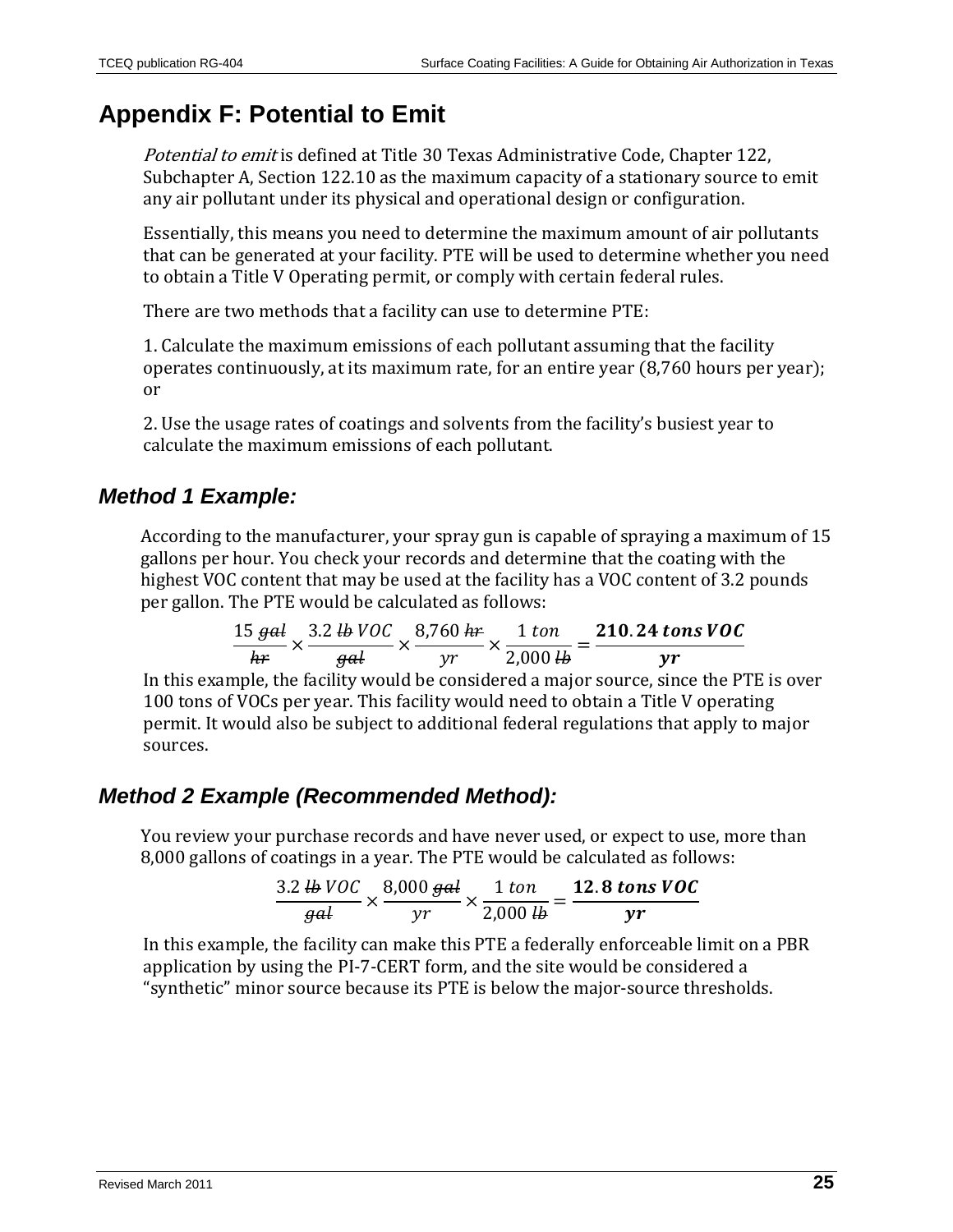# <span id="page-25-0"></span>**Appendix G: Calculation of Booth or Work-Area and Filter and Face Velocities**

Face velocities and filter velocities are specified at [30 TAC 106.433\(6\)](http://info.sos.state.tx.us/pls/pub/readtac$ext.TacPage?sl=R&app=9&p_dir=&p_rloc=&p_tloc=&p_ploc=&pg=1&p_tac=&ti=30&pt=1&ch=106&rl=433) as well as a number of rules in [40 CFR Part 63.](http://www.tceq.state.tx.us/permitting/air/rules/federal/63/63hmpg.html) 

- Face-velocity requirements ensure that enough air is moving at a sufficient speed to capture both particulate matter and solvent emissions and direct them through the filters and out the exhaust stack.
- Filter-velocity requirements ensure that air is moving slowly enough through the filters that they can capture the particulate matter as well as maintain an acceptable pressure drop across the filters.

Before attempting any face- or filter-velocity calculations, we need to clearly define "face." The face is the area through which the intake air flows. The face is in different locations for different types of booths, as shown in each of the drawings below.



#### **OPEN-FACE BOOTH**

For an open-face booth, the face to be used in calculating the velocity is simply the open side of the booth. Air flows into this opening past the painter and the part and into the filters.



For a cross- or end-draft booth the face is the entry-door openings.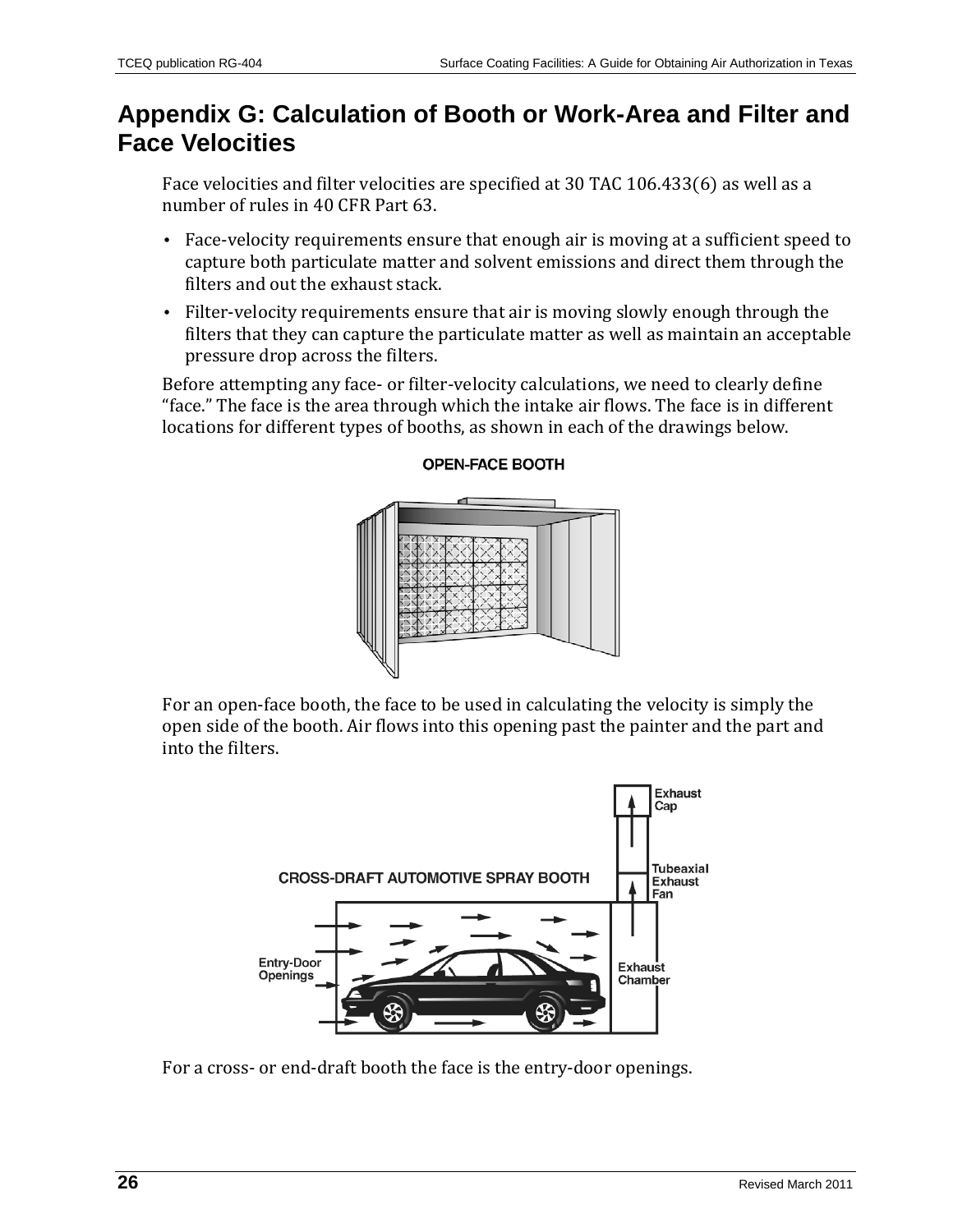#### **DOWNDRAFT AUTOMOTIVE SPRAY BOOTH**



For a downdraft booth the face is the intake of the air-makeup unit which is usually mounted on the top of the booth.



A semi-downdraft paint booth has a similar arrangement to a downdraft booth in that the face is the air-intake plenum, which is usually mounted on the top of the booth.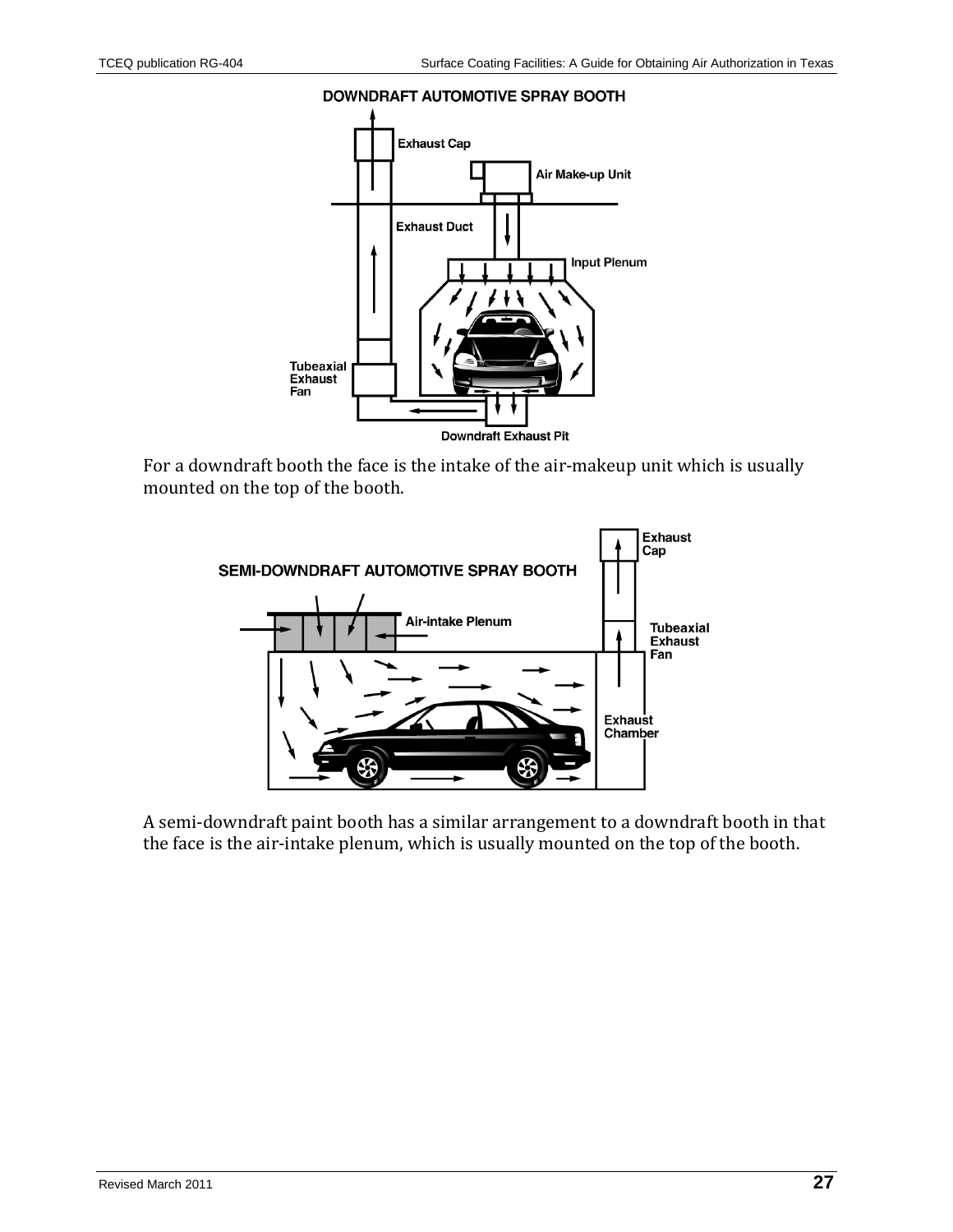

#### SIDE DOWNDRAFT AUTOMOTIVE SPRAY BOOTH

A side downdraft booth has the same face as the downdraft booth, which is the intake of the air-makeup unit that is usually mounted at the top of the booth.

### *Calculating Face Velocity*

The TCEQ face-velocity requirement in [30 TAC 106.433\(6\)](http://info.sos.state.tx.us/pls/pub/readtac$ext.TacPage?sl=R&app=9&p_dir=&p_rloc=&p_tloc=&p_ploc=&pg=1&p_tac=&ti=30&pt=1&ch=106&rl=433) is 100 feet per minute, at a minimum. However, some federal rules, such as [40 CFR, Part 63, Subpart MMMM,](http://ecfr.gpoaccess.gov/cgi/t/text/text-idx?c=ecfr&sid=ff2846d70a9b1e68603ced4a15531ea0&rgn=div6&view=text&node=40:12.0.1.1.1.19&idno=40) require a face velocity of 200 feet per minute. Your facility must meet the most stringent regulations that apply.

In order to calculate face velocity, three pieces of information are required:

- 1. the flow rate of the exhaust fan in cubic feet per minute (cfm or  $ft^3/min$ )
- 2. the flow rate of the air makeup unit fan in cubic feet per minute
- 3. the area of all the booth openings that are normally open when the booth is in operation

The flow rates for the fans may be printed on their rating plates or available in the manuals that came with the booth or from the booth vendor. As a last resort, you can estimate the flow rate using a similar fan (diameter, number of blades, and horsepower). This information is often available in industrial supply catalogs.

The area of the face may be determined from the manuals that came with the booth or by measuring the openings.

The area of a square or rectangular opening may be determined as follows:

Length  $(ft) \times Width(ft) = Area(ft^2)$ 

The area of a circular opening may be determined as follows:

 $\pi \times r^2 = Area$ 

 $(\pi = 3.14$  and  $r =$  radius of air intake opening)

 $3.14 \times r$  (ft)  $\times r$  (ft) = Area (ft<sup>2</sup>)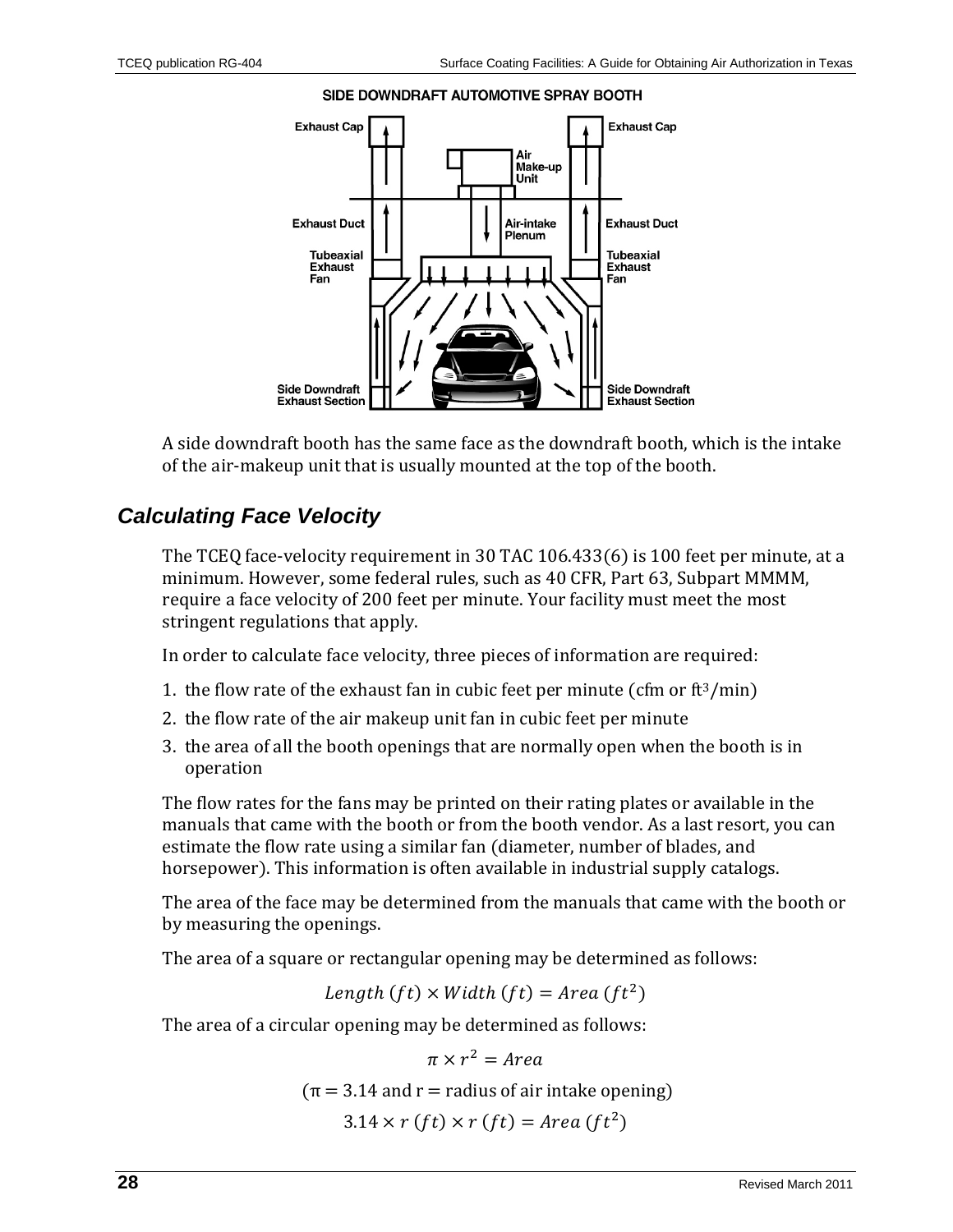If the booth has more than one opening, then the areas of each opening need to be added together.

Intake Area  $1(ft^2)$  + Intake Area  $2(ft^2)$  + Intake Area  $3(ft^2)$  = Total Intake Area( $ft^2$ )

If the booth has an exhaust fan and an air-makeup unit, the flow rate from the airmakeup unit will need to be subtracted from the exhaust-fan flow rate.

Exhaust-Fan Flow Rate  $ft^3/min$  – Air-Makeup-Unit Flow Rate  $ft^3/min$  $=$  Flow Rate (ft<sup>3</sup>/min)

Face velocity can be calculated by dividing the flow rate by the intake area as follows:

Flow Rate  $(f t^3/min)$  $\overline{Total\ Intake\ Area\ (ft^2)}$  = **Face Velocity** (**ft/min**)

Even if you do not have a booth, the face-velocity requirements may still apply to your work areas to meet the requirements in [30 TAC 106.433\(6\).](http://info.sos.state.tx.us/pls/pub/readtac$ext.TacPage?sl=R&app=9&p_dir=&p_rloc=&p_tloc=&p_ploc=&pg=1&p_tac=&ti=30&pt=1&ch=106&rl=433) The calculation is the same as for a booth except the room or work-area fan flow rates and intake areas are used in the calculation.

# *Calculating Filter Velocity*

The TCEQ filter velocity requirement in [30 TAC 106.433\(6\)](http://info.sos.state.tx.us/pls/pub/readtac$ext.TacPage?sl=R&app=9&p_dir=&p_rloc=&p_tloc=&p_ploc=&pg=1&p_tac=&ti=30&pt=1&ch=106&rl=433) is 250 feet per minute, at a maximum. In order to calculate filter velocity, two pieces of information are required:

1. the flow rate of the exhaust fan in cubic feet per minute (cfm or  $ft^3/min$ )

2. the area of all the booth filters

If the booth has more than one filter opening, then the area of each filter opening needs to be added together.

Filter Area 1 
$$
(ft^2)
$$
 + Filter Area 2  $(ft^2)$  + Filter Area 3  $(ft^2)$   
= **Total Filter Area**  $(ft^2)$ 

If the booth has an exhaust fan and an air makeup unit, the flow rate from the exhaust fan will be used since all the air that enters the booth will pass through the exhaust fan.

ExaustFan Flow Rate  $(ft^3/min) =$  **Flow Rate**  $(ft^3/min)$ 

Filter velocity can be calculated by dividing the flow rate by the filter area as follows:

Flow Rate (f t<sup>3</sup>/min)  $\overline{T}$ otal Filter Area (f $t^2)$  = **Filter Velocity (ft/min)**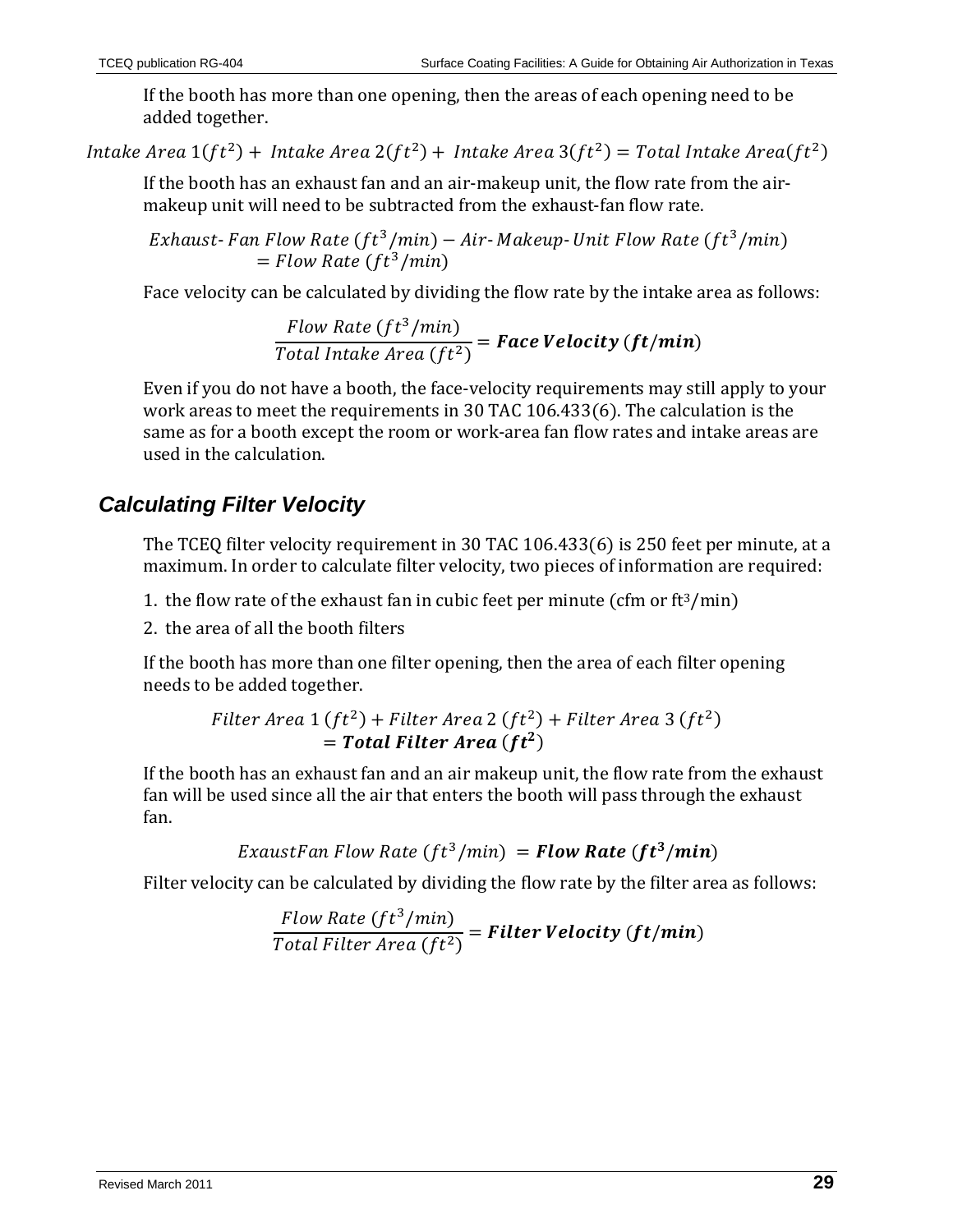# <span id="page-29-0"></span>**Appendix H: VOC Content Minus Water and Exempt Solvents**

If your facility is located in one of the ozone nonattainment or near-nonattainment counties in Texas, you may be subject to rules found in [30 Texas Administrative Code](http://info.sos.state.tx.us/pls/pub/readtac$ext.ViewTAC?tac_view=5&ti=30&pt=1&ch=115&sch=E&div=2&rl=Y)  [\(TAC\), Chapter 115, Subchapter E.](http://info.sos.state.tx.us/pls/pub/readtac$ext.ViewTAC?tac_view=5&ti=30&pt=1&ch=115&sch=E&div=2&rl=Y) These rules include stringent VOC-content limits that apply to businesses that apply coatings. Your business may be exempt from the rule, so review [30 TAC 115.427](http://info.sos.state.tx.us/pls/pub/readtac$ext.TacPage?sl=R&app=9&p_dir=&p_rloc=&p_tloc=&p_ploc=&pg=1&p_tac=&ti=30&pt=1&ch=115&rl=427) to determine if your operation is subject to these regulations.

If you are subject to the regulations, you will need to calculate the VOC content of each of your coatings minus water and exempt solvent (ES) in order to determine if your business is in compliance. This information may be available from your supplier, so check before you perform the calculations.

#### **Example: Coating D—Single-Component Coating Minus Water and Exempt Solvent**

Pounds of VOC per gallon of coating (minus water and exempt solvent)  $=\frac{W_v}{V}-\frac{W_v}{V}$  $V_m - V_w - V_{es}$ 

Where:

 $W_v$  = weight of VOC, in pounds, contained in  $V_m$  gallons of coating  $V_m$  = volume of coating, generally assumed to be 1 gallon  $V_w$  = volume of water, in gallons, contained in  $V_m$  gallons of coating  $V_{\text{es}}$  = volume of exempt solvents, in gallons, contained in  $V_{\text{m}}$  gallons of coating

This calculation requires some data that may not be readily available on the MSDS. You may need to contact your paint supplier in order to obtain some of this information.

#### Example:

In this example, you contact your paint supplier and determine that the VOC content  $(W_v)$  is 2.8 pounds of VOC per gallon, the water content is 1.0 pound per gallon, the exempt solvent content is 0.5 pounds per gallon.

You know that one gallon of water weighs 8.34 pounds and one gallon of exempt solvent weighs 6.64 pounds. You will need to calculate the volume of water  $(V_w)$  and volume of exempt solvents  $(V_{es})$ .

#### Data for 1 Gallon of Coating

| VOC content $(W_v)$                      | 2.8 lb VOC per gal coating                    |
|------------------------------------------|-----------------------------------------------|
| Coating volume $(V_m)$                   | $1.0$ gal                                     |
| Water content                            | 1.0 lb water per gal coating                  |
| Water density                            | 8.34 lb water per gal water                   |
| Water volume $(V_w)$                     | Calculate                                     |
| Exempt-solvent content                   | 0.5 lb exempt-solvent per gal coating         |
| Exempt-solvent density                   | 6.64 lb exempt-solvent per gal exempt solvent |
| Exempt-solvent volume (V <sub>es</sub> ) | Calculate                                     |
|                                          |                                               |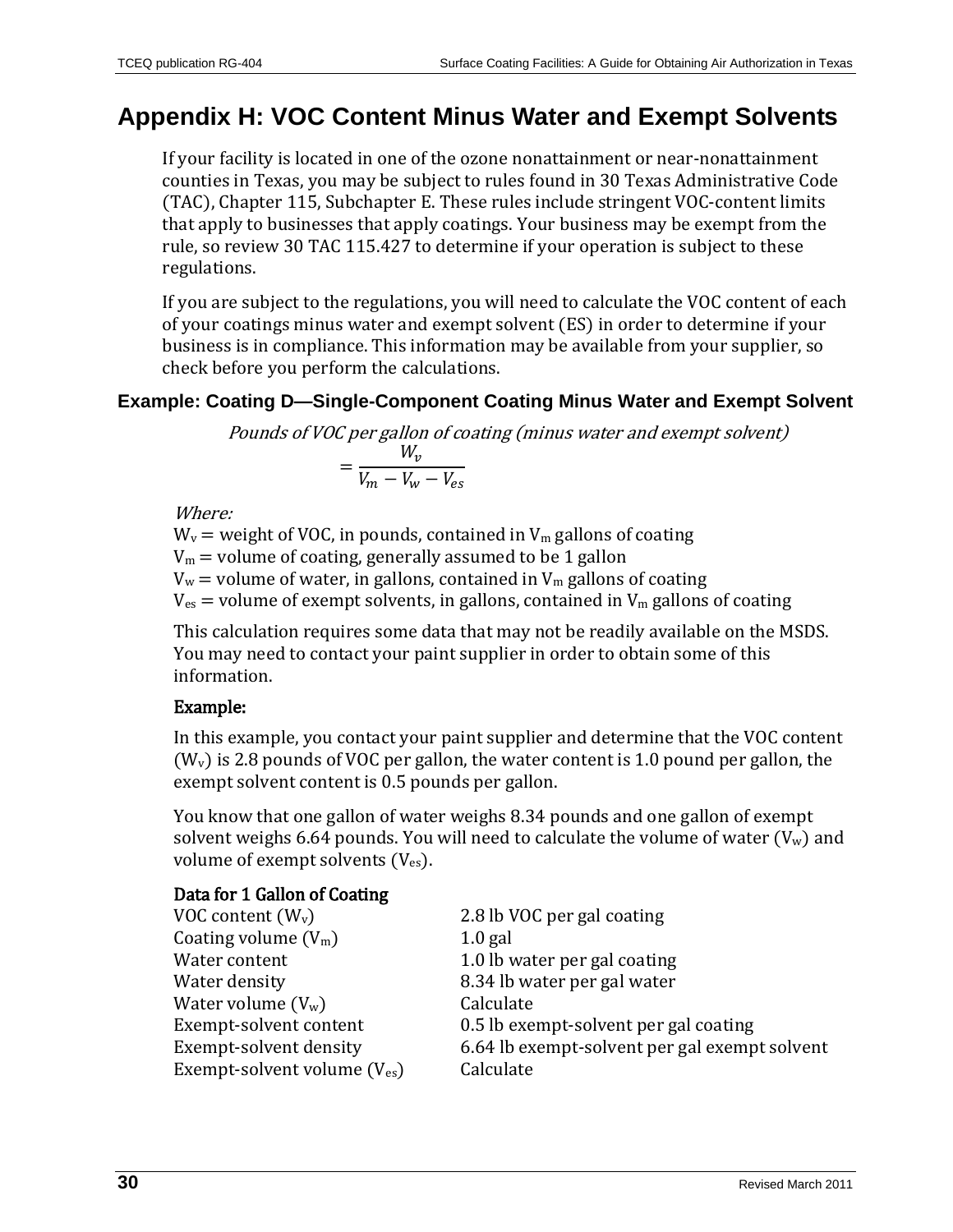First, you need to determine the volume of water in 1 gallon of coating. You know that there is 1.0 pound of water per gallon of coating. You also know that 1 gallon of water weighs 8.34 pounds. If you multiply them, the pounds cancel out and leave you with the gallons of water in one gallon of coating.

$$
V^w = \frac{1.0 \text{ lb water}}{gal\text{ coating}} \times \frac{gal\text{ water}}{8.34 \text{ lb water}} = \frac{0.12 \text{ gal water}}{gal\text{ coating}}
$$

So now that you know how much of your coating is water, you need to determine the volume of exempt solvent ( $V_{es}$ ) in 1 gallon of coating. You know that there is 0.5 pounds of exempt solvent per gallon of coating. You also know that 1 gallon of exempt solvent weighs 6.64 pounds. If you multiply them, the pounds cancel out and leave you with the gallons of exempt solvent in one gallon of coating.

$$
V_{es} = \frac{0.5 \text{ lb } \text{ES}}{gal\text{ coating}} \times \frac{gal\text{ ES}}{6.64 \text{ lb } \text{ES}} = \frac{0.075 \text{ gal } \text{ES}}{gal\text{ coating}}
$$

We can now complete the calculation to determine the pounds of VOC per gallon of coating (minus water and exempt solvent):

$$
\frac{W_v}{V_m - V_w - V_{es}} = \frac{2.8 \text{ lb } VOC}{1 \text{ gal} - 0.12 \text{ gal} - 0.075 \text{ gal}} = \frac{3.47 \text{ lb } VOC}{\text{gallon}(\text{minus water and ES})}
$$

### *Daily Weighted Average—Determining Compliance with [30 TAC 115](http://info.sos.state.tx.us/pls/pub/readtac$ext.ViewTAC?tac_view=4&ti=30&pt=1&ch=115)*

If you determine that your coatings do not meet the VOC content limits established at [30 TAC, Chapter 115, Subchapter E,](http://info.sos.state.tx.us/pls/pub/readtac$ext.ViewTAC?tac_view=5&ti=30&pt=1&ch=115&sch=E&div=2&rl=Y) you can either replace them with compliant coatings or calculate the daily weighted average for all coatings combined in each individual coating line. A coating line consists of a series of applications that include coating, drying, and curing.

The daily weighted average option is defined a[t 30 TAC 115.420\(6\)](http://info.sos.state.tx.us/pls/pub/readtac$ext.TacPage?sl=R&app=9&p_dir=&p_rloc=&p_tloc=&p_ploc=&pg=1&p_tac=&ti=30&pt=1&ch=115&rl=420) as:

The total weight of VOC emissions from all coatings subject to the same emission standard in [Section 115.421](http://info.sos.state.tx.us/pls/pub/readtac$ext.TacPage?sl=R&app=9&p_dir=&p_rloc=&p_tloc=&p_ploc=&pg=1&p_tac=&ti=30&pt=1&ch=115&rl=421) of this title (relating to Emission Specifications), divided by the total volume of those coatings (minus water and exempt solvent) delivered to the application system each day. Coatings subject to different emission standards i[n 30](http://info.sos.state.tx.us/pls/pub/readtac$ext.TacPage?sl=R&app=9&p_dir=&p_rloc=&p_tloc=&p_ploc=&pg=1&p_tac=&ti=30&pt=1&ch=115&rl=421)  [TAC 115.421](http://info.sos.state.tx.us/pls/pub/readtac$ext.TacPage?sl=R&app=9&p_dir=&p_rloc=&p_tloc=&p_ploc=&pg=1&p_tac=&ti=30&pt=1&ch=115&rl=421) may not be combined for calculating the daily weighted average.

If the daily weighted average still does not demonstrate compliance with the rule, then you will have to change coatings. Just adding more water and exempt solvent to the coating will not fix the problem. In fact, it will just make the problem worse, and increase the VOC content.

#### Example Data:

| Coating D VOC content | 3.47 lb VOC/gal (minus water and exempt solvent) |
|-----------------------|--------------------------------------------------|
| Coating E VOC content | 4.00 lb VOC/gal (minus water and exempt solvent) |
| Coating F VOC content | 2.52 lb VOC/gal (minus water and exempt solvent) |

You check your MSDS and determine that the VOC content is 3.47 pounds of VOC per gallon for Coating D, 4.00 pounds of VOC per gallon for Coating E, and 2.52 pounds of VOC per gallon for Coating F. You review your records and determine that you use 22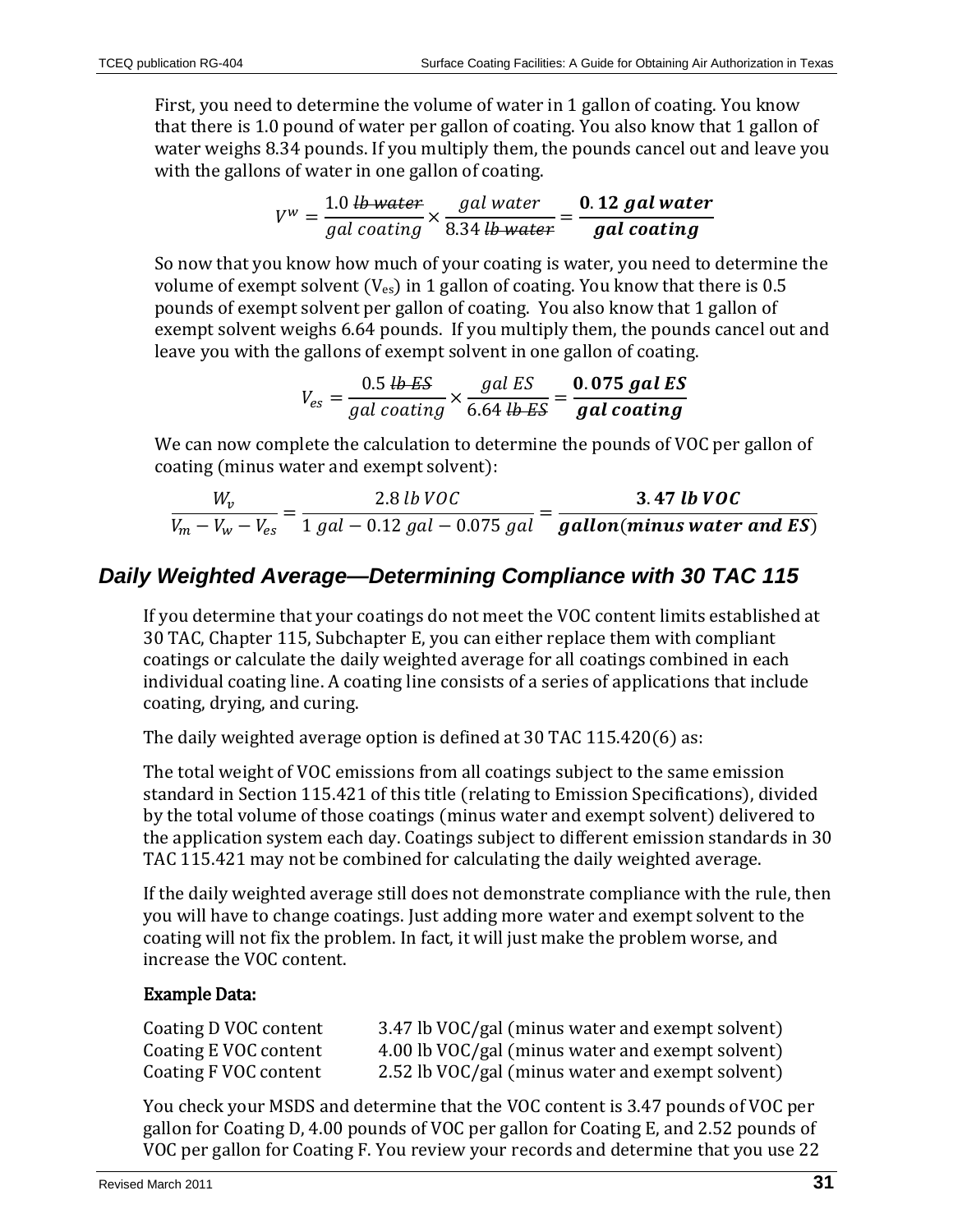gallons per day of Coating D, 6.0 gallons per day of Coating E, and 5.0 gallons per day of Coating F, for a total of 33 gallons per day.

One out of the three coatings listed above is not compliant with the coating VOCcontent limit of 3.5 pounds per gallon (minus water and exempt solvent). Therefore, you will need to calculate the daily weighted average in order to determine if you can continue to use this coating.

First, you need to determine how many pounds of VOC are emitted from all of the coatings combined each day. Multiply 3.47 pounds of VOC per gallon by 22 gallons per day to get 76.34 pounds of VOC per day for Coating D.

$$
\frac{3.47 \text{ lb VOC}}{\text{gal}} \times \frac{22 \text{ gal}}{\text{day}} = \frac{76.34 \text{ lb VOC}}{\text{day}}
$$

Next, multiply 4.00 pounds of VOC per gallon by 6.0 gallons per day to get 24.00 pounds of VOC per day for Coating E.

$$
\frac{4.00 \text{ lb VOC}}{\text{gal}} \times \frac{6.0 \text{ gal}}{\text{day}} = \frac{24.00 \text{ lb VOC}}{\text{day}}
$$

Then multiply 2.52 pounds of VOC per gallon by 5.0 gallons per day to get 12.6 pounds of VOC per day for Coating F.

$$
\frac{2.52 \text{ lb VOC}}{\text{gal}} \times \frac{5.0 \text{ gal}}{\text{day}} = \frac{12.6 \text{ lb VOC}}{\text{day}}
$$

You then add these values together to determine the total VOC emissions in pounds per day.

$$
\frac{76.34 \text{ lb VOC}}{\text{day}} + \frac{24.00 \text{ lb VOC}}{\text{day}} + \frac{12.6 \text{ lb VOC}}{\text{day}} = \frac{112.94 \text{ lb VOC}}{\text{day}}
$$

Then divide the pounds per day by the total number of gallons used in a day to determine the pounds of VOC in 1 gallon of coating.

$$
\frac{112.94 \text{ lb}}{\text{day}} \times \frac{\text{day}}{33.0 \text{ gal}} = \frac{3.42 \text{ lb VOC}}{\text{gal}}
$$

<span id="page-31-0"></span>The daily weighted average VOC content is 3.42 pounds of VOC per gallon (minus water and exempt solvent) for the day. As a result, the facility has achieved compliance with the limit of 3.5 pounds per gallon of VOC.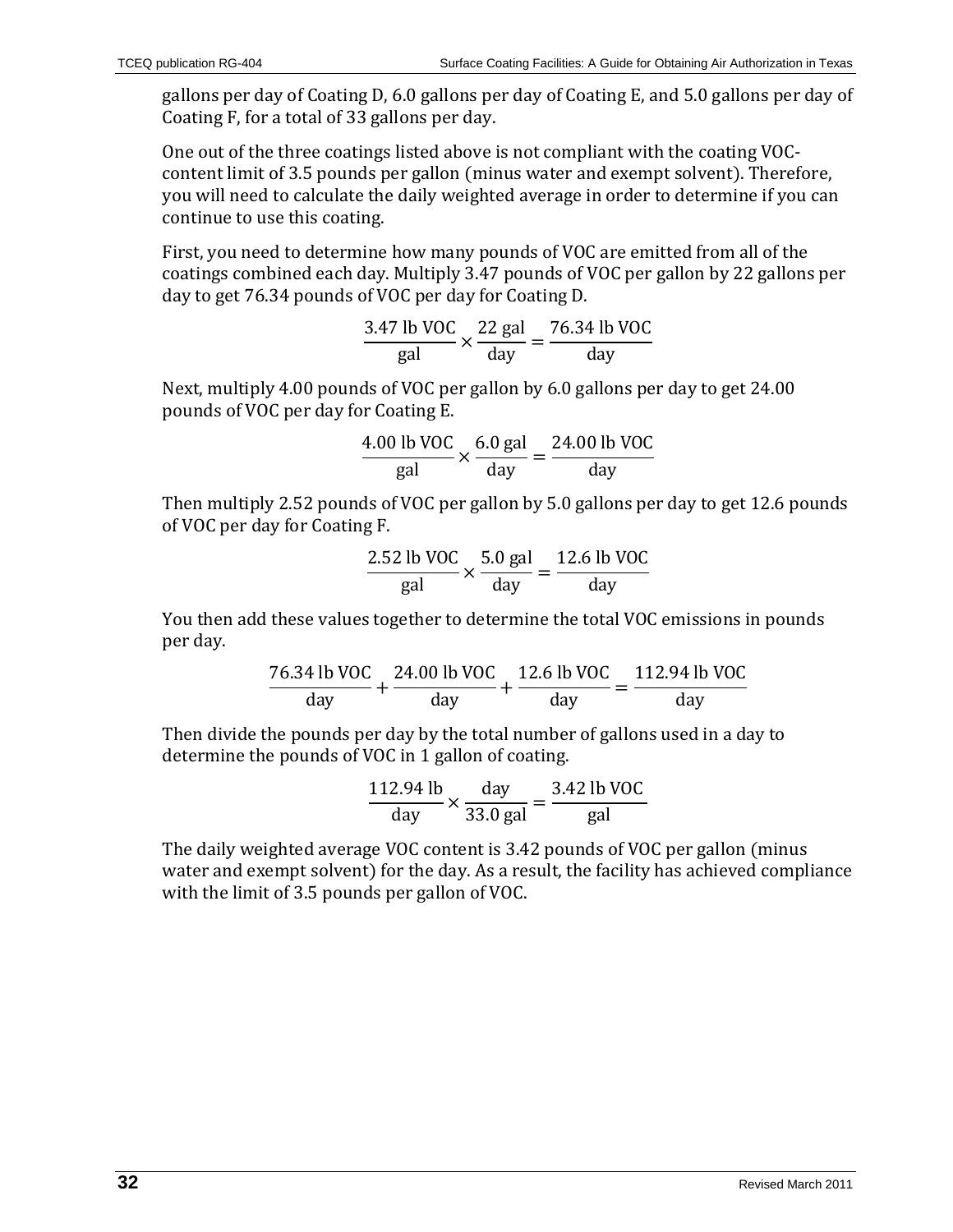# **Appendix I: Calculations for Emissions of Products of Combustion from Heaters and Ovens**

Some facilities will use heaters or ovens to speed up the drying of the coatings. If the unit is electrically powered, there will be no emissions from producing the heat itself. If the source of the heat is one of the fuels allowed in 30 TAC 106.433(3), products of combustion such as nitrogen oxides ( $NO<sub>X</sub>$ ), carbon monoxide (CO), particulate matter (PM), sulfur dioxide  $(SO<sub>2</sub>)$ , and volatile organic compounds will be emitted.

Emissions of products of combustion are easily estimated by using the burner rating on the heater or oven name plate or by contacting the oven or heater supplier. The ratings will typically appear as one of the following:

> MMBtu/hr—million British thermal units per hour MBtu/hr—thousand British thermal units per hour SCF/hr—standard cubic feet per hour

In order to estimate emissions, you will need the heating value of the fuel in British thermal units per standard cubic foot (Btu/scf). This may be obtained from your supplier. For this example, a typical value of 1,020 Btu/scf for natural gas may be used in calculating emissions.

Finally, you will need to estimate how many hours per year that you will use the oven or heater.

The information that you have collected so far will be used along with the emission factors from the EPA Compilation of Air Pollutant Emission Factors (AP-42), Section 1.4. This portion of the document is available on the EPA's website at [<http://www.epa.gov/ttnchie1/ap42/>](http://www.epa.gov/ttnchie1/ap42/).

| Air<br><b>Contaminant</b> | <b>Firing Rate Less Than</b><br>0.3 MMBtu/hr (lb/10 $6$ scf) | Firing Rate Between 0.3 MMBtu/hr<br>(lb/10 $^6$ scf) and 100 MMBtu/hr (lb/10 $^6$ scf) |
|---------------------------|--------------------------------------------------------------|----------------------------------------------------------------------------------------|
| NO <sub>x</sub>           | 94                                                           | 100                                                                                    |
| CO                        | 40                                                           | 84                                                                                     |
| <b>PM</b>                 | 7.6                                                          | 7.6                                                                                    |
| <b>VOC</b>                | 5.5                                                          | 5.5                                                                                    |
| SO <sub>2</sub>           | 0.6                                                          | 0.6                                                                                    |

The emission factors for natural gas units are as follows:

As you can see, the emission factor units are in  $lb/10<sup>6</sup>$  scf, which can be rewritten as lb/million scf or lb/MMscf.

#### Example:

You have a natural gas–fired drying oven with a firing rate of 2.1 MMBtu/hr that you use to dry parts at your shop. You've determined that the oven has been used a maximum of 2,500 hours in a year. You find your emission factors at the EPA's website. Now you are ready to calculate your hourly (short-term) emissions as well as your annual (long-term) emissions.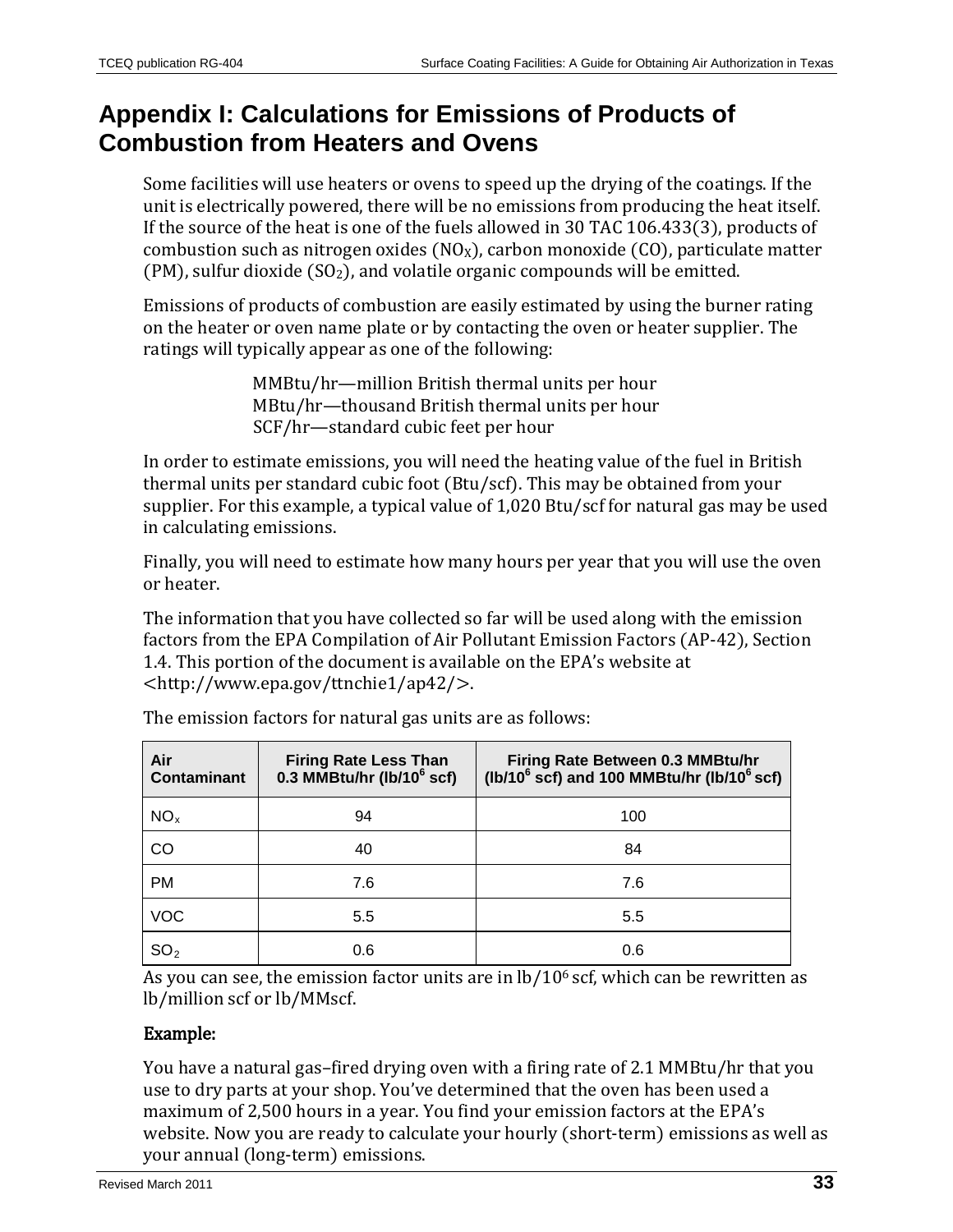Multiply the emission factor of the contaminant (lb/MMscf) by 1/heating value of fuel (Btu/scf) by the firing rate (from the name or rating plate) in MMBtu/hr to get the hourly (short-term) emissions. Multiply the hourly (short-term) emission (lb/hr) by the yearly hour of operation (hr/yr), then divide by 2,000 lb to convert to tons to get the annual (long-term) emissions.

#### Hourly (Short-term) Emissions in Pounds per Hour

| Nitrogen Oxides                               |                                   |  |                                                                                                                                                           |
|-----------------------------------------------|-----------------------------------|--|-----------------------------------------------------------------------------------------------------------------------------------------------------------|
|                                               |                                   |  | $\frac{100 \; lb \; N O_x}{MMsef} \times \frac{sef}{1,020 \; Btu} \times \frac{2.1 \; MMBtu}{hr} = \frac{0.206 \; lb \; N O_x}{hr}$                       |
|                                               |                                   |  |                                                                                                                                                           |
| <b>Carbon Monoxide</b>                        |                                   |  |                                                                                                                                                           |
|                                               |                                   |  | $\frac{84 \text{ lb }CO}{\text{MMsef}} \times \frac{\text{sef}}{1.020 \text{ Btu}} \times \frac{2.1 \text{ MMBtu}}{hr} = \frac{0.173 \text{ lb }CO}{hr}$  |
|                                               |                                   |  |                                                                                                                                                           |
| <b>Particulate Matter</b>                     |                                   |  |                                                                                                                                                           |
|                                               |                                   |  |                                                                                                                                                           |
|                                               |                                   |  | $\frac{7.6 \text{ lb PM}}{MMscf} \times \frac{scf}{1,020 \text{ Btu}} \times \frac{2.1 \text{ MMBtu}}{hr} = \frac{0.016 \text{ lb PM}}{hr}$               |
| <b>Volatile Organic Compounds</b>             |                                   |  |                                                                                                                                                           |
|                                               |                                   |  | $\frac{5.5 \; lb \; \dot VOC}{MMscf} \times \frac{scf}{1,020 \; Btu} \times \frac{2.1 \; MMBtu}{hr} = \frac{0.011 \; lb \; VOC}{hr}$                      |
|                                               |                                   |  |                                                                                                                                                           |
| <b>Sulfur Dioxide</b>                         |                                   |  |                                                                                                                                                           |
|                                               |                                   |  | $\frac{0.6 \text{ lb } SO_2}{MMscf} \times \frac{scf}{1,020 \text{ Btu}} \times \frac{2.1 \text{ MMBtu}}{hr} = \frac{0.001 \text{ lb } SO_2}{hr}$         |
|                                               |                                   |  |                                                                                                                                                           |
| Annual (Long-term) Emissions in Tons per Year |                                   |  |                                                                                                                                                           |
| Nitrogen Oxides                               |                                   |  |                                                                                                                                                           |
|                                               |                                   |  |                                                                                                                                                           |
|                                               |                                   |  | $\frac{0.206 \text{ lb N} O_x}{hr} \times \frac{2,500 \text{ hr}}{yr} \times \frac{1 \text{ ton}}{2,000 \text{ lb}} = \frac{0.257 \text{ ton N} O_x}{yr}$ |
| <b>Carbon Monoxide</b>                        |                                   |  |                                                                                                                                                           |
|                                               |                                   |  | $\frac{0.173 \text{ lb CO}}{hr} \times \frac{2,500 \text{ hr}}{vr} \times \frac{1 \text{ ton}}{2,000 \text{ lb}} = \frac{0.216 \text{ ton CO}}{yr}$       |
|                                               |                                   |  |                                                                                                                                                           |
| <b>Particulate Matter</b>                     |                                   |  |                                                                                                                                                           |
|                                               |                                   |  | $\frac{0.016 \text{ lb PM}}{hr} \times \frac{2,500 \text{ hr}}{yr} \times \frac{1 \text{ ton}}{2,000 \text{ lb}} = \frac{0.020 \text{ ton PM}}{yr}$       |
|                                               |                                   |  |                                                                                                                                                           |
|                                               | <b>Volatile Organic Compounds</b> |  |                                                                                                                                                           |
|                                               |                                   |  | $\frac{0.011 \text{ lb VOC}}{hr} \times \frac{2,500 \text{ hr}}{yr} \times \frac{1 \text{ ton}}{2,000 \text{ lb}} = \frac{0.014 \text{ ton VOC}}{yr}$     |
|                                               |                                   |  |                                                                                                                                                           |
| <b>Sulfur Dioxide</b>                         |                                   |  |                                                                                                                                                           |
|                                               |                                   |  | $\frac{0.001 \text{ lb SO}_2}{hr} \times \frac{2,500 \text{ hr}}{yr} \times \frac{1 \text{ ton}}{2,000 \text{ lb}} = \frac{0.0013 \text{ ton SO}_2}{yr}$  |
|                                               |                                   |  |                                                                                                                                                           |

If you need help completing these calculations, feel free to contact the Air Permits Division at 512-239-1250.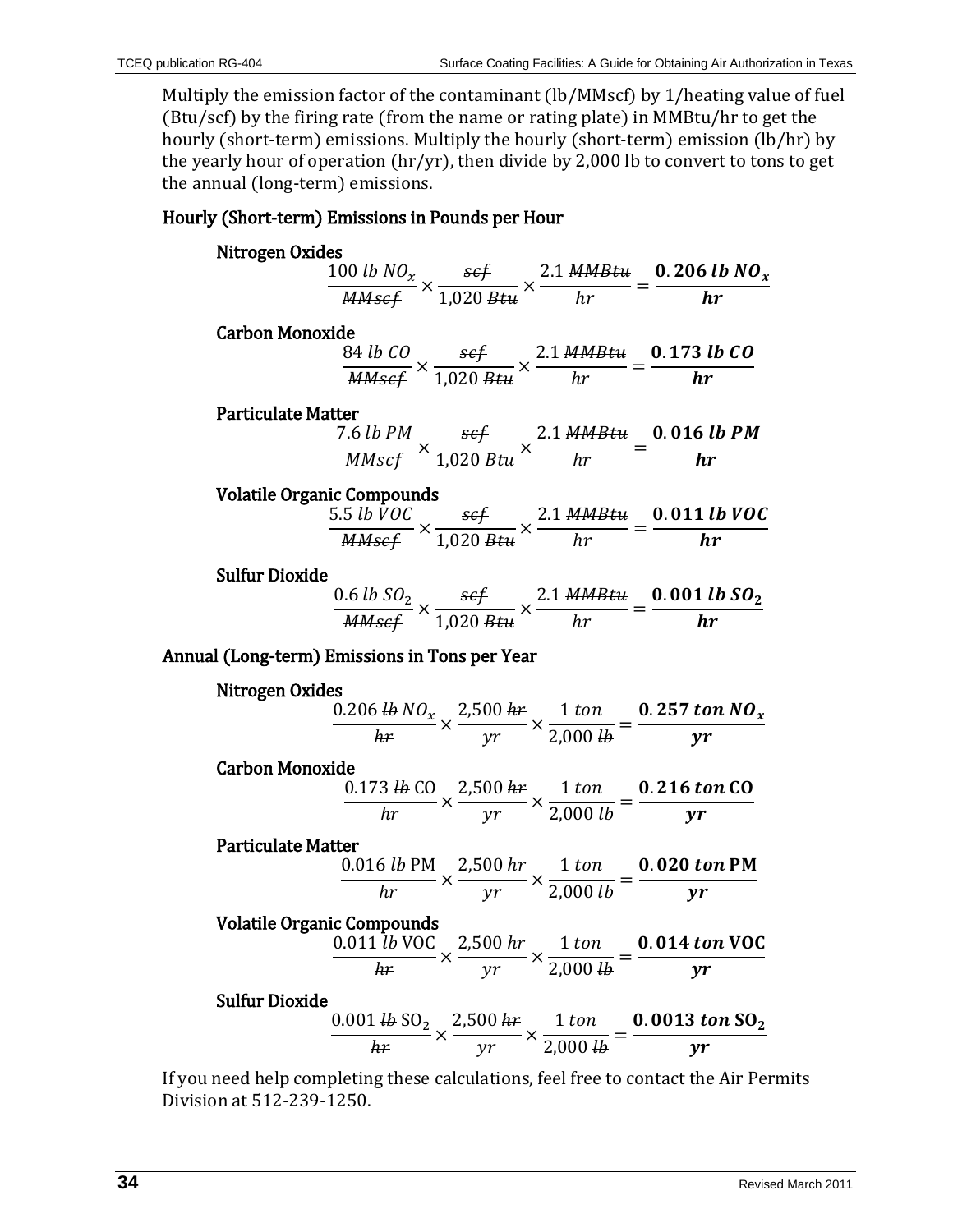# <span id="page-34-0"></span>**Appendix J: Examples of Acceptable Stack Designs**



The example stacks on this page offer rain protection without obstructing air flow. In example A and B, rain water will hit the inside wall of the outer sleeve and run down. In example B, the flaps are pushed up when the fan is on. Stack C is designed so that water drains out the side of the stack.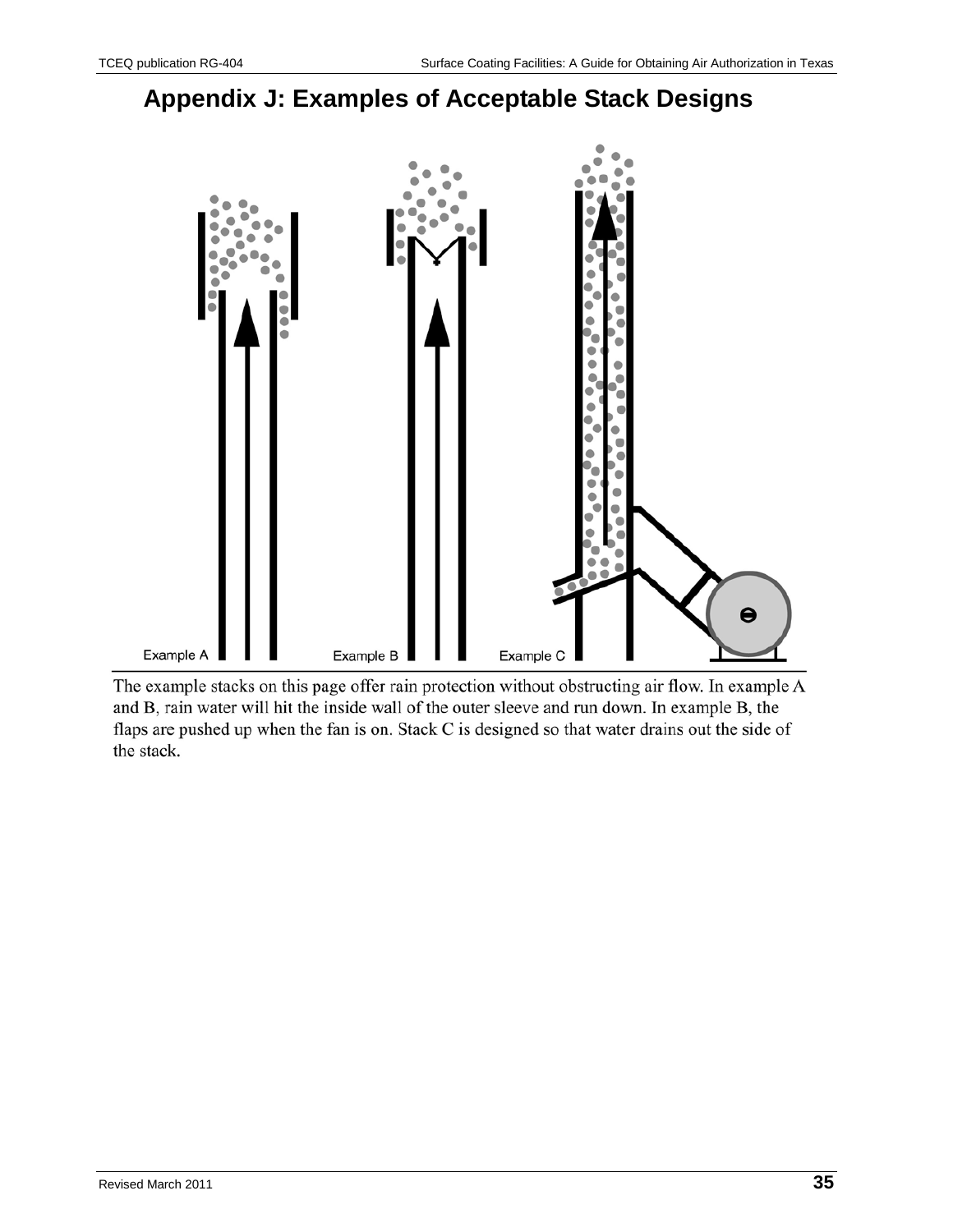# <span id="page-35-0"></span>**Appendix K: Compliance Worksheet**

You will need to gather information about your business from your records, your paint supplier, Material Safety Data Sheets (MSDS), or technical data sheets in order to complete calculations and determine compliance with various regulations. Answering the following questions will help you get started.

### *Materials Usage*

How many gallons of cleaning and stripping solvents do you use per year?

\_\_\_\_\_\_\_\_\_\_\_ gallons

How many gallons of coatings, excluding plating materials, do you use per year?

\_\_\_\_\_\_\_\_\_\_\_ gallons

How many pounds of dye do you use per year?

\_\_\_\_\_\_\_\_\_\_\_ pounds

How many gallons of bleach do you use per year?

\_\_\_\_\_\_\_\_\_\_\_ gallons

How many gallons of fragrance, excluding odorants, do you use per year?

\_\_\_\_\_\_\_\_\_\_\_ gallons

How many gallons of detergents (water-based surfactants) do you use per year? \_\_\_\_\_\_\_\_\_\_\_ gallons

### *VOC and Exempt-Solvent Content per Gallon of Coating*

If you mix your coatings, what is the VOC and exempt-solvent content in each component of your mixed coating?

*Component B:* \_\_\_\_\_ pounds VOC per gallon \_\_\_\_\_ pounds ES per gallon

Thinner: \_\_\_\_\_\_\_ pounds VOC per gallon \_\_\_\_\_\_ pounds ES per gallon

If you mix your coatings, what is the mixing ratio for your mixed coating?

\_\_\_\_\_:\_\_\_\_\_ ratio

If you thin your coatings, what is the thinning ratio for your mixed coating?

\_\_\_\_\_:\_\_\_\_\_ ratio

### *Coating Activities*

What is the VOC and exempt solvent content in each mixed coating and thinner?